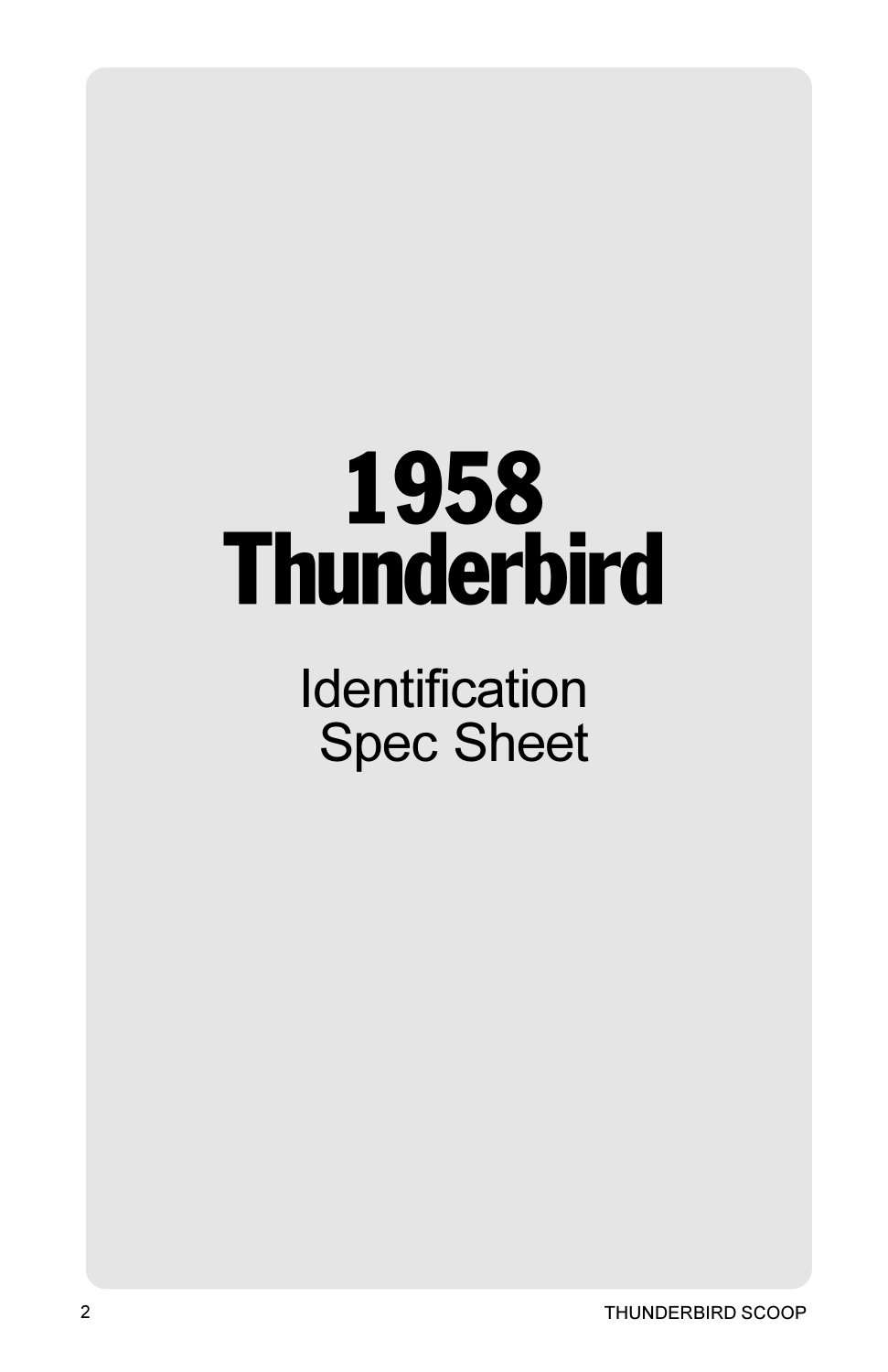

## SERIAL NUMBER

Example: H8YH100001

H ............... 8-Cylinder 352 Cubic Inch Engine (4-barrel) 8 ................ 1958 Model Y ............... Wixom Assembly Plant H ............... Tudor Hardtop 100001 ...... First Unit Built

#### ENGINE

| G  8-Cylinder 332 Cubic Inch |
|------------------------------|
| (4-barrel (Export)           |
| H  8-Cylinder 352 Cubic Inch |
| $(4-barrel)$                 |
| J  8-Cylinder 430 Cubic Inch |
| $(4-barrel)$                 |
|                              |

\*While sales literature advertised the '430' option, they were not available until introduction of the '59 models.

#### MODEL YEAR

The number "8" designates 1958.

#### ASSEMBLY PLANT

Code Location

- Y ............... Wixom Assembly Plant,
	- Wixom, Michigan

S ................ Pilot Plant, Dearborn, Michigan

(This is where prototype units were manufactured for testing and research; while these cars were not slated for sale to the public, some may have been used by Ford executives/employees, and later released to dealers for sale/dispersal.)

#### MODEL

|   | H  Tudor Hardtop |                   |
|---|------------------|-------------------|
| J |                  | Tudor Convertible |

#### CONSECUTIVE UNIT NUMBER

The assembly plant, with each model year, begins with consecutive unit number 100001 and continues on for each unit built.

The highest estimated number is 135758, for 35,758 Thunderbirds of all models being produced in 1958.

## **RODY**

| 63A  Tudor Hardtop     |
|------------------------|
| 76A  Tudor Convertible |

## ADDITIONAL INFORMATION

#### PRODUCTION FOR 1958

| Model | # Built % Of Production |
|-------|-------------------------|
|       |                         |
|       |                         |
|       | Total  37,893  100.00   |

NOTE: No information has been compiled on exportmodel cars. "H"-series figures include these units.

### COLOR

(see separate chart)

### TRIM

Deviation trim sets used existing trim codes plus a suffix. A trim code with a numerical suffix is not serviced, while a trim code with an alphabetical suffix is serviced.

#### ALL VINYL

| Vinyl Bolster Vinyl Insert |  |
|----------------------------|--|
|                            |  |
|                            |  |
|                            |  |
| XH  Black  White           |  |
|                            |  |
| XM  Turquoise  White       |  |
|                            |  |

NOTE: More information is needed on two-toned bolster/insert combination deviation sets.

#### VINYL & NYLON HIGHLAND TWEED FABRIC

|                           | <b>Nylon</b><br><b>Highland Tweed</b> |  |
|---------------------------|---------------------------------------|--|
|                           | <b>Vinyl Bolster</b> Fabric Insert    |  |
|                           |                                       |  |
|                           |                                       |  |
|                           |                                       |  |
| XK  Turquoise  Turquoise  |                                       |  |
| All Leather (Not offered) |                                       |  |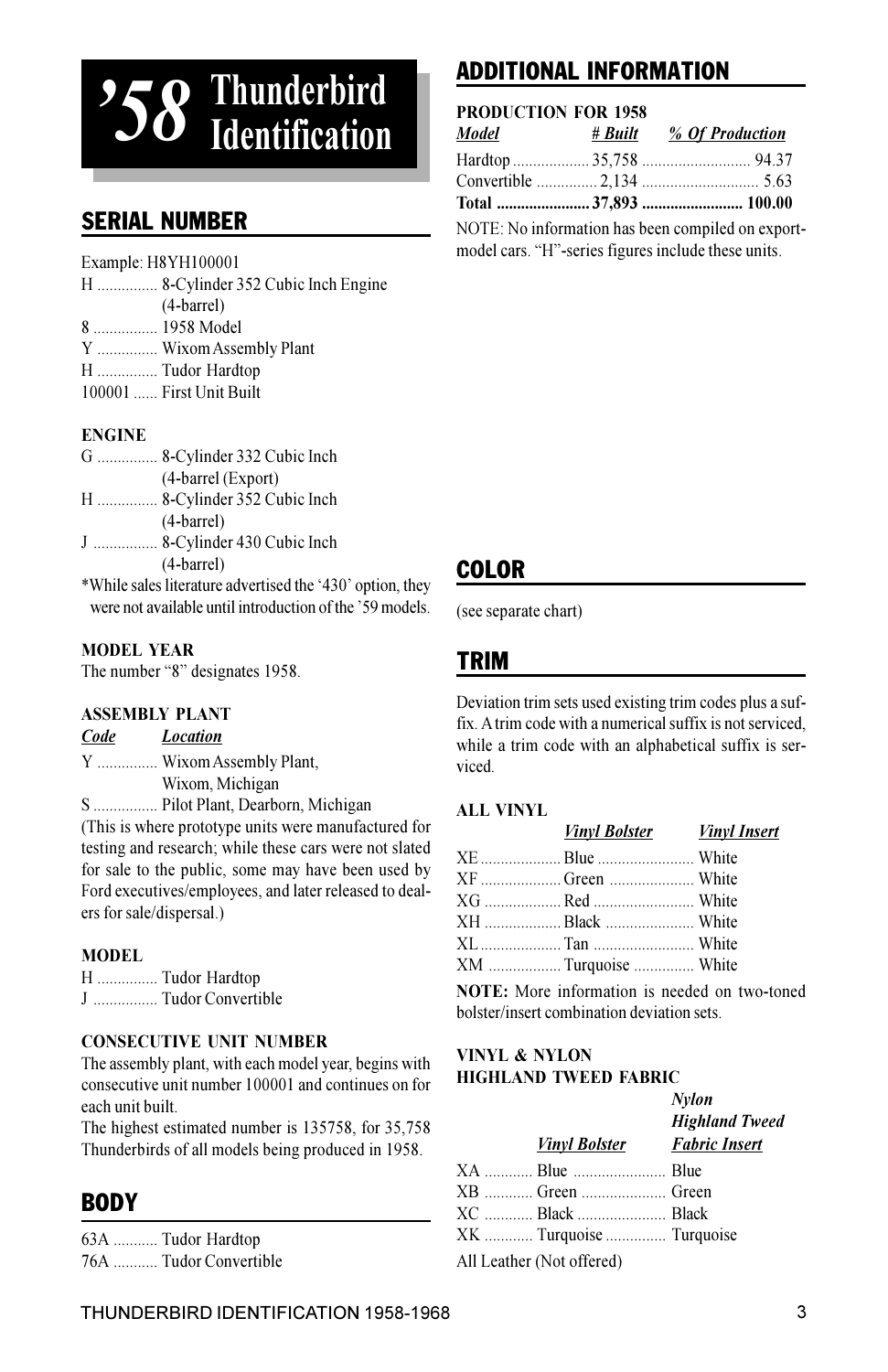The code letters for the month are preceded by a numeral to show the day of the month when the Thunderbird was completed.

| <b>Month</b> | Code Month   | Code |
|--------------|--------------|------|
|              |              |      |
|              |              |      |
|              | September  J |      |
|              |              |      |
|              |              |      |
|              |              |      |

## TRANS (TRANSMISSION)

1 ....................... Standard (3 Spd. Manual) 2 ....................... Overdrive 3 ....................... 2-Speed Ford-O-Matic (Export) 4 ....................... 3-Speed Cruise-O-Matic

## AXLE (DIFFERENTIAL)

 $1$  .........  $3.10:1$  2 .........  $3.56:1$  3 .........  $3.70:1$ A ........ 3.10:1 Equa Lock C ........ 3.70:1 Equa Lock

## COLOR CHART

## 1958 Exterior Paint Color Codes

#### SINGLE COLORS

| Code | <i>M30J#</i>                                                                                 | Color                                                            | <b>Sales Name</b>                                                                                                       |
|------|----------------------------------------------------------------------------------------------|------------------------------------------------------------------|-------------------------------------------------------------------------------------------------------------------------|
|      |                                                                                              |                                                                  |                                                                                                                         |
|      |                                                                                              |                                                                  |                                                                                                                         |
|      |                                                                                              |                                                                  |                                                                                                                         |
|      |                                                                                              |                                                                  |                                                                                                                         |
|      |                                                                                              |                                                                  |                                                                                                                         |
|      |                                                                                              |                                                                  |                                                                                                                         |
|      |                                                                                              |                                                                  |                                                                                                                         |
|      |                                                                                              |                                                                  |                                                                                                                         |
|      |                                                                                              |                                                                  |                                                                                                                         |
|      |                                                                                              |                                                                  |                                                                                                                         |
|      |                                                                                              |                                                                  |                                                                                                                         |
|      |                                                                                              |                                                                  |                                                                                                                         |
|      |                                                                                              |                                                                  |                                                                                                                         |
|      |                                                                                              |                                                                  |                                                                                                                         |
|      |                                                                                              |                                                                  |                                                                                                                         |
|      |                                                                                              |                                                                  |                                                                                                                         |
|      |                                                                                              |                                                                  |                                                                                                                         |
|      |                                                                                              |                                                                  |                                                                                                                         |
|      |                                                                                              |                                                                  |                                                                                                                         |
|      |                                                                                              |                                                                  |                                                                                                                         |
|      |                                                                                              |                                                                  |                                                                                                                         |
|      |                                                                                              |                                                                  |                                                                                                                         |
|      |                                                                                              |                                                                  |                                                                                                                         |
|      |                                                                                              |                                                                  |                                                                                                                         |
|      |                                                                                              |                                                                  |                                                                                                                         |
|      |                                                                                              |                                                                  |                                                                                                                         |
|      |                                                                                              |                                                                  |                                                                                                                         |
|      |                                                                                              |                                                                  |                                                                                                                         |
|      |                                                                                              |                                                                  |                                                                                                                         |
|      |                                                                                              |                                                                  |                                                                                                                         |
|      |                                                                                              |                                                                  |                                                                                                                         |
|      |                                                                                              |                                                                  |                                                                                                                         |
|      | <sup>1</sup> Thunderbird-only colors<br><sup>2</sup> Thunderbird & Lincoln Continental color |                                                                  | <sup>4</sup> Ford color, not available on Thunderbird<br><sup>4 A</sup> Ford Spring color, not available on Thunderbird |
|      |                                                                                              | <sup>2 A</sup> Thunderbird, Linealn Continental & Marsury solars | <sup>5</sup> Mercury color, not available on T-Rird                                                                     |

<sup>2</sup> A Thunderbird, Lincoln Continental & Mercury colors<br><sup>3</sup> Lincoln-only color, available on T-bird by special or <sup>3</sup> Lincoln-only color, available on T-bird by special order

not available on T-Bird <sup>6</sup> Ford Truck only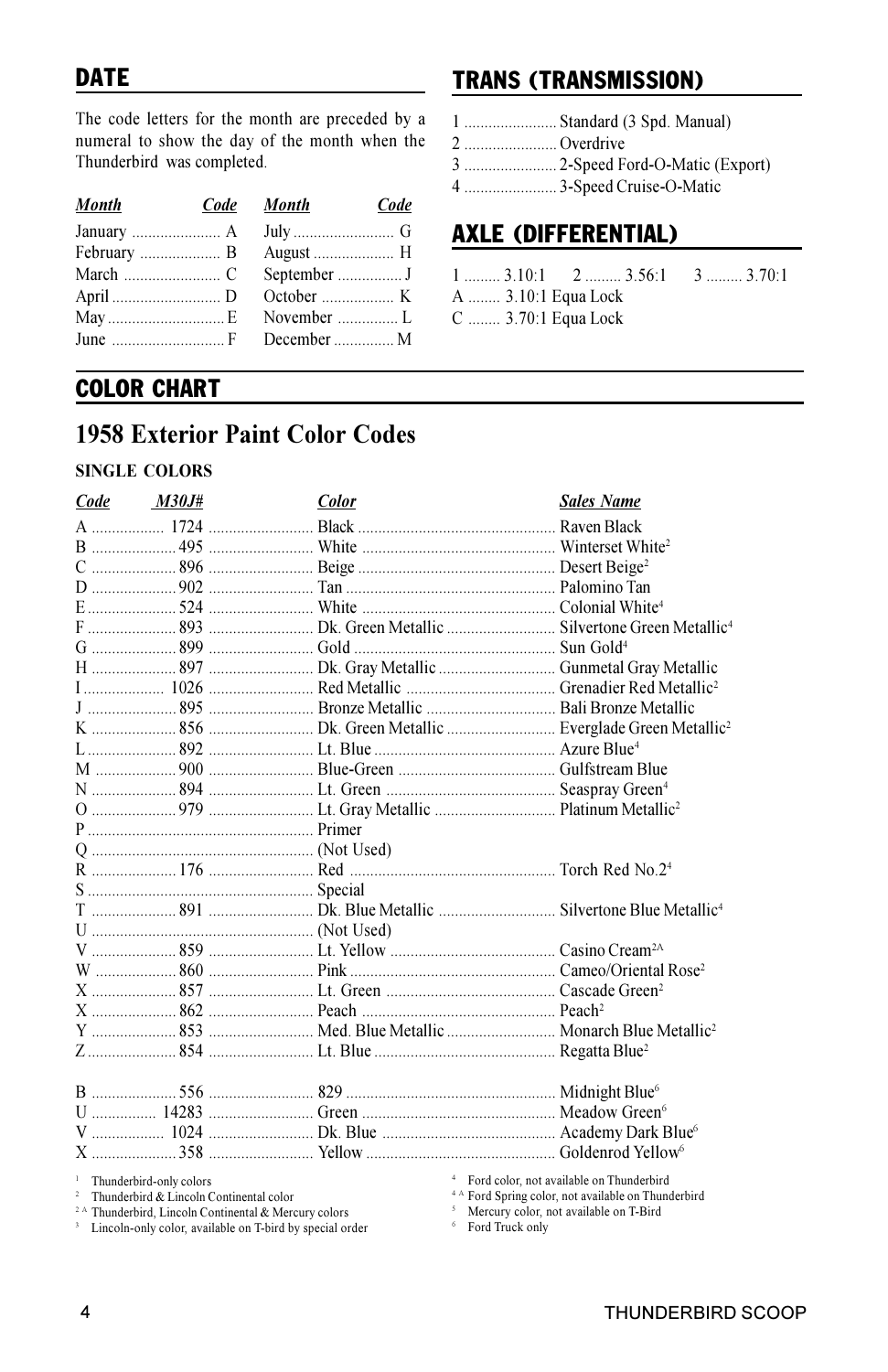## COLOR CHART... continued

## 1958 Exterior Paint Color Codes

#### TWO-TONE COLORS

| <b>Code</b> Lower Color           | <u>Upper Color</u> |
|-----------------------------------|--------------------|
| AB  Black  White                  |                    |
| BA  White  Black                  |                    |
| OA  Lt. Gray Metallic  Black      |                    |
|                                   |                    |
| OB  Lt. Gray Metallic  White      |                    |
|                                   |                    |
| IB  Red Metallic  White           |                    |
| BI  White  Red Metallic           |                    |
| IA  Red Metallic  Black           |                    |
| AI  Black  Red Metallic           |                    |
|                                   |                    |
|                                   |                    |
| VA  Yellow  Black                 |                    |
|                                   |                    |
| MB  Blue-Green  White             |                    |
| BM  White  Blue-Green             |                    |
|                                   |                    |
|                                   |                    |
|                                   |                    |
|                                   |                    |
|                                   |                    |
|                                   |                    |
|                                   |                    |
|                                   |                    |
|                                   |                    |
| KB  Dk. Green Metallic  White     |                    |
|                                   |                    |
| YB  Med. Blue Metallic  White     |                    |
| BY  White  Med. Blue Metallic     |                    |
|                                   |                    |
|                                   |                    |
| YZ  Med. Blue Metallic  Lt. Blue  |                    |
| ZY  Lt. Blue  Med. Blue Metallic  |                    |
| KX  Dk. Green Metallic  Lt. Green |                    |
|                                   |                    |
|                                   |                    |

If a special paint is used, the paint color specs will not be stamped. A special color may be indicated in a fivedigit DSO/PAO number.

TWO-TONE: If a car hardtop is two-toned, a twoletter code is used: the first letter being the Lower Color; the second letter is the Upper (Roof) Color. Available combinations are listed separately.

#### CONVERTIBLE TOPS

While the date plate does not indicate the color of convertible top installed, the car's ROT (Build) sheet does. Convertible Top linings were color-coordinated with interiors. Tops available for 1958 included:

| Top | Lining |
|-----|--------|
|     |        |
|     |        |
|     |        |
|     |        |
|     |        |
|     |        |
|     |        |

NOTE: See separate chart for color/upholstery combinations.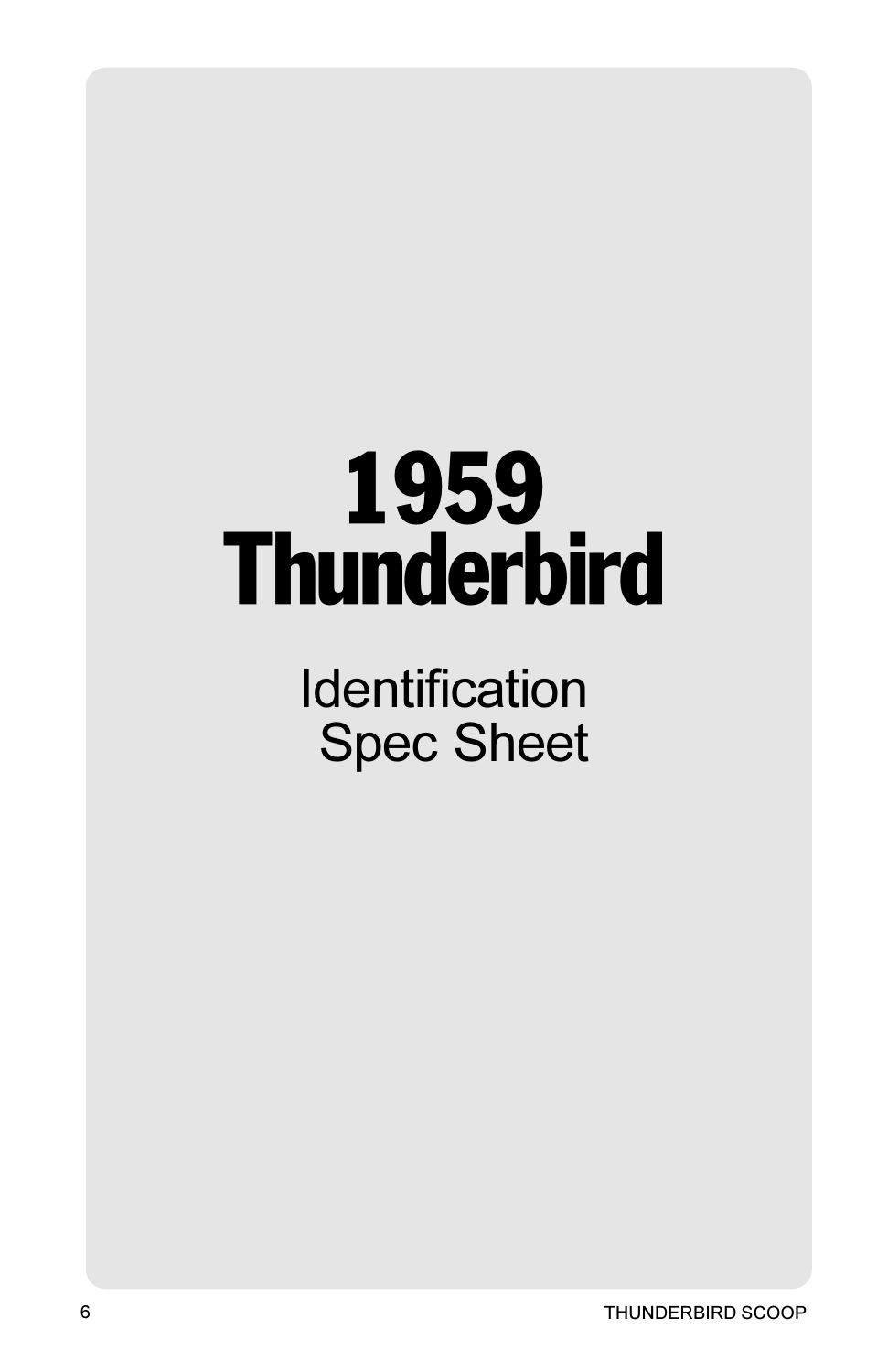# '59 Thunderbird Identification

## SERIAL NUMBER

Example: H9YH100001

H ............... 8-Cylinder 352 Cubic Inch Engine (4-barrel) 9 ................ 1959 Model Y ............... Wixom Assembly Plant H ............... Tudor Hardtop 100001 ...... First Unit Built

#### ENGINE

|  | H  8-Cylinder 352 Cubic Inch |
|--|------------------------------|
|  | $(4\t-bar)$                  |
|  | J  8-Cylinder 430 Cubic Inch |
|  | $(4\t-bar)$                  |

#### MODEL YEAR

The number "9" designates 1959.

#### ASSEMBLY PLANT

#### Code Location

Y ............... Wixom Assembly Plant, Wixom, Michigan

S ................ Pilot Plant, Dearborn, Michigan

(This is where prototype units were manufactured for testing and research; while these cars were not slated for sale to the public, some may have been used by Ford executives/employees, and later released to dealers for sale/dispersal.)

#### MODEL

H ............... Tudor Hardtop J ................ Tudor Convertible

#### CONSECUTIVE UNIT NUMBER

The assembly plant, with each model year, begins with consecutive unit number 100001 and continues on for each unit built.

The highest estimated number is 167456, for 67,456 Thunderbirds of all models being produced in 1959.

## BODY

| 63A  Tudor Hardtop     |
|------------------------|
| 76A  Tudor Convertible |

## ADDITIONAL INFORMATION

#### PRODUCTION FOR 1959

| <b>Model</b>                                        |  | # Built % Of Production                           |
|-----------------------------------------------------|--|---------------------------------------------------|
|                                                     |  |                                                   |
|                                                     |  |                                                   |
|                                                     |  |                                                   |
|                                                     |  |                                                   |
|                                                     |  |                                                   |
|                                                     |  | NOTE: No information has been compiled on export- |
| model cars. "H" series figures include these units. |  |                                                   |

**COLOR** (see separate chart)

## TRIM (INTERIOR CODES)

Deviation trim sets used existing trim codes plus a suffix. A trim code with a numerical suffix is not serviced, while a trim code with an alphabetical suffix is serviced.

#### Vinyl & Nylon Check Fabric with Silver Strand

| <b>Vinyl Bolster</b>        | <b>Nylon Check</b><br><b>Fabric Insert</b> |
|-----------------------------|--------------------------------------------|
| 1X  Dark Blue  Light Blue   |                                            |
| 2X  Dark Green  Light Green |                                            |
| 3X  Turquoise  Turquoise    |                                            |
| 4X  Black  Black & White    |                                            |

#### All Vinyl

| <b>Vinyl Bolster <i>Vinyl Insert</i></b> |  |
|------------------------------------------|--|
| 5X  Dark Blue  Light Blue                |  |
|                                          |  |
|                                          |  |
|                                          |  |
|                                          |  |
|                                          |  |
|                                          |  |

NOTE: More information is needed on two-toned bolster/insert combination deviation sets.

#### All Leather

| Leather Bolster Leather Inserts |  |
|---------------------------------|--|
| 1Y  Black  Black                |  |
|                                 |  |
| 3Y  Turquoise  Turquoise        |  |
|                                 |  |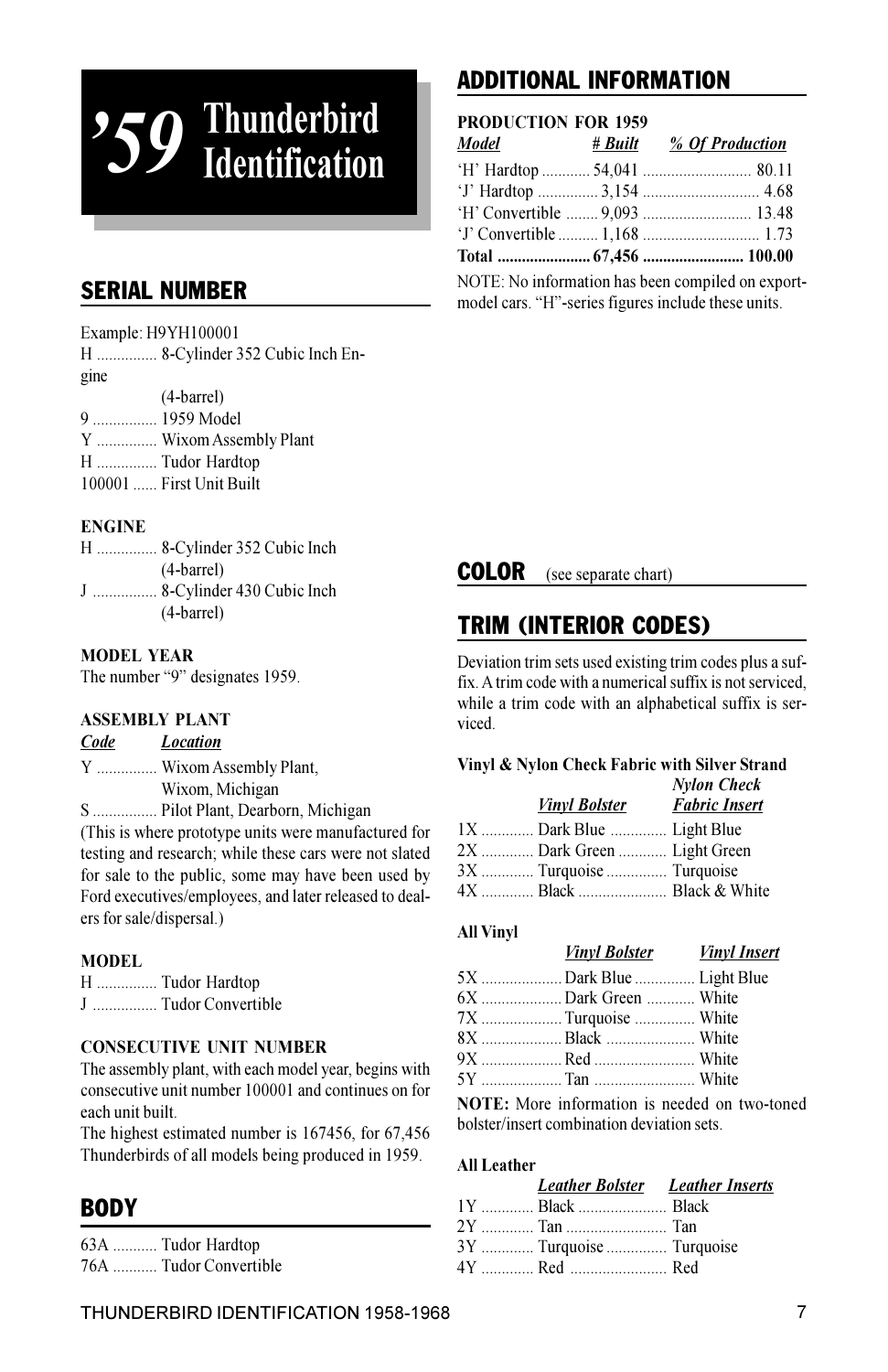## **DATE**

The code letters for the month are preceded by a numeral to show the day of the month when the Thunderbird was completed.

| <b>Month</b> | Code Month | Code |
|--------------|------------|------|
|              |            |      |
|              |            |      |
|              |            |      |
|              |            |      |
|              |            |      |
|              |            |      |

## **TRANS (TRANSMISSION)**

1 ........................ Standard (3 Spd. Manual)

- 2 ....................... Overdrive
- 4 ........................ 3-Speed Cruise-O-Matic

## **AXLE (DIFFERENTIAL)**

|                     | $1$ 3.10:1 3  3.70:1 5  2.91:1 |
|---------------------|--------------------------------|
| $0$ 2.91:1          |                                |
| A  3.10:1 Equa Lock |                                |
| C  3.10:1 Equa Lock |                                |
| F  2.91:1 Equa Lock |                                |

## **COLOR CHART**

## **1959 Exterior Paint Color Codes**

#### **SINGLE COLORS**

| Code | M30J#          | Color | <b>Sales Name</b> |
|------|----------------|-------|-------------------|
|      |                |       |                   |
|      | B  (Not Used)  |       |                   |
|      |                |       |                   |
|      |                |       |                   |
|      |                |       |                   |
|      |                |       |                   |
|      |                |       |                   |
|      |                |       |                   |
|      |                |       |                   |
|      |                |       |                   |
|      |                |       |                   |
|      | $I$ (Not Used) |       |                   |
|      |                |       |                   |
|      |                |       |                   |
|      |                |       |                   |
|      |                |       |                   |
|      |                |       |                   |
|      |                |       |                   |
|      |                |       |                   |
|      |                |       |                   |
|      |                |       |                   |
|      |                |       |                   |
|      | O  (Not Used)  |       |                   |
|      |                |       |                   |
|      |                |       |                   |
|      |                |       |                   |
|      |                |       |                   |
|      |                |       |                   |
|      |                |       |                   |
|      |                |       |                   |
|      |                |       |                   |
|      |                |       |                   |
|      |                |       |                   |
|      |                |       |                   |
|      | $X$ (Not Used) |       |                   |
|      |                |       |                   |
|      |                |       |                   |
|      |                |       |                   |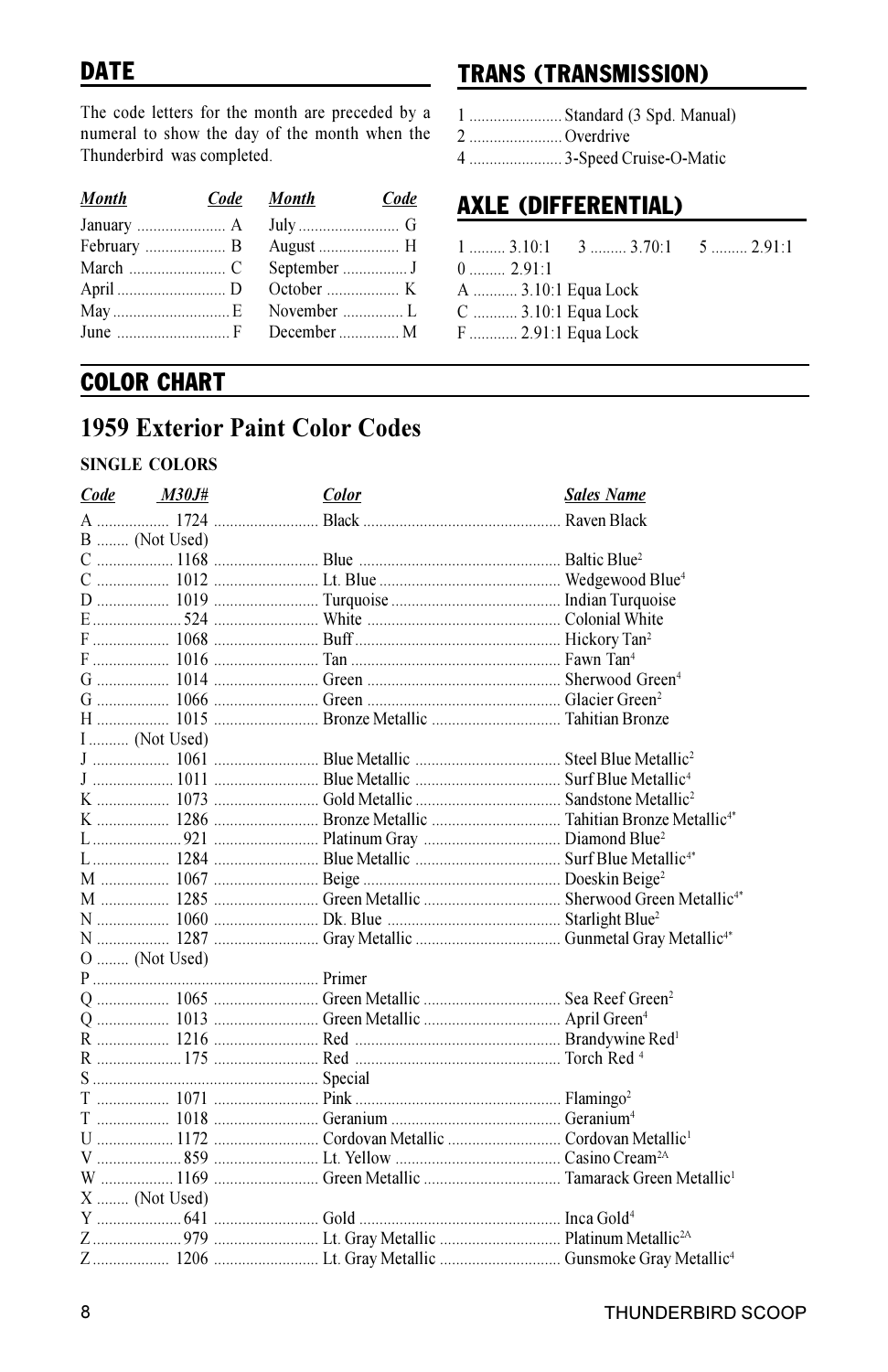## COLOR CHART... continued

<sup>1</sup> Thunderbird-only colors

<sup>2</sup> Thunderbird & Lincoln Continental color

<sup>2A</sup> Thunderbird, Lincoln Continental & Mercury colors

<sup>3</sup> Lincoln-only color, available on T-bird by special order

## 1959 Exterior Paint Color Codes

#### TWO-TONE COLORS

| <b>Code</b> Lower Color <b>Color</b> Upper Color |  |
|--------------------------------------------------|--|
|                                                  |  |
| EA  White  Black                                 |  |
| ZA  Lt. Gray Metallic  Black                     |  |
| AZ  Black  Lt. Gray Metallic                     |  |
| ZE  Lt. Gray Metallic  White                     |  |
|                                                  |  |
|                                                  |  |
|                                                  |  |
|                                                  |  |
| AR  Black  Red                                   |  |
| VE Yellow  White                                 |  |
| VA  Yellow  Black                                |  |
| DE  Turquoise  White                             |  |
| ED  White  Turquoise                             |  |
|                                                  |  |
|                                                  |  |
| KE Gold Metallic  White                          |  |
| LA  Platinum Gray  Black                         |  |
| LC  Platinum Gray  Blue                          |  |
|                                                  |  |
| CE  Blue  White                                  |  |
| EC  White  Blue                                  |  |
|                                                  |  |
|                                                  |  |
| NC  Dk. Blue  Blue                               |  |
| JE  Blue Metallic  White                         |  |
| LJ  Platinum Gray  Blue Metallic                 |  |
| JL  Blue Metallic  Platinum Gray                 |  |
|                                                  |  |
| EN  White  Dk. Blue                              |  |
|                                                  |  |
| WE  Green Metallic  White                        |  |
| EW  White  Green Metallic                        |  |
| WG  Green Metallic  Green                        |  |
|                                                  |  |
| UE  Cordovan Metallic  White                     |  |
| UM  Cordovan Metallic  Beige                     |  |
|                                                  |  |
|                                                  |  |
|                                                  |  |
| MF  Beige  Buff                                  |  |
| KE Bronze Metallic  White                        |  |
| QE  Green Metallic  White                        |  |

<sup>4</sup> Ford color, not available on Thunderbird

- 4 \* Ford Spring color, not available on Thunderbird
- <sup>5</sup> Mercury color, not available on T-Bird
- <sup>6</sup> Ford Truck only

COLOR: If a special paint is used, the paint color specs will not be stamped. A special color may be indicated in a five-digit DSO/PAO number.

TWO-TONE: If a car hardtop is two-toned, a twoletter code is used: the first letter being the Lower Color; the second letter is the Upper (Roof) Color. Available combinations are listed separately.

#### CONVERTIBLE TOPS

While the date plate does not indicate the color of convertible top installed, the car's ROT (Build) sheet does. Convertible Top linings were color-coordinated with interiors. Tops available for 1959 included:

| Lining                           |
|----------------------------------|
| 1 - Black (Rayon)  Black         |
|                                  |
|                                  |
| 4 - Lt. Blue (Vinyl)  Blue       |
| 5 - Turquoise (Vinyl)  Turquoise |
| 6 - White (Vinyl)  Black         |
| 7 - White (Vinyl)  Turquoise     |
| 8 - White (Vinyl)  Blue          |
| 9 - White (Vinyl)  Buff          |
|                                  |

NOTE: See separate chart for color/upholstery combinations.

Rev. 9-28-93 AT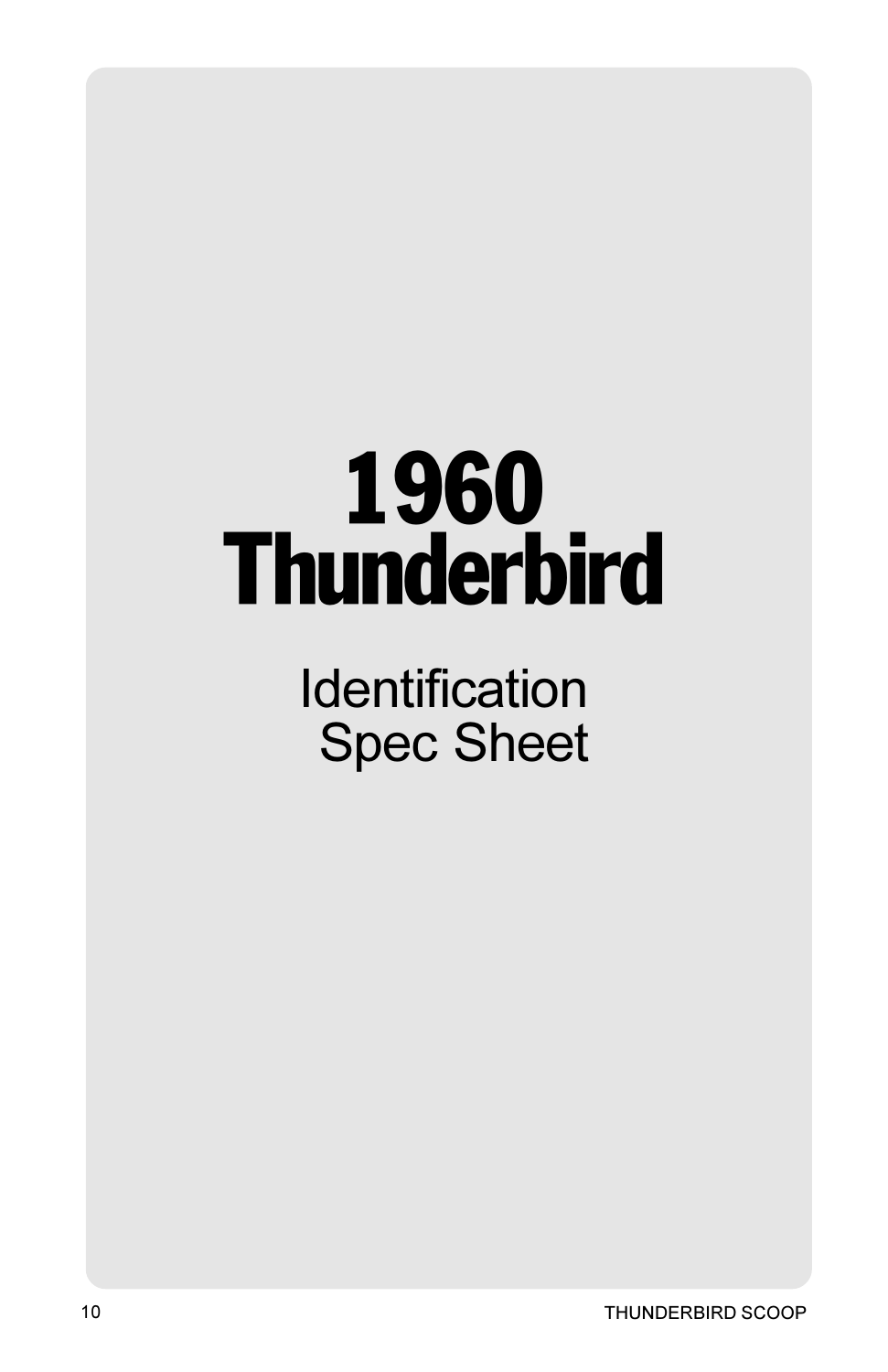# '60 Thunderbird Identification

## TRIM (INTERIOR CODES)

Deviation trim sets used existing trim codes plus a suffix. A trim code with a numerical suffix is not serviced, while a trim code with an alphabetical suffix is serviced.

## SERIAL NUMBER

| Example:  0Y71Y100001              |
|------------------------------------|
| 0  1960 Model                      |
| Y  Wixom Assembly Plant            |
| 71  Tudor Hardtop                  |
| Y  8 Cyl. 352 ci Engine (4 barrel) |
| 100001  First Unit Built           |

#### MODEL YEAR

The number "0" designates 1960.

#### ASSEMBLY PLANT

| Code | <b>Location</b>                    |
|------|------------------------------------|
|      | Y  Wixom Assembly Plant,           |
|      | Wixom, Michigan                    |
|      | S  Pilot Plant, Dearborn, Michigan |
|      |                                    |

(This is where prototype units were manufactured for testing and research; while these cars were not slated for sale to the public, some may have been used by Ford executives/employees, and later released to dealers for sale/dispersal.)

#### MODEL

71 .............. Tudor Hardtop\* 73 .............. Tudor Convertible \*Sunroof did not receive a separate model number

#### ENGINE

| J 8-Cylinder 430 Cubic Inch (4-barrel)  |  |
|-----------------------------------------|--|
| Y  8-Cylinder 352 Cubic Inch (4-barrel  |  |
| G  8-Cylinder 352 Cubic Inch (4-barrel) |  |
| (Low Compression Export, 84 Octane)     |  |

#### CONSECUTIVE UNIT NUMBER

The assembly plant, with each model year, begins with consecutive unit number 100001 and continues on for each unit built.

The highest estimated number is 192843, for 92,843 Thunderbirds of all models being produced in 1960.

## **BODY**

63A ........... Tudor Hardtop\*

76A ........... Tudor Convertible

\*Hardtop with Sliding Roof Panel (Sunroof) was not given a separate body code number: see Roof/ Convertible Top notes.

### ALL VINYL

#### (50 series) Vinyl Bolster Vinyl Insert 52 .............. Dark Blue ...................... Light Blue 53 .............. Dark Green .................... Lt. Green Met. 54 .............. Dark Beige ..................... Light Beige 55 .............. Red ................................ White 56 .............. Black .............................. White 57 .............. Dark Turquoise ............. Light Turquoise

NOTE: More information is needed on two-toned bolster/insert combination deviation sets.

#### VINYL & NYLON CORD FABRIC (70 series) Nylon Cord

| <b>Vinyl Bolster</b>                | <b>Nylon Cord</b><br><b>Fabric Insert</b> |
|-------------------------------------|-------------------------------------------|
| 72  Dark Blue  Light Blue           |                                           |
| 73  Dark Green  Light Green         |                                           |
| 74  Dark Beige  Light Beige         |                                           |
|                                     |                                           |
|                                     |                                           |
| 77  Dark Turquoise  Light Turquoise |                                           |

\*'60 Shop Manual lists Black/Lt. Gray as code "75", other literature lists as "76".

#### ALL LEATHER  $(80 \times 1)$

| (OU SEFIES)    |                                        |  |
|----------------|----------------------------------------|--|
|                | <b>Leather Bolster Leather Inserts</b> |  |
| 82  (Not Used) |                                        |  |
| 83  (Not Used) |                                        |  |
|                | 84  Lt. Beige  Lt. Beige               |  |
|                |                                        |  |
|                | 86  Black  Black                       |  |
|                | 87  Med. Turq. Met.  Med. Turquoise    |  |
|                |                                        |  |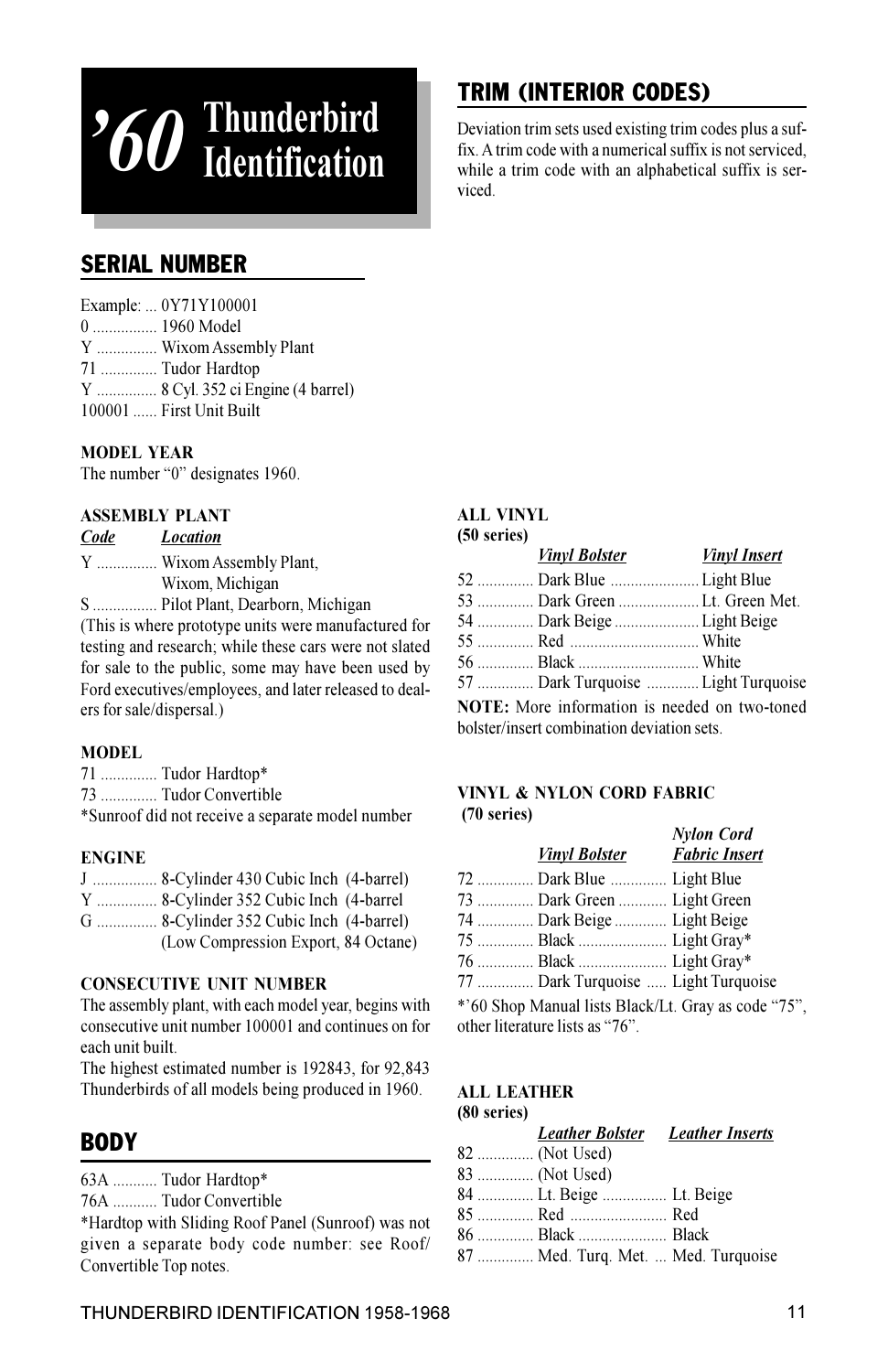The code letters for the month are preceded by a numeral to show the day of the month when the Thunderbird was completed.

| <b>Month</b> | Code Month       | Code |
|--------------|------------------|------|
|              |                  |      |
|              | August  H, V*    |      |
|              | September  J, W* |      |
|              |                  |      |
|              | November  L      |      |
|              |                  |      |

## TRANS (TRANSMISSION)

| 1  Standard (3 Spd. Manual) |  |  |  |
|-----------------------------|--|--|--|
|                             |  |  |  |

- 2 ....................... Overdrive
- 4 ....................... 3-Speed Cruise-O-Matic

## AXLE (DIFFERENTIAL)

| $3$ $3.10:1$                  |  | $8$ 2.91:1 9  3.70:1 |
|-------------------------------|--|----------------------|
| 0  2.91:1 C  3.10:1 Equa Lock |  |                      |

\*Note: Production of 1960 Thunderbirds began in mid-August 1959, and ended on September 13, 1960. Cars built in August-September 1960 used codes V and W, respectively, to denote production exceeding 12 months.

## COLOR CHART

## 1960 Exterior Paint Color Codes — SINGLE COLORS

| <i>M30J</i> #<br>Code                                                                                                   | Color | <b>Sales Name</b>                                                                                   |
|-------------------------------------------------------------------------------------------------------------------------|-------|-----------------------------------------------------------------------------------------------------|
|                                                                                                                         |       |                                                                                                     |
|                                                                                                                         |       |                                                                                                     |
|                                                                                                                         |       |                                                                                                     |
|                                                                                                                         |       |                                                                                                     |
|                                                                                                                         |       | E  1269  Medium Blue Metallic  Acapulco Blue Metallic <sup>2</sup>                                  |
|                                                                                                                         |       |                                                                                                     |
|                                                                                                                         |       |                                                                                                     |
|                                                                                                                         |       |                                                                                                     |
|                                                                                                                         |       |                                                                                                     |
|                                                                                                                         |       |                                                                                                     |
|                                                                                                                         |       |                                                                                                     |
|                                                                                                                         |       |                                                                                                     |
|                                                                                                                         |       |                                                                                                     |
|                                                                                                                         |       |                                                                                                     |
|                                                                                                                         |       |                                                                                                     |
|                                                                                                                         |       |                                                                                                     |
| $O$ (Not Used)                                                                                                          |       |                                                                                                     |
| $P$ Primer                                                                                                              |       |                                                                                                     |
|                                                                                                                         |       | Q  1248  Lavender Metallic  Orchid Gray Metallic <sup>4,5 Ford, Comet</sup>                         |
|                                                                                                                         |       |                                                                                                     |
|                                                                                                                         |       |                                                                                                     |
|                                                                                                                         |       | T  1273  Medium Green Metallic  Meadowyale Green Metallic                                           |
|                                                                                                                         |       |                                                                                                     |
|                                                                                                                         |       |                                                                                                     |
|                                                                                                                         |       |                                                                                                     |
|                                                                                                                         |       | X  1264  Maroon Metallic  Royal Burgundy Metallic <sup>2</sup>                                      |
|                                                                                                                         |       |                                                                                                     |
|                                                                                                                         |       |                                                                                                     |
|                                                                                                                         |       |                                                                                                     |
|                                                                                                                         |       |                                                                                                     |
|                                                                                                                         |       |                                                                                                     |
|                                                                                                                         |       |                                                                                                     |
|                                                                                                                         |       |                                                                                                     |
| <sup>1</sup> Thunderbird-only colors                                                                                    |       | Ford & Falcon color, not available on Thunderbird                                                   |
| <sup>2</sup> Thunderbird & Lincoln Continental color<br><sup>2A</sup> Thunderbird, Lincoln Continental & Mercury colors |       | <sup>5</sup> Monterey & Comet color, not available on T-Bird<br><sup>6</sup> Falcon Club Wagon only |
| <sup>3</sup> Lincoln-only color, available on T-Bird by special order                                                   |       | <sup>7</sup> Falcon Club Wagon & Ford Truck only                                                    |

<sup>8</sup> Ford Truck only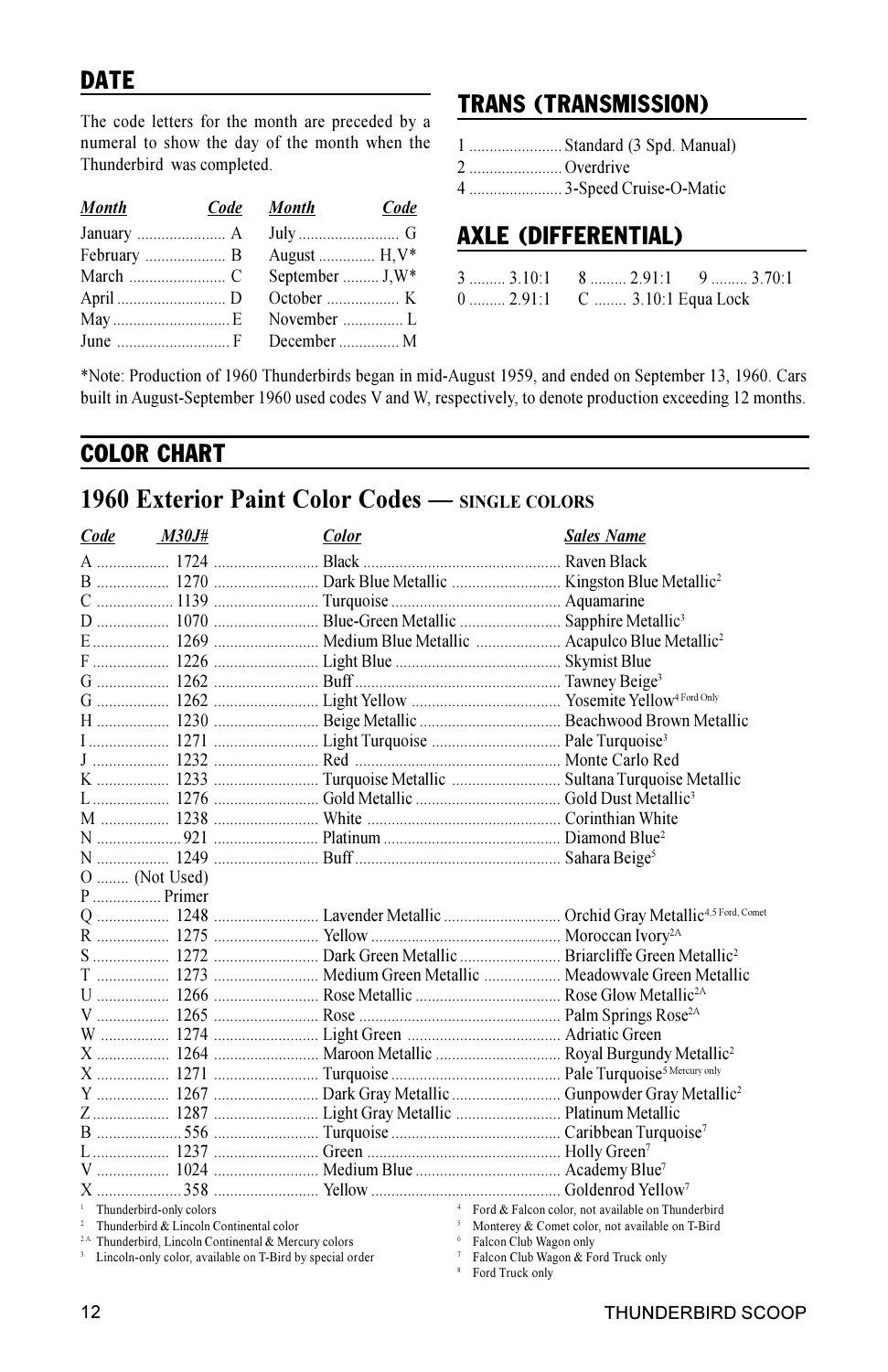### COLOR CHART... continued

## 1960 Exterior Paint Color Codes

#### TWO-TONE COLORS

| Code Lower Color                                           | <b>Upper Color</b> |
|------------------------------------------------------------|--------------------|
| AM  Black  White                                           |                    |
| MA  White  Black                                           |                    |
| ZA  Lt. Gray Metallic  Black                               |                    |
|                                                            |                    |
| ZM  Lt. Gray Metallic  White                               |                    |
| YM  Dk. Gray Metallic  White                               |                    |
|                                                            |                    |
| MJ  White  Red                                             |                    |
|                                                            |                    |
| RM  Yellow  White                                          |                    |
| RA  Yellow  Black                                          |                    |
| XM  Burgundy Metallic  White                               |                    |
| UM  Rose Metallic  White                                   |                    |
| VM  Pink  White                                            |                    |
|                                                            |                    |
| HM  Beige Metallic  White                                  |                    |
|                                                            |                    |
| MH  White  Beige Metallic<br>KM  Turquoise Metallic  White |                    |
| MK  White  Turquoise Metallic                              |                    |
| CK  Lt. Aqua  Turquoise Metallic                           |                    |
| KC  Turquoise Metallic  Lt. Aqua                           |                    |
| CM  Lt. Aqua  White                                        |                    |
| MC  White  Lt. Aqua                                        |                    |
| FE  Lt. Blue  Med. Blue Metallic                           |                    |
| EF  Med. Blue Metallic  Lt. Blue                           |                    |
| BN  Dk. Blue Metallic  Ice Blue                            |                    |
|                                                            |                    |
| BM  Dk. Blue Metallic  White                               |                    |
|                                                            |                    |
| EM  Med. Blue Metallic  White                              |                    |
| ME  White  Med. Blue Metallic                              |                    |
| FM  Lt. Blue  White                                        |                    |
| MF  White  Lt. Blue                                        |                    |
| NE Ice Blue  Med. Blue Metallic                            |                    |
| EN  Medium Blue Metallic  Ice Blue                         |                    |
| FB  Lt. Blue  Dk. Blue Metallic                            |                    |
| SM  Dk. Green Metallic  White                              |                    |
| MS  White  Dk. Green Metallic                              |                    |
| TM  Med. Green Met.  White                                 |                    |
| MT  White  Med. Green Met.                                 |                    |
| WM  Lt. Green  White                                       |                    |
| WT Lt. Green  Med. Green Met.                              |                    |
| TW Med. Green Met.  Lt. Green                              |                    |
| WS  Lt. Green  Dk. Green Met.                              |                    |
|                                                            |                    |

COLOR: If a special paint is used, the paint color specs will not be stamped. A special color may be indicated in a five-digit DSO/PAO number.

TWO-TONE: If a car hardtop is two-toned, a twoletter code is used: the first letter being the Lower Color; the second letter is the Upper (Roof) Color. Available combinations are listed separately.

#### CONVERTIBLE TOPS / SUNROOF

While the data plate does not indicate the color of convertible top installed, the car's ROT (Build) sheet does. Tops available for 1960 included:

| 1 - Black  (Green, Turquoise, Gray, Beige |
|-------------------------------------------|
| Nylon/Vinyl; Green, Turquoise,            |
| Black, Red, Beige All Vinyl; Tur-         |
| quoise, Black, Red, Beige Leather         |
| interiors)                                |
|                                           |
|                                           |
|                                           |

<sup>5 -</sup> Sunroof ......... (HT)

#### ADDITIONAL INFORMATION

#### PRODUCTION FOR 1960

| <b>Model</b>                                      |  | <u># Built % Of Production</u>                      |  |  |
|---------------------------------------------------|--|-----------------------------------------------------|--|--|
|                                                   |  | 'Y' Hardtop  74,547  80.29                          |  |  |
|                                                   |  |                                                     |  |  |
|                                                   |  |                                                     |  |  |
|                                                   |  |                                                     |  |  |
|                                                   |  |                                                     |  |  |
|                                                   |  |                                                     |  |  |
|                                                   |  |                                                     |  |  |
| NOTE: No information has been compiled on export- |  |                                                     |  |  |
|                                                   |  | model cars. "Y" series figures include these units. |  |  |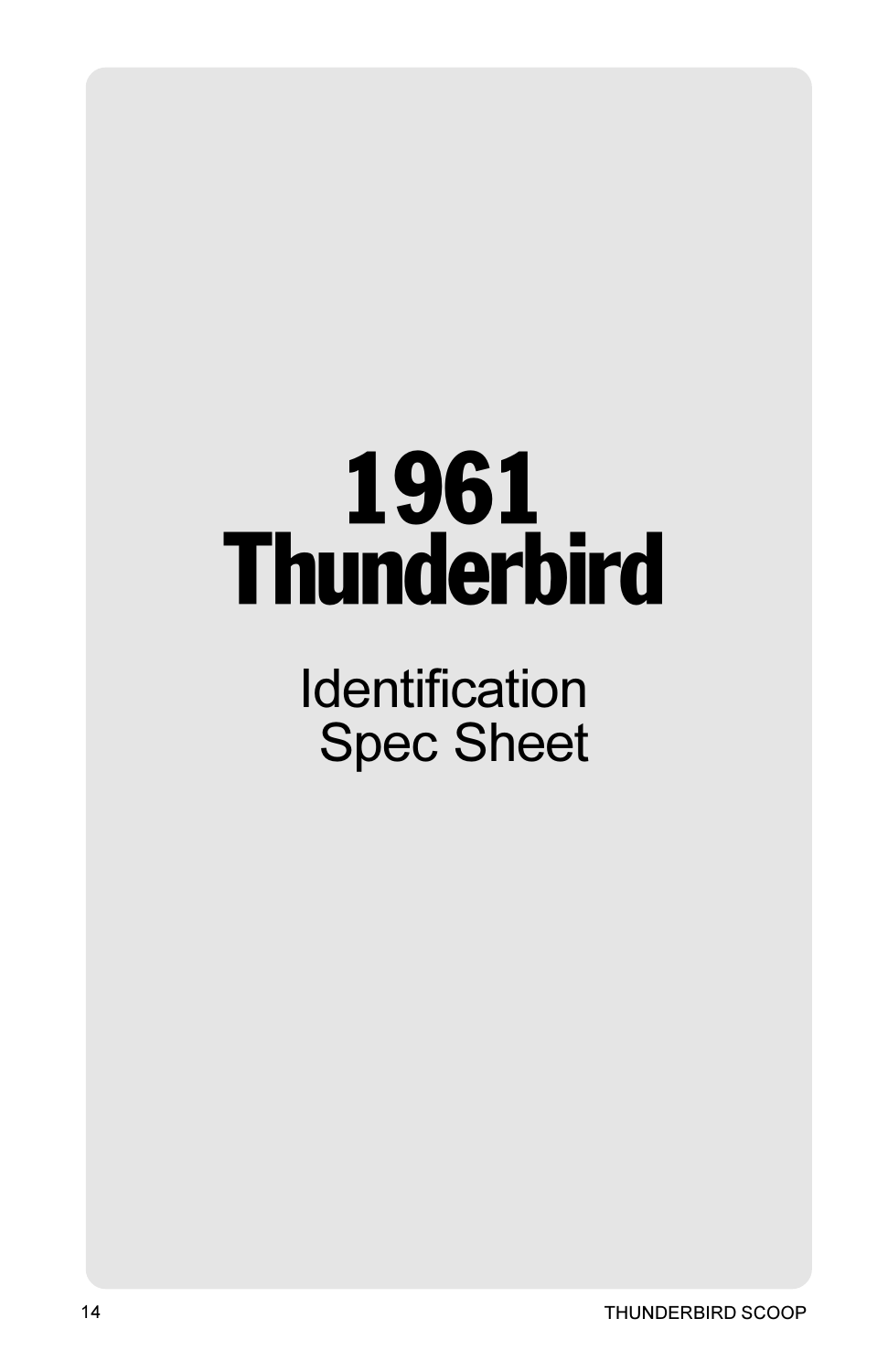## 61 Thunderbird Identification

## SERIAL NUMBER

Example: ... 1Y71Z100001 1 ................ 1961 Model Y ............... Wixom Assembly Plant 71 .............. Tudor Hardtop Z ................ 8 Cyl. 390 ci Engine (4 barrel) 100001 First Unit Built

#### MODEL YEAR

The number "1" designates 1961.

#### ASSEMBLY PLANT

Code Location Y ............... Wixom Assembly Plant, Wixom, Michigan

S ................ Pilot Plant, Dearborn, Michigan

(This is where prototype units were manufactured for testing and research; while these cars were not slated for sale to the public, some may have been used by Ford executives/employees, and later released to dealers for sale/dispersal.)

#### MODEL

71 .............. Tudor Hardtop 73 .............. Tudor Convertible

#### ENGINE

Z ................ 8-Cylinder 390 Cubic Inch (4-barrel) R ............... 8-Cylinder 390 Cubic Inch (4-barrel) (Low Compression Export, 84 Octane)

#### CONSECUTIVE UNIT NUMBER

The assembly plant, with each model year, begins with consecutive unit number 100001 and continues on for each unit built.

The highest estimated number is 173051, for 73,051 Thunderbirds of all models being produced in 1961.

### BODY

| 63A  Tudor Hardtop     |
|------------------------|
| 76A  Tudor Convertible |

## TRIM (INTERIOR CODES)

Deviation trim sets used existing trim codes plus a suffix. A trim code with a numerical suffix is not serviced, while a trim code with an alphabetical suffix is serviced.

#### ALL VINYL (50 series)

|                                                      | <b>Vinyl Bolster Vinyl Insert</b> |  |  |
|------------------------------------------------------|-----------------------------------|--|--|
| 52  Med. Blue Met.  Med. Blue Met.                   |                                   |  |  |
| 53  Lt. Green Met.  Med. Green Met.                  |                                   |  |  |
| 54  Lt. (Pearl) Beige  Lt. (Pearl) Beige             |                                   |  |  |
|                                                      |                                   |  |  |
| 56  Black  Black                                     |                                   |  |  |
| 57  Med. Turq. Met.  Med. Turq. Met.                 |                                   |  |  |
| <b>NOTE:</b> More information is needed on two-toned |                                   |  |  |
| bolster/insert combination deviation sets.           |                                   |  |  |

#### VINYL & NYLON BEDFORD CORD FABRIC (70 series) Nylon

|                                         | <b>Bedford Cord</b> |
|-----------------------------------------|---------------------|
| <b>Vinyl Bolster</b> Fabric Insert      |                     |
| 72  Lt. Blue Morocco Grain  Dk.Blue     |                     |
| 73  Lt. Green Morocco Grain  Med. Green |                     |
| 74  Lt. (Pearl) Beige  Med. Beige       |                     |
| 75  (Not Used)                          |                     |
|                                         |                     |
| 77  Med. Turquoise Met.  Med. Turquoise |                     |
|                                         |                     |
| ALL LEATHER (80 series)                 |                     |
| <b>Leather Bolster</b> Leather Inserts  |                     |
| 82  Med. Blue Met.  Med. Blue Met.      |                     |
| 83  (Not Used)                          |                     |
| 84  Lt. (Pearl) Beige  Med. Beige       |                     |
|                                         |                     |

- 86 ...... Black ................................... Black
- 87 ...... Med. Turq. Met. ................. Med. Turquoise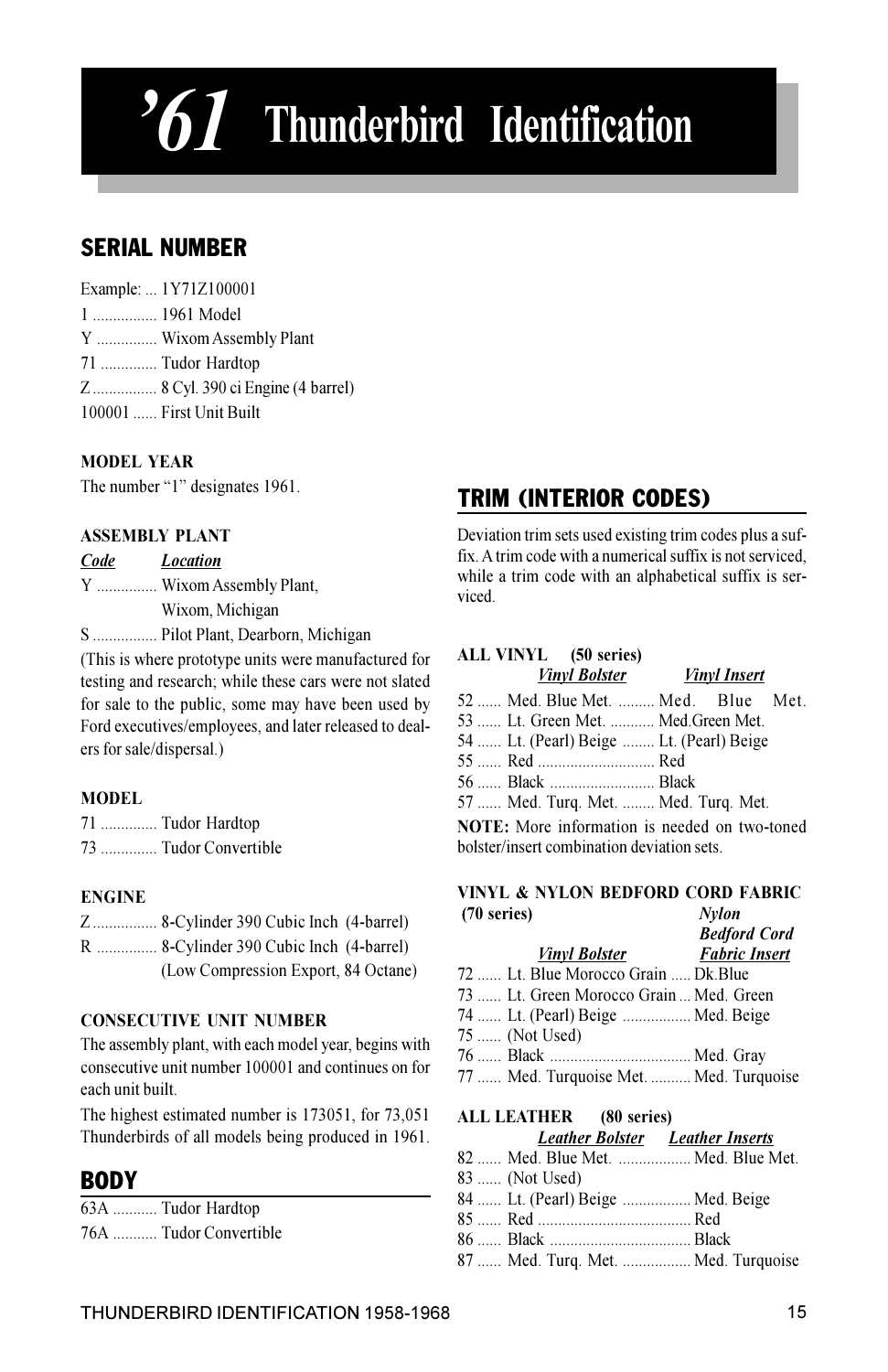## **DATE**

The code letters for the month are preceded by a numeral to show the day of the month when the Thunderbird was completed.

| <b>Month</b> | Code Month | Code |
|--------------|------------|------|
|              |            |      |
|              |            |      |
|              |            |      |
|              |            |      |
|              |            |      |
|              |            |      |

## TRANS (TRANSMISSION)

4 ....................... 3-Speed Cruise-O-Matic

## AXLE (DIFFERENTIAL)

| $1$ 3.00:1       | (also noted as $3.56(1)$ )  |
|------------------|-----------------------------|
| $3$ $3.10:1$     |                             |
| $6 \dots 3.00:1$ |                             |
| $F$ 3.56:1       | Equa Lock (also noted as A) |
| $H$ 2.91:1       | Equa Lock                   |

## COLOR CHART

## 1961 Exterior Paint Color Codes — SINGLE COLORS

| Code | <i>M30J</i> # | <b>Color</b>                                                       | <b>Sales Name</b> |
|------|---------------|--------------------------------------------------------------------|-------------------|
|      |               |                                                                    |                   |
|      |               | B  1368  Dark Red Metallic  Royal Red Metallic <sup>3</sup>        |                   |
|      |               |                                                                    |                   |
|      |               |                                                                    |                   |
|      |               | E  1364  Medium Green Metallic  Laurel Green Metallic <sup>2</sup> |                   |
|      |               |                                                                    |                   |
|      |               |                                                                    |                   |
|      |               |                                                                    |                   |
|      |               |                                                                    |                   |
|      |               |                                                                    |                   |
|      |               |                                                                    |                   |
|      |               |                                                                    |                   |
|      |               |                                                                    |                   |
|      |               |                                                                    |                   |
|      |               |                                                                    |                   |
|      |               |                                                                    |                   |
|      |               |                                                                    |                   |
|      |               |                                                                    |                   |
|      |               |                                                                    |                   |
|      |               |                                                                    |                   |
|      |               |                                                                    |                   |
|      |               |                                                                    |                   |
|      |               |                                                                    |                   |
|      |               |                                                                    |                   |
|      |               |                                                                    |                   |
|      |               |                                                                    |                   |
|      |               |                                                                    |                   |
|      |               |                                                                    |                   |
|      |               |                                                                    |                   |
|      |               |                                                                    |                   |
|      |               |                                                                    |                   |

<sup>1</sup> Thunderbird-only colors

<sup>2</sup> Thunderbird & Lincoln Continental color

<sup>2A</sup> Thunderbird, Lincoln Continental & Mercury colors

<sup>4</sup> Ford & Falcon color, not available on Thunderbird

<sup>5</sup> Monterey & Comet color, not available on T-Bird

<sup>6</sup> Falcon Club Wagon only

<sup>7</sup> Falcon Club Wagon & Ford Truck only

<sup>8</sup> Ford Truck only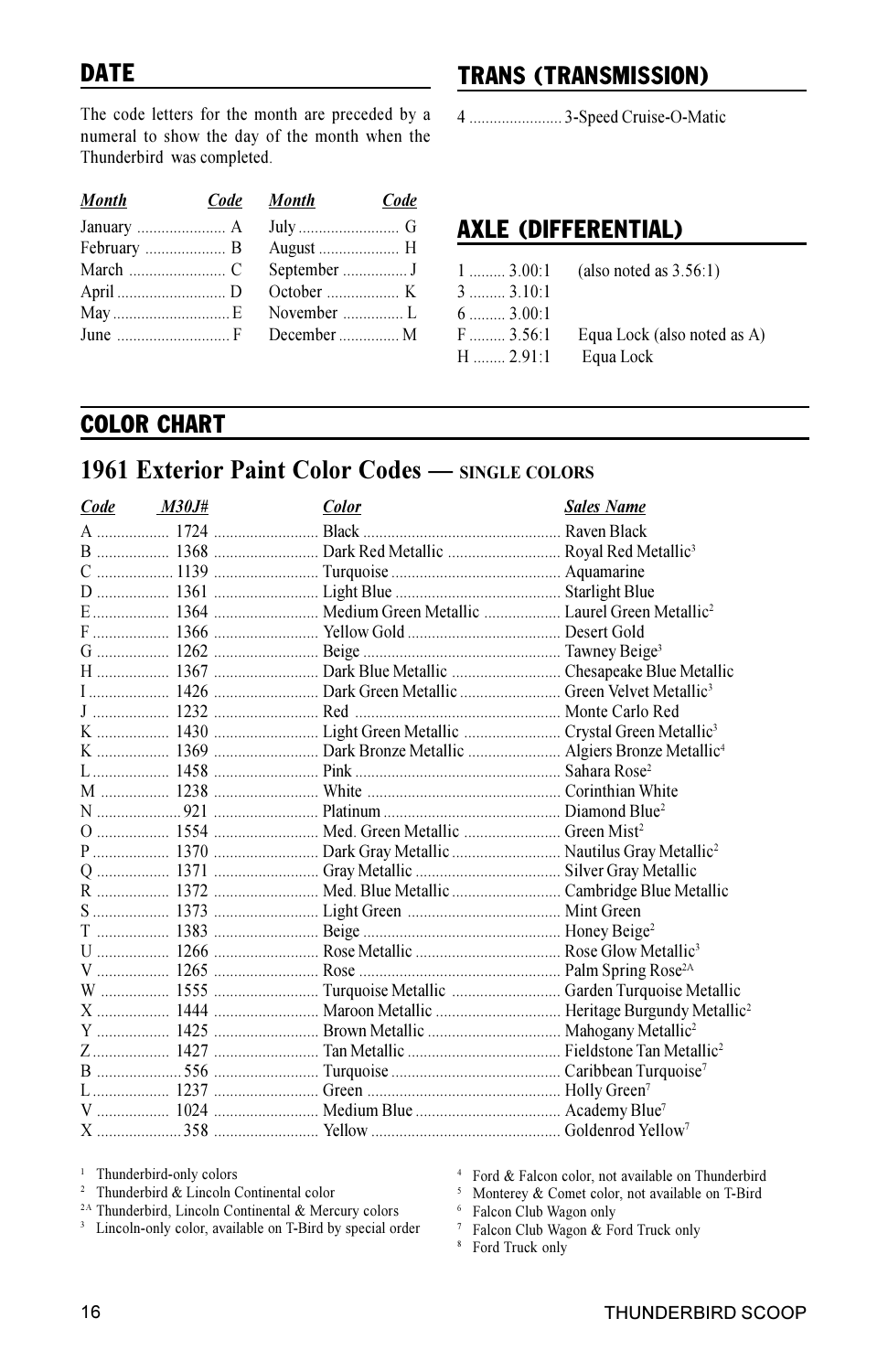### COLOR CHART... continued

## 1961 Exterior Paint Color Codes

#### TWO-TONE COLORS

| Code Lower Color                | <b>Upper Color</b> |
|---------------------------------|--------------------|
|                                 |                    |
| MA  White  Black                |                    |
|                                 |                    |
| MJ  White  Red                  |                    |
| PM  Dark Gray Metallic  White   |                    |
| QA  Light Gray Metallic  Black  |                    |
| OM  Light Gray Metallic  White  |                    |
| HM  Dark Blue Metallic  White   |                    |
| RM  Medium Blue Metallic  White |                    |
| MR  White  Med Blue Met.        |                    |
|                                 |                    |
| EM  Green Metallic  White       |                    |
| ME  White  Green Metallic       |                    |
| SM  Light Green  White          |                    |
| WM  Turquoise Metallic  White   |                    |
|                                 |                    |
| CM  Light Aqua  White           |                    |
|                                 |                    |
|                                 |                    |
|                                 |                    |
| YM  Mahogany Metallic  White    |                    |
|                                 |                    |
|                                 |                    |
|                                 |                    |
| XM  Burgundy Metallic  White    |                    |

COLOR: If a special paint is used, the paint color specs will not be stamped. A special color may be indicated in a five-digit DSO/PAO number.

TWO-TONE: If a car hardtop is two-toned, a twoletter code is used: the first letter being the Lower Color; the second letter is the Upper (Roof) Color. Available combinations are listed separately.

#### CONVERTIBLE TOPS

While the data plate does not indicate the color of convertible top installed, the car's ROT (Build) sheet does. Tops available for 1961 included:

- 1 Black ............. (Green, Turquoise, Gray, Beige Nylon/Vinyl; Green, Turquoise, Black, Red, Beige All Vinyl; Turquoise, Black, Red, Beige Leather interiors) 2 - White ............. (All interiors)
- 3 Blue ............... (All Blue interiors)

## ADDITIONAL INFORMATION

| <b>PRODUCTION FOR 1961</b> |  |                                              |
|----------------------------|--|----------------------------------------------|
| Model                      |  | <u><i><u># Built % Of Production</u></i></u> |
|                            |  |                                              |
|                            |  |                                              |
|                            |  |                                              |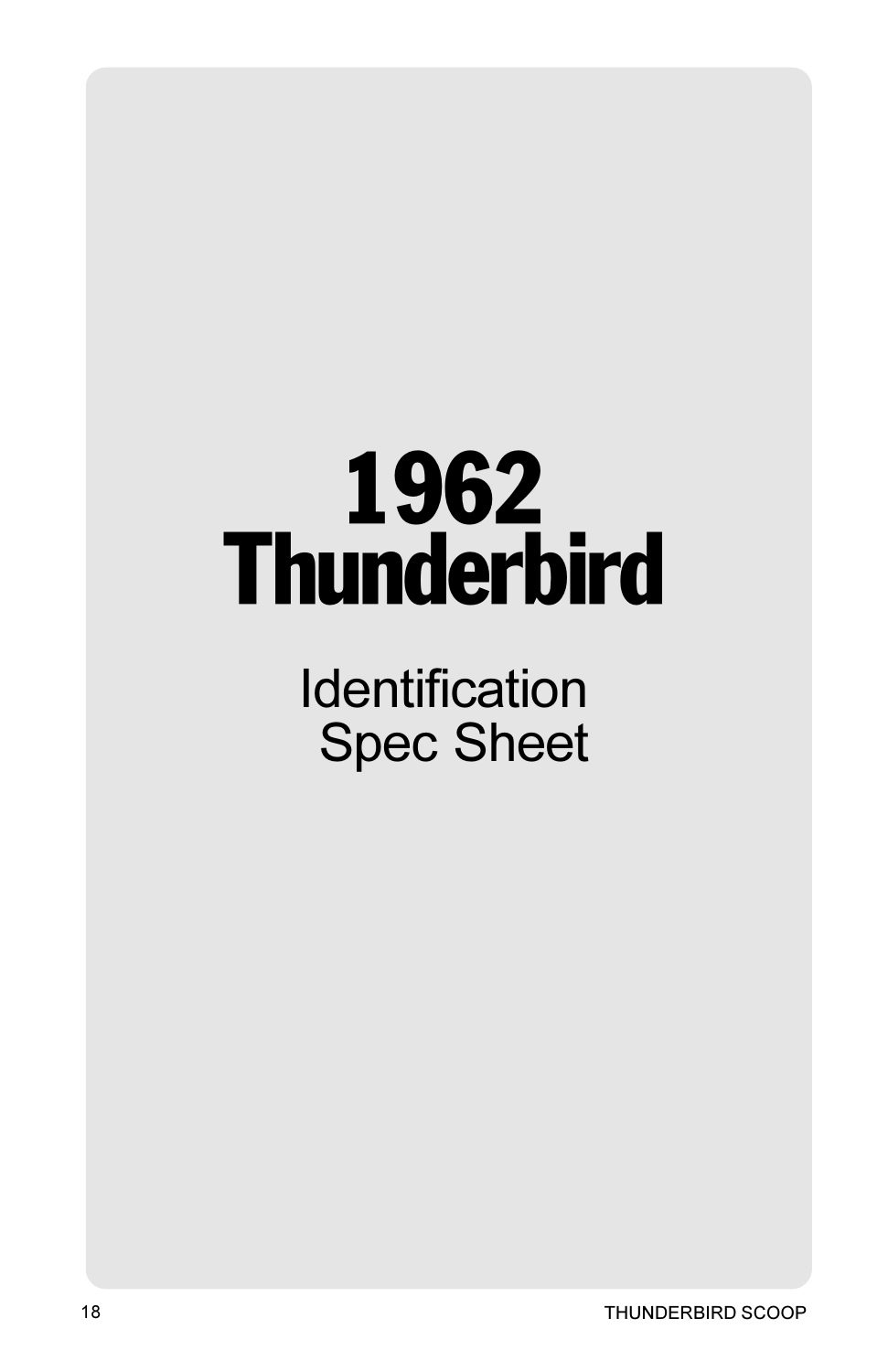## $62$  Thunderbird Identification

## SERIAL NUMBER

Example: ... 2Y83Z100001 2 ................ 1962 Model Y ............... Wixom Assembly Plant 83 .............. Tudor Hardtop Z ................ 8 Cyl. 390 ci Engine (4 barrel) 100001 ...... First Unit Built

#### MODEL YEAR

The number "2" designates 1962.

#### ASSEMBLY PLANT

#### Code Location

Y ............... Wixom Assembly Plant, Wixom, MI S ................ Pilot Plant, Dearborn, MI

(This is where prototype units were manufactured for testing and research; while these cars were not slated for sale to the public, some may have been used by Ford executives/employees, and later released to dealers for sale/dispersal.)

#### MODEL

- 83 .............. Tudor Hardtop
- 85 .............. Tudor Convertible
- 87 .............. Tudor Landau\*
- 89 .............. Tudor Sports Roadster+
- \* Early Landaus used '83' code

+ Sports Roadsters built before February 2, 1962 used '85' code: authentication can be verified by consulting car's factory invoice and ROT build sheet.

#### ENGINE

|  | M  8-Cylinder 390 Cubic Inch            |
|--|-----------------------------------------|
|  | (6-barrel High Performance)             |
|  | R  8-Cylinder 390 Cubic Inch (4-barrel) |
|  | (Low Compression Export, 84 Octane)     |
|  | Z 8-Cylinder 390 Cubic Inch (4-barrel)  |

#### CONSECUTIVE UNIT NUMBER

The assembly plant, with each model year, begins with consecutive unit number 100001 and continues on for each unit built.

The highest estimated number is 178011, for 78,011 Thunderbirds of all models being produced in 1962.

#### **RODY**

| 63A  Tudor Hardtop                                       |
|----------------------------------------------------------|
| 63B  Tudor Landau*                                       |
| 76A  Tudor Convertible                                   |
| 76B  Tudor Sports Roadster (after 2-2-62)+               |
| * Early Landuas used '63A' code                          |
| $+$ Sports Roadsters built before 2-2-62 used '76A' code |

+ Sports Roadsters built before 2-2-62 used '76A' code: authentication can be verified by consulting car's factory invoice and ROT build sheet.

## TRIM (INTERIOR CODES)

Deviation trim sets used existing trim codes plus a suffix. A trim code with a numerical suffix is not serviced, while a trim code with an alphabetical suffix is serviced.

#### CRINKLE ALL VINYL (50 Series) Vinyl Bolster Vinyl Insert

- 50 ...... Med. Silver Blue Met. ... Med. Silver Blue Met.
- 51 ...... (Not Used)
- 52 ...... Med. Blue Met. ......... Med. Blue Met.
- 53 ...... Lt. Green Met. ........... Med.Green Met.
- 54 ...... Lt. (Pearl) Beige ........ Lt. (Pearl) Beige
- 55 ...... Red ............................. Red
- 56 ...... Black .......................... Black
- 57 ...... Lt. Turq. Met. ............ Lt. Turq. Met.
- 58 ...... (Not Used)
- 59 ...... Med. Chestnut Met. ... Med. Chestnut Met.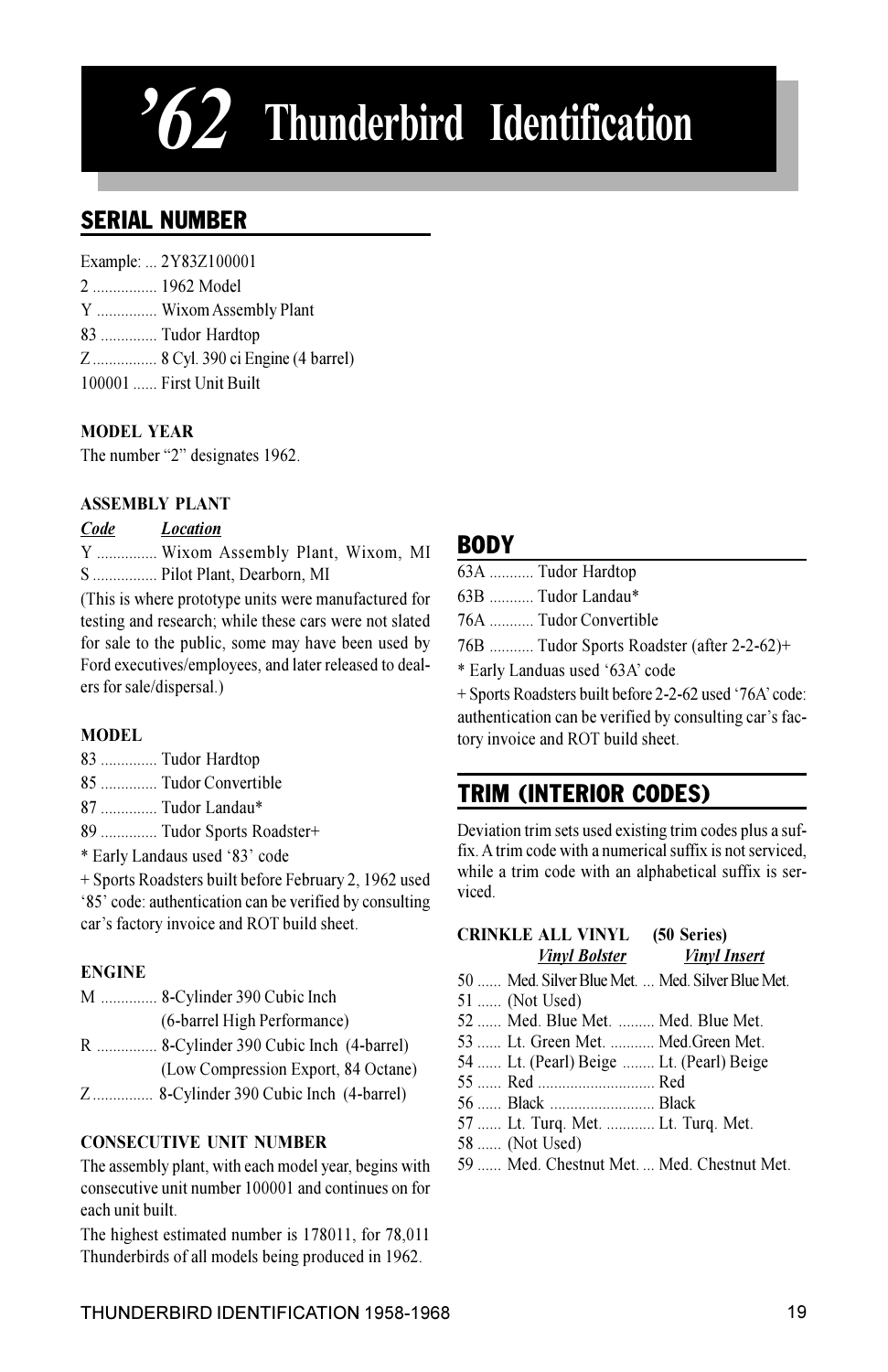#### CRINKLE VINYL & NYLON BEDFORD CORD FABRIC (70 Series) Nylon

| $1.1$ $\mu$ b. U.S. 2.<br><b>Bedford Cord</b> |
|-----------------------------------------------|
| <b>Fabric Insert</b>                          |
| 70  Lt. Silver Blue Met.  Med. Silver         |
|                                               |
|                                               |
|                                               |
| 74  Lt. (Pearl) Beige  Med. Beige             |
|                                               |
|                                               |
| 77  Med. Turquoise Met.  Med. Turquoise       |
|                                               |

#### CRINKLE ALL LEATHER (80 Series)

| Leather Bolster Leather Insert               |  |
|----------------------------------------------|--|
| 80  Lt. Silver Blue Met.  Lt. Slvr. Bl. Met. |  |
| 81  (Not Used)                               |  |
| 82  Lt. Blue Met.    Lt. Blue Met.           |  |
| 83  (Not Used)                               |  |
| 84  Lt. (Pearl) Beige  Med. Beige            |  |
|                                              |  |
|                                              |  |
| 87  Med. Turq. Met.  Med. Turquoise          |  |
| 88  (Not Used)                               |  |
| 89  Chestnut Metallic  Chestnut Metallic     |  |
|                                              |  |

The code letters for the month are preceded by a numeral to show the day of the month when the Thunderbird was completed.

| <b>Month</b>      | Code Month  | Code |
|-------------------|-------------|------|
|                   |             |      |
|                   |             |      |
|                   |             |      |
|                   |             |      |
|                   | November  L |      |
| June $\ldots$ $M$ |             |      |

## TRANS (TRANSMISSION)

DATE

| 4  3-Speed Cruise-O-Matic       |
|---------------------------------|
| M  Cruise-O-Matic (Heavy Duty)* |

\* Found on some 'M' Series cars

## AXLE (DIFFERENTIAL)

|                                 |                      | $1$ 3.00:1 (also noted as 3.56:1) |
|---------------------------------|----------------------|-----------------------------------|
|                                 | $2$ 3.10:1           | - *                               |
|                                 | A  3.00:1 Equa Lock  |                                   |
|                                 | B  3.10:1 Equa Lock* |                                   |
| * Found on some 'M' Series cars |                      |                                   |

## COLOR CHART

#### FORD MOTOR COMPANY COLORS

Listed below are colors used by Ford Motor Campany for their entire line (Ford, Ford Truck, Lincoln and Mercury) during the model year. Some Lincoln-only colors were available on Thunderbirds by special order. If a special paint is used, the paint color specs will not be stamped. A special color may be indicated in a five digit DSO/PAO number.

## 1962 Exterior Paint Color Codes — SINGLE COLORS

| Code | <i>M30J</i> # | <b>Color</b> | <b>Sales Name</b> |
|------|---------------|--------------|-------------------|
|      |               |              |                   |
|      |               |              |                   |
|      |               |              |                   |
|      |               |              |                   |
|      |               |              |                   |
|      |               |              |                   |
|      |               |              |                   |
|      |               |              |                   |
|      |               |              |                   |
|      |               |              |                   |
|      |               |              |                   |
|      |               |              |                   |
|      |               |              |                   |
|      |               |              |                   |
|      |               |              |                   |
|      |               |              |                   |
|      |               |              |                   |
|      |               |              |                   |
|      |               |              |                   |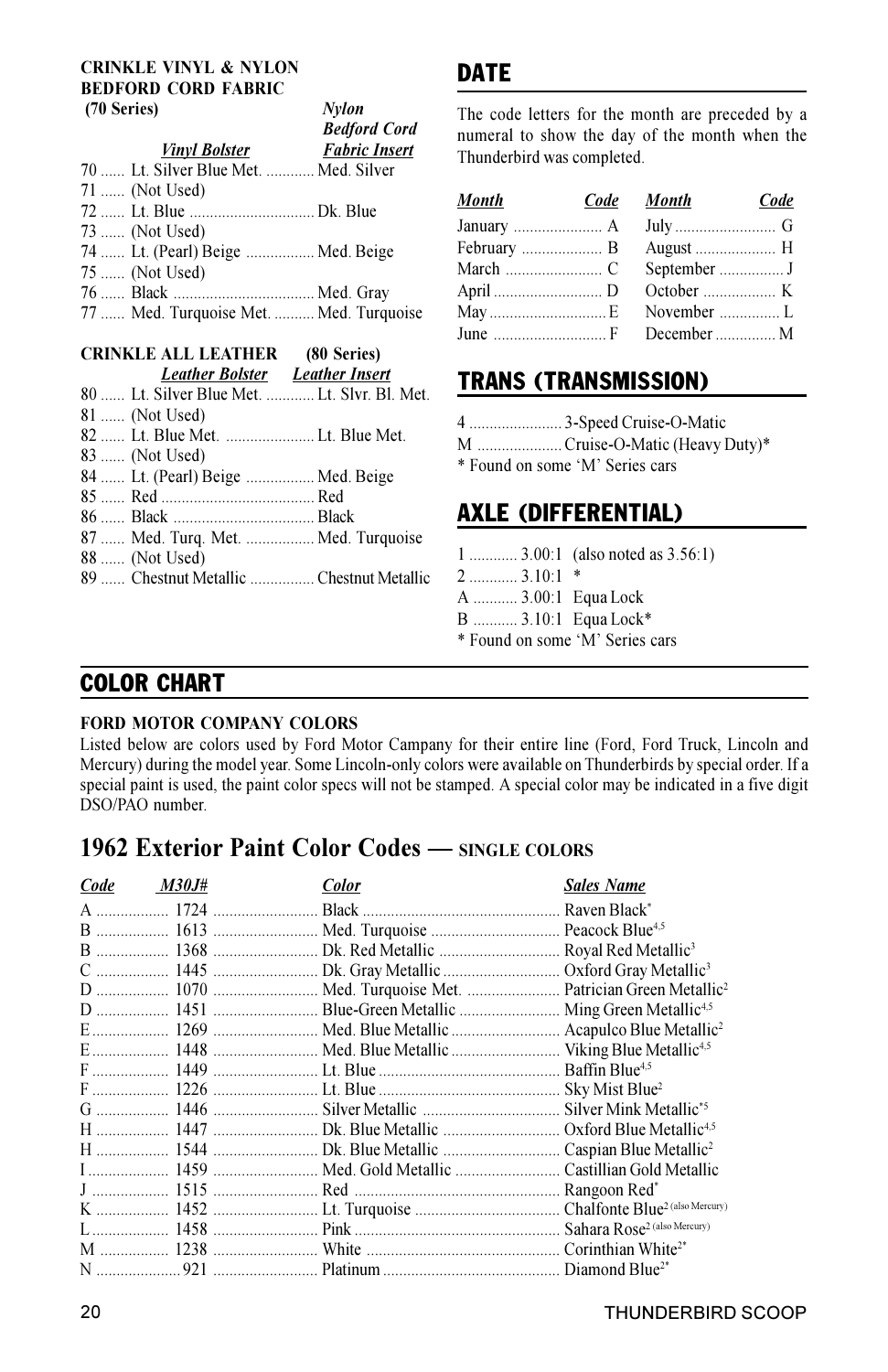## COLOR CHART... continued

|                | U  1450  Dk. Turquoise Met.  Deep Sea Blue Metallic <sup>2 (also Mercury)</sup> |
|----------------|---------------------------------------------------------------------------------|
|                | V  1470 Chestnut Metallic  Chestnut Metallic*2(also Ford)                       |
| W  (Not Used)  |                                                                                 |
|                |                                                                                 |
| $Y$ (Not Used) |                                                                                 |
|                |                                                                                 |
|                |                                                                                 |
|                |                                                                                 |
|                |                                                                                 |
|                |                                                                                 |

\* Sports Roadster color

- <sup>1</sup> Thunderbird-only colors
- <sup>2</sup> Thunderbird & Lincoln Continental color
- 2A Thunderbird, Lincoln Contental & Mercury colors
- <sup>3</sup> Lincoln-only color, available on T-bird by special order

## 1962 Exterior Paint Color Codes

#### TWO-TONE COLORS

| Code Lower Color               | <b>Upper Color</b> |
|--------------------------------|--------------------|
| AM  Black  White               |                    |
|                                |                    |
|                                |                    |
|                                |                    |
|                                |                    |
| HM  Dk. Blue Met.  White       |                    |
| SM  Dk. Green Met.  White      |                    |
| KM  Lt. Turquoise  White       |                    |
| DM  Med. Turquoise Met.  White |                    |
| UM  Dk. Turquoise Met.  White  |                    |
|                                |                    |
|                                |                    |
| MZ  White  Tan Met.            |                    |
|                                |                    |
| MV  White  Chestnut Met.       |                    |
| IM  Med. Gold Met.  White      |                    |
| ZT  Tan Met.  Beige            |                    |
|                                |                    |
| RM  Lt. Yellow  White          |                    |
|                                |                    |
| XM  Maroon Met.  White         |                    |

TWO-TONE: If a car hardtop is two-toned, a twoletter code is used: the first letter being the Lower Color; the second letter is the Upper (Roof) Color. Available combinations are listed separately.

- <sup>4</sup> Ford & Falcon color, not available on Thunderbird
- <sup>5</sup> Monterey & Comet color, not available on T-Bird
- <sup>6</sup> Falcon Club Wagon only
- <sup>7</sup> Falcon Club Wagon & Ford Truck only
- <sup>8</sup> Ford Truck only

#### CONVERTIBLE TOPS

While the data plate does not indicate the color of convertible top installed, the car's ROT (Build) sheet does. Tops available for 1962 included:

- 1 Black (All Exterior Colors Except Fieldstone Tan)
- 2 White (All Exterior Colors)<br>3 Blue (Exterior Colors: Cor
- (Exterior Colors: Corinthian White, Diamond Blue, Skymist Blue, Acapulco Blue, Caspian Blue)

#### LANDAU VINYL TOPS

While the data plate does not indicate the color of top installed, the car's ROT (Build) sheet does. Colors available for 1962 included:

1 - Black All Trims

2 - White All Trims

### ADDITIONAL INFORMATION

#### PRODUCTION FOR 1962

| Model                                 | <u># Built 2% Of Production</u> |
|---------------------------------------|---------------------------------|
|                                       |                                 |
|                                       |                                 |
| 'Z' Landau (incl. in hardtop figures) |                                 |
|                                       |                                 |
|                                       |                                 |
|                                       |                                 |
|                                       |                                 |
|                                       |                                 |
|                                       |                                 |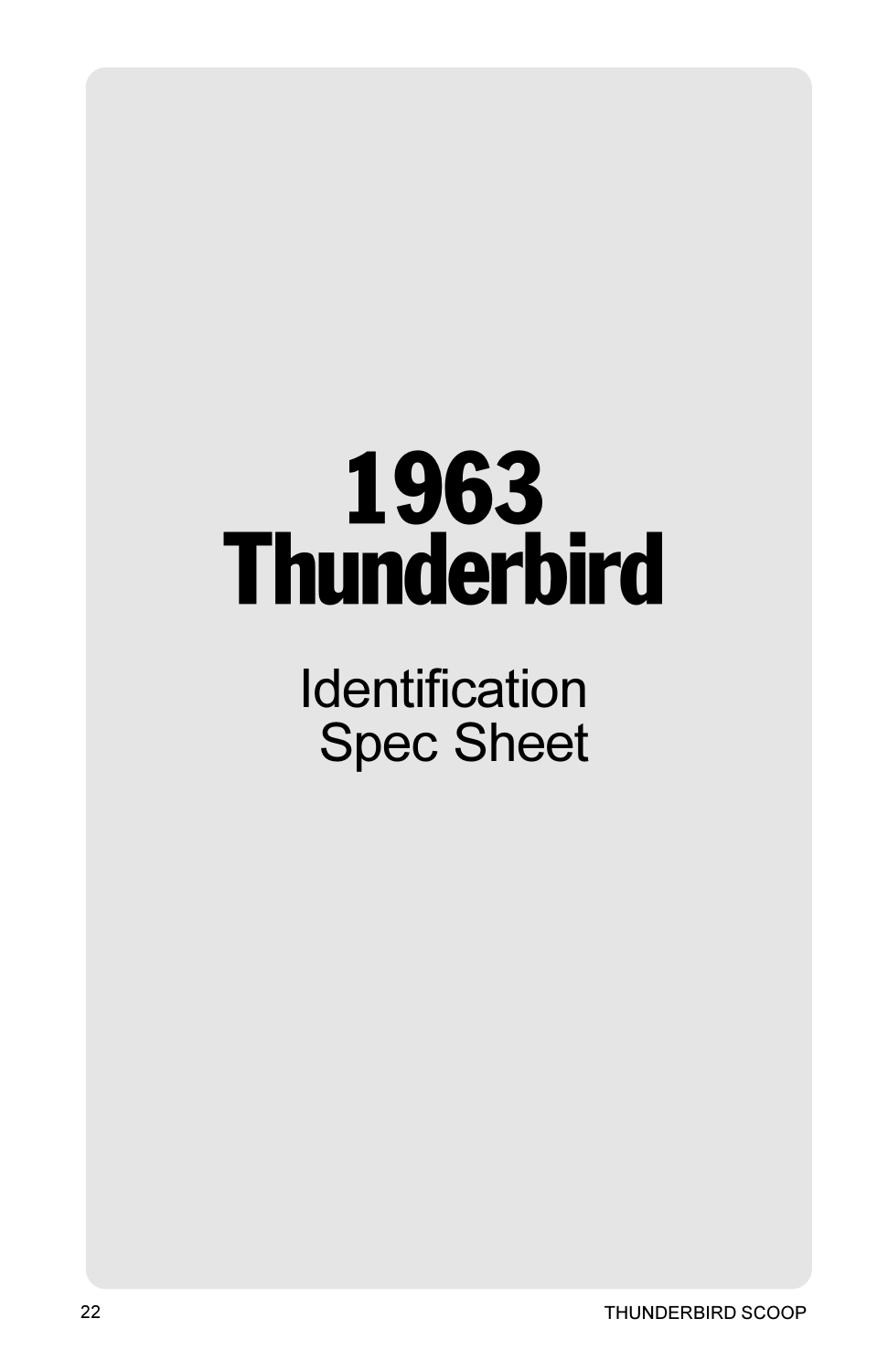## $3$  Thunderbird Identification

## SERIAL NUMBER

| Example:  3Y83Z100001             |
|-----------------------------------|
| 3  1963 Model                     |
| Y  Wixom Assembly Plant           |
| 83  Tudor Hardtop                 |
| Z 8 Cyl. 390 ci Engine (4 barrel) |
| 100001  First Unit Built          |

#### MODEL YEAR

The number "3" designates 1963.

#### ASSEMBLY PLANT

Code Location

Y ............... Wixom Assembly Plant, Wixom, MI S ................ Pilot Plant, Dearborn, MI

(This is where prototype units were manufactured for testing and research; while these cars were not slated for sale to the public, some may have been used by Ford executives/employees, and later released to dealers for sale/dispersal.)

#### MODEL

- 83 .............. Tudor Hardtop
- 85 .............. Tudor Convertible
- 87 .............. Tudor Landau
- 89 .............. Tudor Sports Roadster

#### ENGINE

M .............. 8-Cylinder 390 Cubic Inch (6-barrel High Performance)

Z ................ 8-Cylinder 390 Cubic Inch (4-barrel)

9 ................ 8-Cylinder 390 Cubic Inch (4-barrel) (Low Compression Export, 84 Octane)

#### CONSECUTIVE UNIT NUMBER

The assembly plant, with each model year, begins with consecutive unit number 100001 and continues on for each unit built.

The highest estimated number is 163313, for 63,313 Thunderbirds of all models being produced in 1963.

## **BODY**

| 63A  Tudor Hardtop                                     |
|--------------------------------------------------------|
| 63B  Tudor Landau*                                     |
| 76A  Tudor Convertible                                 |
| 76B  Tudor Sports Roadster                             |
| *(Including Lt. Edition Principality of Monaco series) |

## ADDITIONAL INFORMATION

#### PRODUCTION FOR 1963

|  | Model # Built % Of Production |
|--|-------------------------------|
|  |                               |
|  |                               |
|  | 'Z' Landau  12,129  19.19     |
|  |                               |
|  |                               |
|  |                               |
|  |                               |
|  |                               |
|  |                               |
|  | Total  63,313  100.00         |

## TRIM (INTERIOR CODES)

Deviation trim sets used existing trim codes plus a suffix. A trim code with a numerical suffix is not serviced, while a trim code with an alphabetical suffix is serviced.

| CRINKLE ALL VINYL                              | (50 Series)         |
|------------------------------------------------|---------------------|
| Crinkle                                        | <b>Vachette</b>     |
| <b>Vinyl Bolster</b>                           | <b>Vinyl Insert</b> |
| 50  Med. Silver Blue Met.  Lt. Silver Blue D/L |                     |
| 51  Lt. Rose Beige D/L  Lt. Rose Beige D/L     |                     |
| 52  Med. Blue D/L  Lt. Blue D/L                |                     |
| 53  (Not Used)                                 |                     |
| 54  Lt. (Pearl) Beige  Lt. (Pearl) Beige       |                     |
|                                                |                     |
| 56  Black  Black                               |                     |
| 57  Med. Turq. D/L  Lt. Turq. D/L              |                     |
| 58  Lt. Gold D/L  Lt. Gold D/L                 |                     |
| 59  Med. Chestnut D/L  Med. Chestnut D/L       |                     |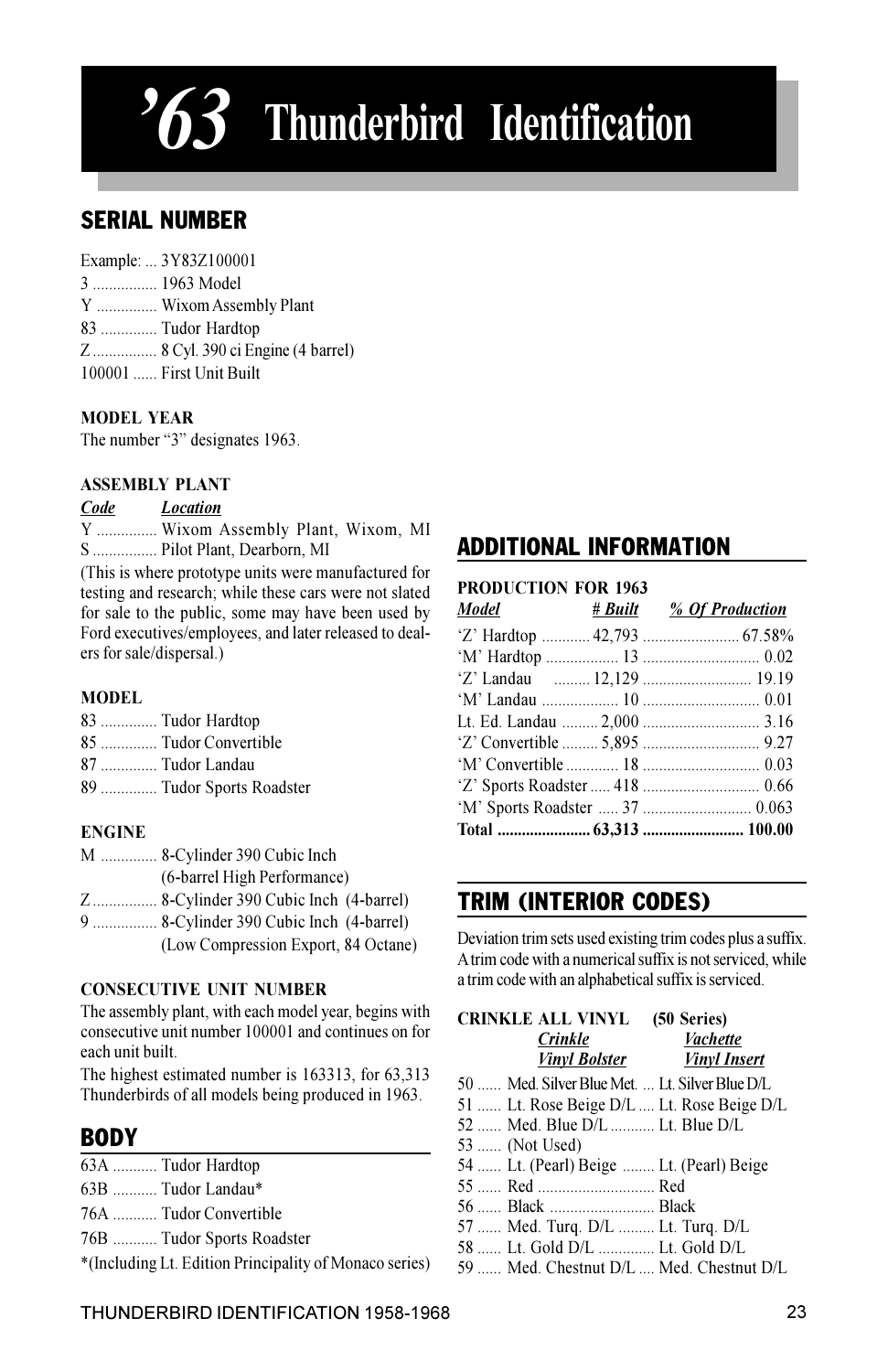### CRINKLE VINYL & PIN STRIPE BROADCLOTH - (70 Series)

| Crinkle                           | Pin Stripe                           |
|-----------------------------------|--------------------------------------|
| <b>Vinyl Bolster</b>              | <b>Broadcloth Insert</b>             |
| 70  (Not Used)                    |                                      |
| 71  (Not Used)                    |                                      |
|                                   |                                      |
| 73  (Not Used)                    |                                      |
| 74  Lt. (Pearl) Beige  Med. Beige |                                      |
| 75  (Not Used)                    |                                      |
|                                   |                                      |
|                                   | 77  Lt. Turquoise D/L  Dk. Turquoise |
| 78  (Not Used)                    |                                      |
| 79  (Not Used)                    |                                      |
|                                   |                                      |

#### CRINKLE LEATHER & VACHETTE LEATHER - (80 Series)

|                | <b>Crinkle</b>                    | <b>Vachette</b>                                           |
|----------------|-----------------------------------|-----------------------------------------------------------|
|                | Leather Bolster Leather Insert    |                                                           |
| 80  (Not Used) |                                   |                                                           |
| 81  (Not Used) |                                   |                                                           |
|                |                                   |                                                           |
|                |                                   |                                                           |
|                | 84  Lt. (Pearl) Beige  Med. Beige |                                                           |
|                | 85  Red          Red              |                                                           |
|                |                                   |                                                           |
| 87  (Not Used) |                                   |                                                           |
| 88  (Not Used) |                                   |                                                           |
| 89  (Not Used) |                                   |                                                           |
|                |                                   | *Used in Lt. Edition "Principality of Monaco" Landau only |
|                |                                   |                                                           |

## **DATE**

The code letters for the month are preceded by a numeral to show the day of the month when the Thunderbird was completed.

| <b>Month</b>      | Code Month          | Code |
|-------------------|---------------------|------|
|                   |                     |      |
|                   |                     |      |
|                   | September  J        |      |
|                   |                     |      |
|                   | November $\ldots$ L |      |
| June $\ldots$ $M$ |                     |      |

## TRANS (TRANSMISSION)

|            | 4  3-Speed Cruise-O-Matic                                  |
|------------|------------------------------------------------------------|
| $\sqrt{ }$ | $\alpha$ , i.e. $\alpha$ M at $\alpha$ T $\alpha$ $\alpha$ |

M ..................... Cruise-O-Matic (Heavy Duty)\*

\* Found on some 'M' Series cars

## AXLE (DIFFERENTIAL)

|                                 |                      | $1$ 3.00:1 (also noted as 3.56:1) |  |
|---------------------------------|----------------------|-----------------------------------|--|
|                                 | $2$ 3.10:1           | *                                 |  |
|                                 | A  3.00:1 Equa Lock  |                                   |  |
|                                 | B  3.10:1 Equa Lock* |                                   |  |
| * Found on some 'M' Series cars |                      |                                   |  |

## COLOR CHART

#### FORD MOTOR COMPANY COLORS

Listed below are colors used by Ford Motor Company for their entire line (Ford, Ford Truck, Lincoln and Mercury) during the model year. Some Lincoln-only colors were available on Thunderbirds by special order. If a special paint is used, the paint color specs will not be stamped. A special color may be indicated in a five digit DSO/PAO number.

## 1963 Exterior Paint Color Codes — SINGLE COLORS

| Code | <i>M30J</i> # | <b>Color</b> | <b>Sales Name</b> |
|------|---------------|--------------|-------------------|
|      |               |              |                   |
|      |               |              |                   |
|      |               |              |                   |
|      |               |              |                   |
|      |               |              |                   |
|      |               |              |                   |
|      |               |              |                   |
|      |               |              |                   |
|      |               |              |                   |
|      |               |              |                   |
|      |               |              |                   |
|      |               |              |                   |
|      |               |              |                   |
|      |               |              |                   |
|      |               |              |                   |
|      |               |              |                   |
|      |               |              |                   |
|      |               |              |                   |
|      |               |              |                   |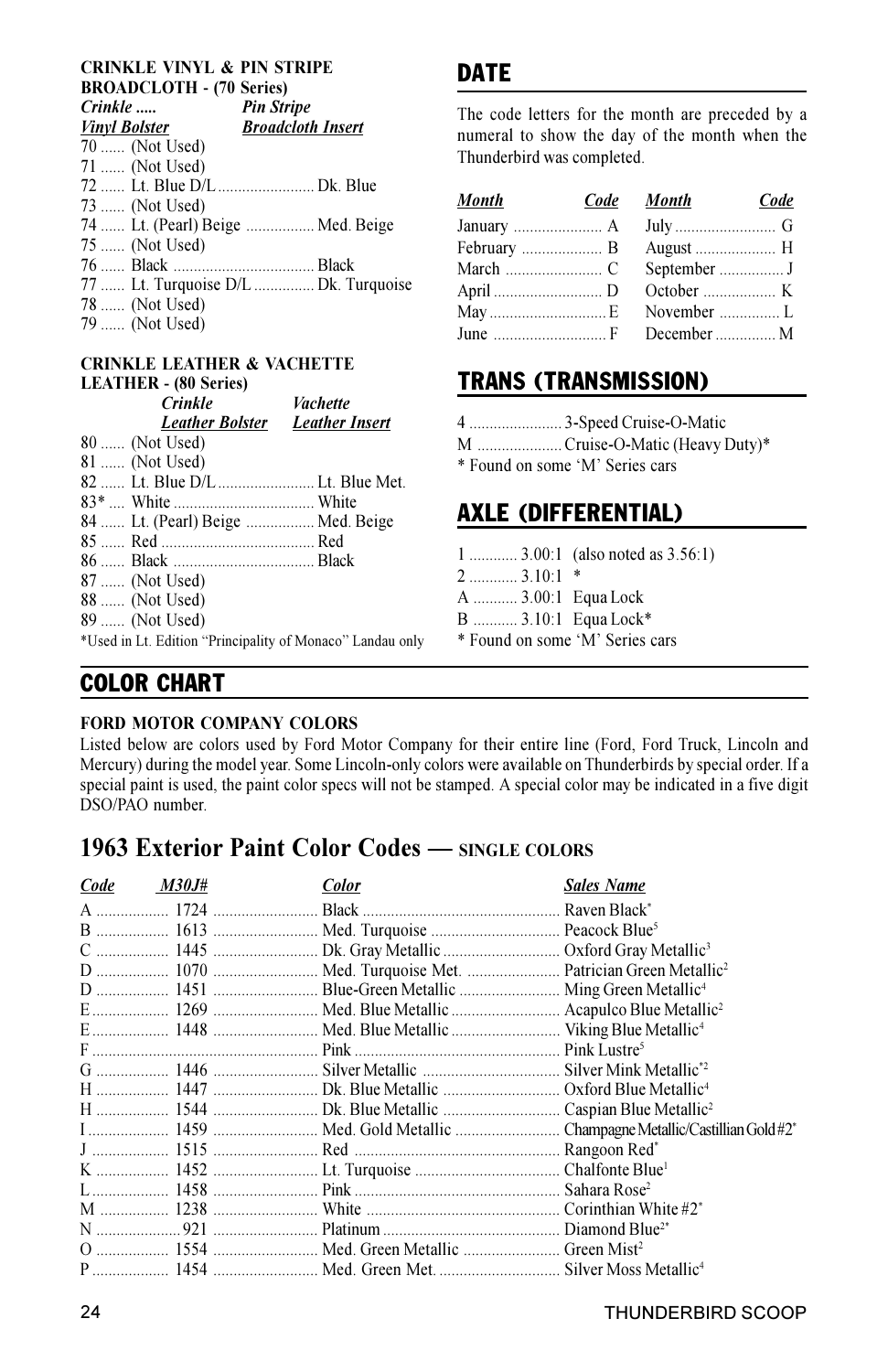## COLOR CHART... continued

Sports Roadster color

- <sup>1</sup> Thunderbird-only colors
- <sup>2</sup> Thunderbird & Lincoln Continental color
- <sup>2A</sup> Thunderbird, Lincoln Contental & Mercury colors
- <sup>3</sup> Lincoln-only color, available on T-bird by special order

## 1963 Exterior Paint Color Codes

#### TWO-TONE COLORS

| Code Lower Color               | <u>Upper Color</u> |
|--------------------------------|--------------------|
| AM  Black  White               |                    |
| DM  Med. Turquoise Met.  White |                    |
| EM  Med. Blue Met.  White      |                    |
| HM , Dk. Blue Met.  White      |                    |
| IM  Met. Gold Met.  White      |                    |
|                                |                    |
| MJ  White  Red                 |                    |
| KM  Lt. Turquoise  White       |                    |
|                                |                    |
| NM  Diamond Blue  White        |                    |
| OM  Med. Green Met.  White     |                    |
|                                |                    |
| SM  Dk. Green Met.  White      |                    |
|                                |                    |
| UM  Dk. Turquoise Met.  White  |                    |
|                                |                    |
|                                |                    |
| WM  Lt. Pink Met.  White       |                    |
| XM  Maroon Met.  White         |                    |
|                                |                    |
| MZ  White  Tan Met.            |                    |
| ZT  Tan Met.  Beige            |                    |
|                                |                    |
|                                |                    |

TWO-TONE: If a car hardtop is two-toned, a twoletter code is used: the first letter being the Lower Color; the second letter is the Upper (Roof) Color. Available combinations are listed separately.

- <sup>4</sup> Ford & Falcon color, not available on Thunderbird
- <sup>5</sup> Monterey & Comet color, not available on T-Bird
- <sup>6</sup> Falcon Club Wagon only
- <sup>7</sup> Falcon Club Wagon & Ford Truck only
- <sup>8</sup> Ford Truck only

CONVERTIBLE TOPS - While the data plate does not indicate the color of convertible top installed, the car's ROT (Build) sheet does. Tops available for 1963 included:

- 1 Black All exterior colors except Fieldstone Tan (C) and Sandshell Beige (SR), (special order on Green Mist)
- 2 White All exterior colors (special order on Green Mist)
- 3 (Not Used)
- Exterior colors: Corinthian White, Diamond Blue, Acalpulco Blue, Caspian Blue

LANDAU VINYL TOPS - While the data plate does not indicate the color of top installed, the car's ROT (Build) sheet does. Colors available for 1963 included: A - Black ......... All exterior colors (special order for

- Green Mist)
- B White ......... All exterior colors (special order for Green Mist)
- C Dk. Brown Exterior colors: Corinthian White, Tucson Yellow, Fieldstone Tan, Champagne (special order on the other colors)
- D Dk. Blue .... Exterior colors: Corinthian White, Silver Mink, Diamond Blue, Acalpulco Blue, Caspian Blue (special order on the other colors)
- E Rose Beige . (White Leather interior Ltd. Ed. "Monaco" Landau only)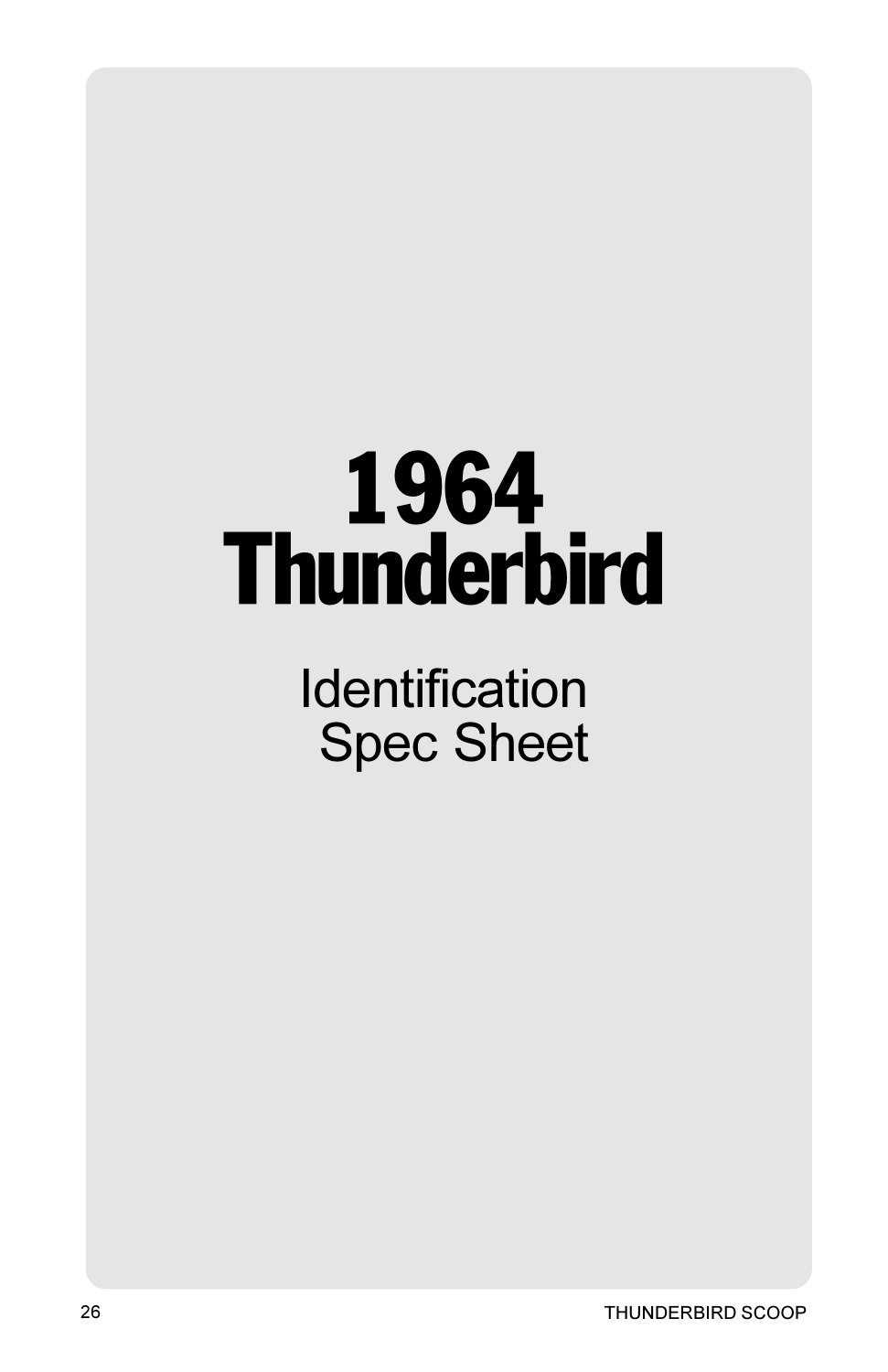## $\mathcal{A}$  Thunderbird Identification

## SERIAL NUMBER

| Example:  4Y83Z100001             |
|-----------------------------------|
| 4  1964 Model                     |
| Y  Wixom Assembly Plant           |
| 83  Tudor Hardtop                 |
| Z 8 Cyl. 390 ci Engine (4 barrel) |
| 100001  First Unit Built          |

#### MODEL YEAR

The number "4" designates 1964.

#### ASSEMBLY PLANT

#### Code Location

Y ............... Wixom Assembly Plant, Wixom, MI S ................ Pilot Plant, Dearborn, MI

(This is where prototype units were manufactured for testing and research; while these cars were not slated for sale to the public, some may have been used by Ford executives/employees, and later released to dealers for sale/dispersal.)

#### MODEL

| 83  Tudor Hardtop     |
|-----------------------|
| 85  Tudor Convertible |
| 87  Tudor Landau      |

#### ENGINE

Z ................ 8-Cylinder 390 Cubic Inch (4-barrel) 9 ................ 8-Cylinder 390 Cubic Inch (4-barrel) (Low Compression Export, 84 Octane)

#### CONSECUTIVE UNIT NUMBER

The assembly plant, with each model year, begins with consecutive unit number 100001 and continues on for each unit built.

The highest estimated number is 192465, for 92,465 Thunderbirds of all models being produced in 1964.

## **BODY**

| 63A  Tudor Hardtop     |
|------------------------|
| 63B  Tudor Landau      |
| 76A  Tudor Convertible |

## ADDITIONAL INFORMATION

| <b>PRODUCTION FOR 1964</b> |  |                                                        |  |  |
|----------------------------|--|--------------------------------------------------------|--|--|
| Model                      |  | <i><u># Built % Of Production</u></i>                  |  |  |
|                            |  |                                                        |  |  |
|                            |  |                                                        |  |  |
|                            |  |                                                        |  |  |
|                            |  |                                                        |  |  |
|                            |  | *No special designation was made for Convertibles      |  |  |
|                            |  | ordered with the Sports Tonneau Cover and Wire         |  |  |
|                            |  | Wheels, as the Sports Roadster option was dropped      |  |  |
|                            |  | before the model year, and not carried over as a sepa- |  |  |
|                            |  | rate model. At least 45 Convertibles (0.049%) were     |  |  |
|                            |  | delivered from the factory with Tonneau and Wire       |  |  |

## TRIM (INTERIOR CODES)

Wheels.

Deviation trim sets used existing trim codes plus a suffix. A trim code with a numerical suffix is not serviced, while a trim code with an alphabetical suffix is serviced. Codes with an 'A' suffix may indicate use of reclining passenger seat with moveable headrest.

#### CRINKLE ALL VINYL (50 Series) Seats/Panels/Accents

50,50A .......... Lt. Rose Beige D/L 51,51A,51B .. Lt. Silver Blue 52,52A .......... Lt. Blue D/L 53 .................. White 54,54A,54B .. Lt. Beige 55,55A,55B .. Red 56,56A,56B .. Black 57,57A,57B .. Lt. Turquoise D/L 58,58A .......... Lt. Aztec Gold 59,59A .......... Med. Palomino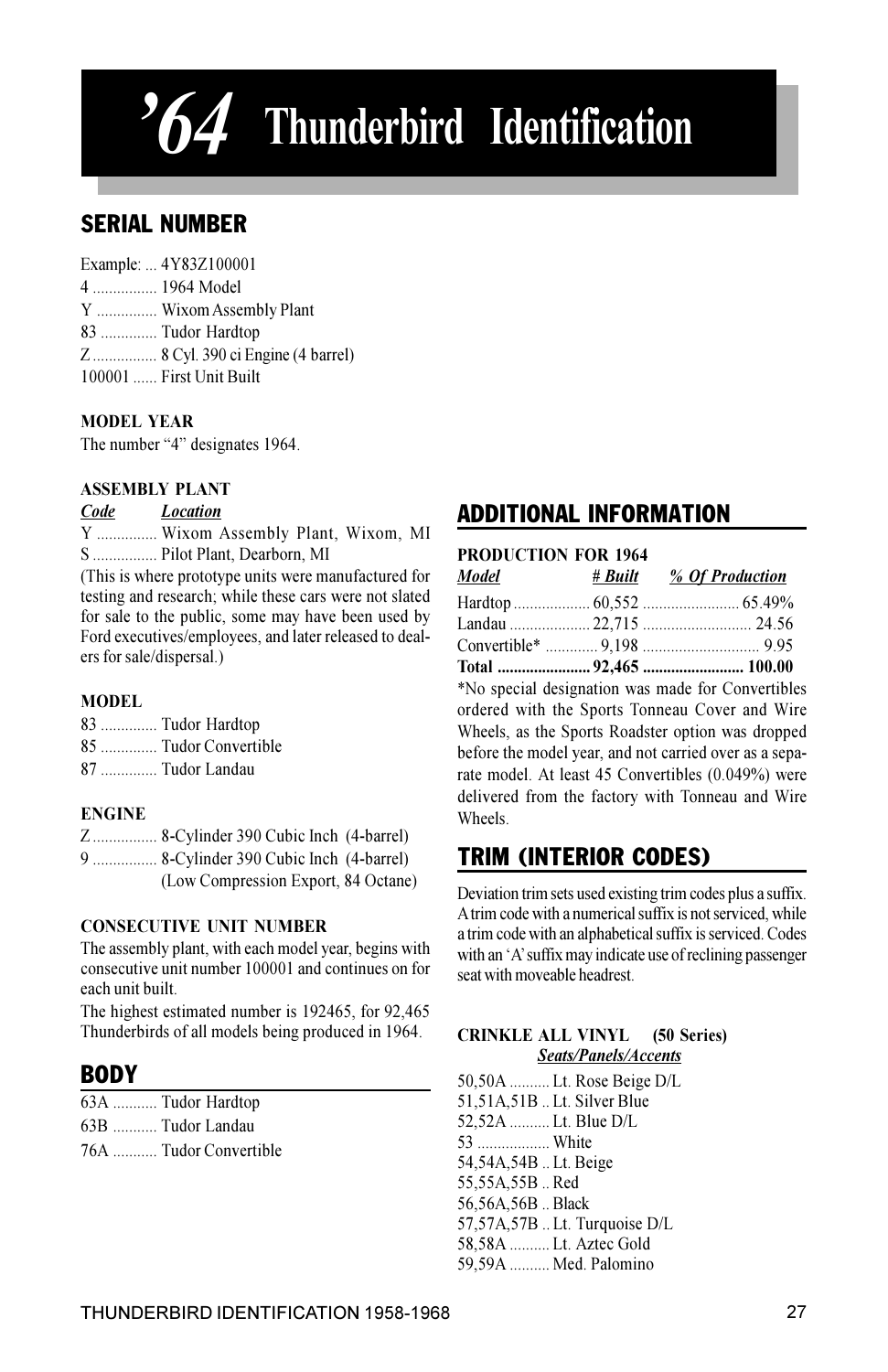#### CRINKLE VINYL & POMPEII PATTERN CLOTH (70 Series) Crinkle Vinyl Pompeii Pattern Bolsters/Panels Cloth Inserts

| 70  (Not Used) |                                 |                                                 |
|----------------|---------------------------------|-------------------------------------------------|
|                |                                 | 71,71A  Lt. Silver Blue  Lt. (Med.) Silver Blue |
|                | 72,72A  Lt. Blue D/L  Med. Blue |                                                 |
| 73  (Not Used) |                                 |                                                 |
|                | 74,74A  Lt. Beige  Lt. Beige    |                                                 |
| 75  (Not Used) |                                 |                                                 |
|                | 76,76A  Black  Black            |                                                 |
| 77  (Not Used) |                                 |                                                 |
| 78  (Not Used) |                                 |                                                 |
| 79  (Not Used) |                                 |                                                 |

#### CRINKLE ALL LEATHER (80 Series) Seats/Panels/Accents

|              | 80  (Not Used)                   |  |
|--------------|----------------------------------|--|
|              | 81  (Not Used)                   |  |
|              | 82,82A  Lt. Blue D/L             |  |
|              | 83,83A  White Crinkle with Black |  |
| 84  Not Used |                                  |  |
|              | 85,85A,85B  Red Crinkle          |  |
|              |                                  |  |
|              | 87  (Not Used)                   |  |
|              | 88  (Not Used)                   |  |
|              | 89,89A  Medium Palomino          |  |
|              |                                  |  |

## **DATE**

The code letters for the month are preceded by a numeral to show the day of the month when the Thunderbird was completed.

| <b>Month</b>                                                                                              | Code Month   | Code |
|-----------------------------------------------------------------------------------------------------------|--------------|------|
|                                                                                                           |              |      |
|                                                                                                           |              |      |
|                                                                                                           | September  J |      |
|                                                                                                           |              |      |
|                                                                                                           |              |      |
| June $\ldots$ $\ldots$ $\ldots$ $\ldots$ $\ldots$ $\ldots$ $\vdots$ December $\ldots$ $\ldots$ $\ldots$ M |              |      |

## TRANS (TRANSMISSION)

4 ....................... 3-Speed Cruise-O-Matic

## AXLE (DIFFERENTIAL)

| $1$ 3.00:1 |                     |
|------------|---------------------|
| $4$ 3.25:1 |                     |
|            | A  3.00:1 Equa Lock |
|            | D  3.25:1 Equa Lock |

## COLOR CHART

#### FORD MOTOR COMPANY COLORS

Listed below are colors used by Ford Motor Company for their entire line (Ford, Ford Truck, Lincoln and Mercury) during the model year. Some Lincoln-only colors were available on Thunderbirds by special order. If a special paint is used, the paint color specs will not be stamped. A special color may be indicated in a five digit DSO/PAO number.

## 1964 Exterior Paint Color Codes — SINGLE COLORS

| Code | <i>M32J</i> # | Color | <b>Sales Name</b> |
|------|---------------|-------|-------------------|
|      |               |       |                   |
|      |               |       |                   |
|      |               |       |                   |
|      |               |       |                   |
|      |               |       |                   |
|      |               |       |                   |
|      |               |       |                   |
|      |               |       |                   |
|      |               |       |                   |
|      |               |       |                   |
|      |               |       |                   |
|      |               |       |                   |
|      |               |       |                   |
|      |               |       |                   |
|      |               |       |                   |
|      |               |       |                   |
|      |               |       |                   |
|      |               |       |                   |
|      |               |       |                   |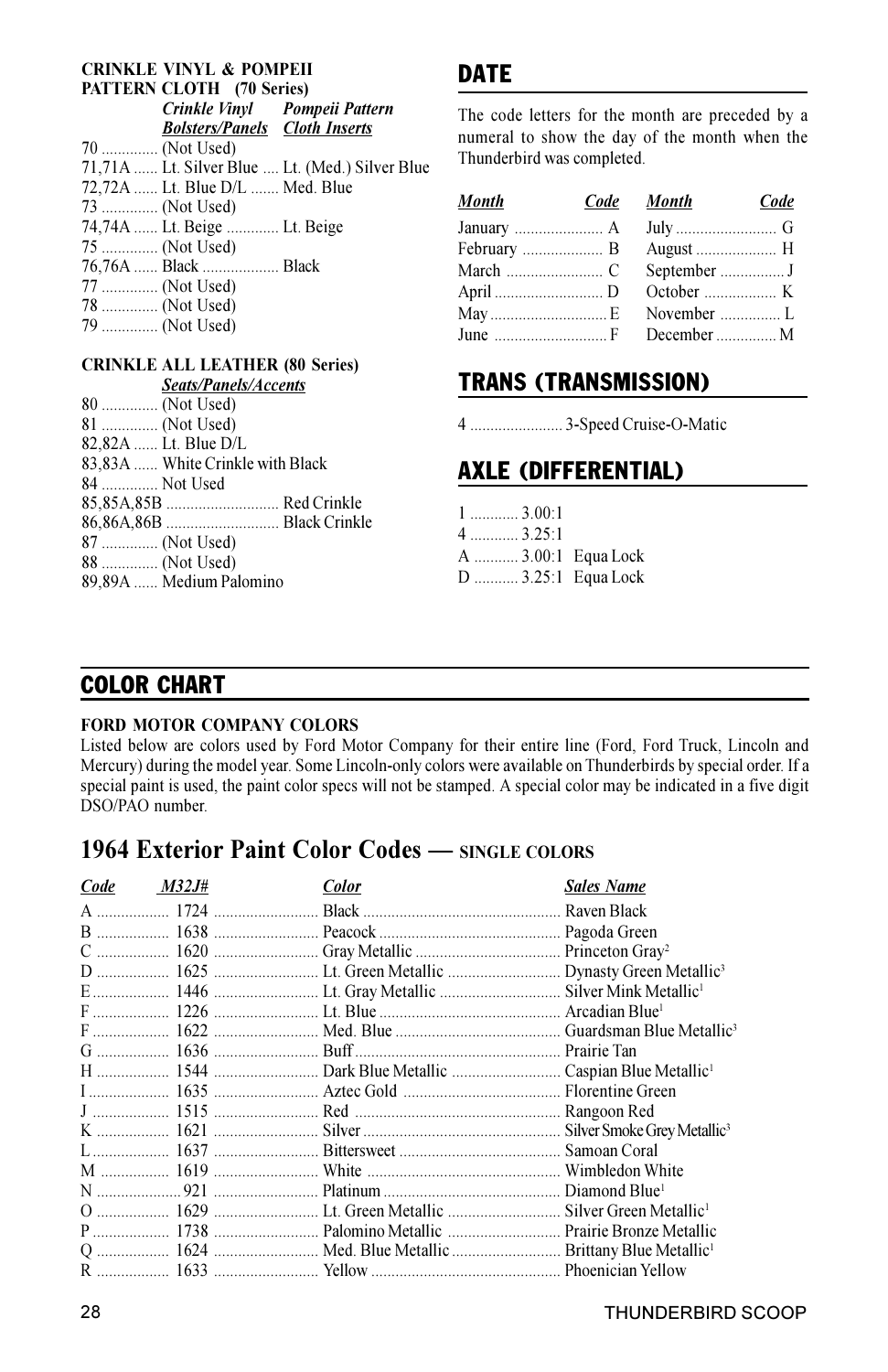## COLOR CHART... continued

<sup>1</sup> Thunderbird & Lincoln Continental color

<sup>2</sup> Lincoln Continental color, available on T-bird by special order

<sup>3</sup> Ford/Mercury color, not listed for Thunderbird

## 1964 Exterior Paint Color Codes

#### TWO-TONE COLORS

| Code Lower Color               | <b>Upper Color</b> |
|--------------------------------|--------------------|
|                                |                    |
|                                |                    |
| EM  Lt. Blue Met.  White       |                    |
| FM  Med. Blue  White           |                    |
|                                |                    |
| HM  Dk. Blue Met.  White       |                    |
|                                |                    |
|                                |                    |
| LM  Bittersweet  White         |                    |
| NM  Diamond Blue  White        |                    |
| OM  Lt. Green Met.  White      |                    |
| PM  Palomino Met.  White       |                    |
| QM  Med. Blue Met.  White      |                    |
|                                |                    |
|                                |                    |
| SM  Dk. Green Met.  White      |                    |
| TM  Beige  White               |                    |
| UM  Med. Turquoise Met.  White |                    |
| WM  Lt. Pink Met.  White       |                    |
| XM  Maroon Met.  White         |                    |
| ZM  Med. Beige Met.  White     |                    |
|                                |                    |

NOTE: 19 Two-Tone combinations were advertised in the 1964 Thunderbird sales brochure. The above listing has 21, based on the assumption that all single colors were available with a White roof; Black roofs are included from data plate listings in VTCI files.

<sup>4</sup> Falcon Station Bus and Club Wagon only; Truck color also.

- <sup>5</sup> Falcon Econoline Deluxe Club Wagon only
- <sup>6</sup> Truck color only

TWO-TONE: If a car hardtop is two-toned, a twoletter code is used: the first letter being the Lower Color; the second letter is the Upper (Roof) Color. Available combinations are listed separately.

CONVERTIBLE TOPS - While the data plate does not indicate the color of convertible top installed, the car's ROT (Build) sheet does. Tops available for 1964 included:

- 1 Black
- 2 White
- 3 (Not Used)
- 4 Blue

LANDAU VINYL TOPS - While the data plate does not indicate the color of top installed, the car's ROT (Build) sheet does. Colors available for 1964 included: A - Black

- B White
- C Dk. Brown
- D Dk. Blue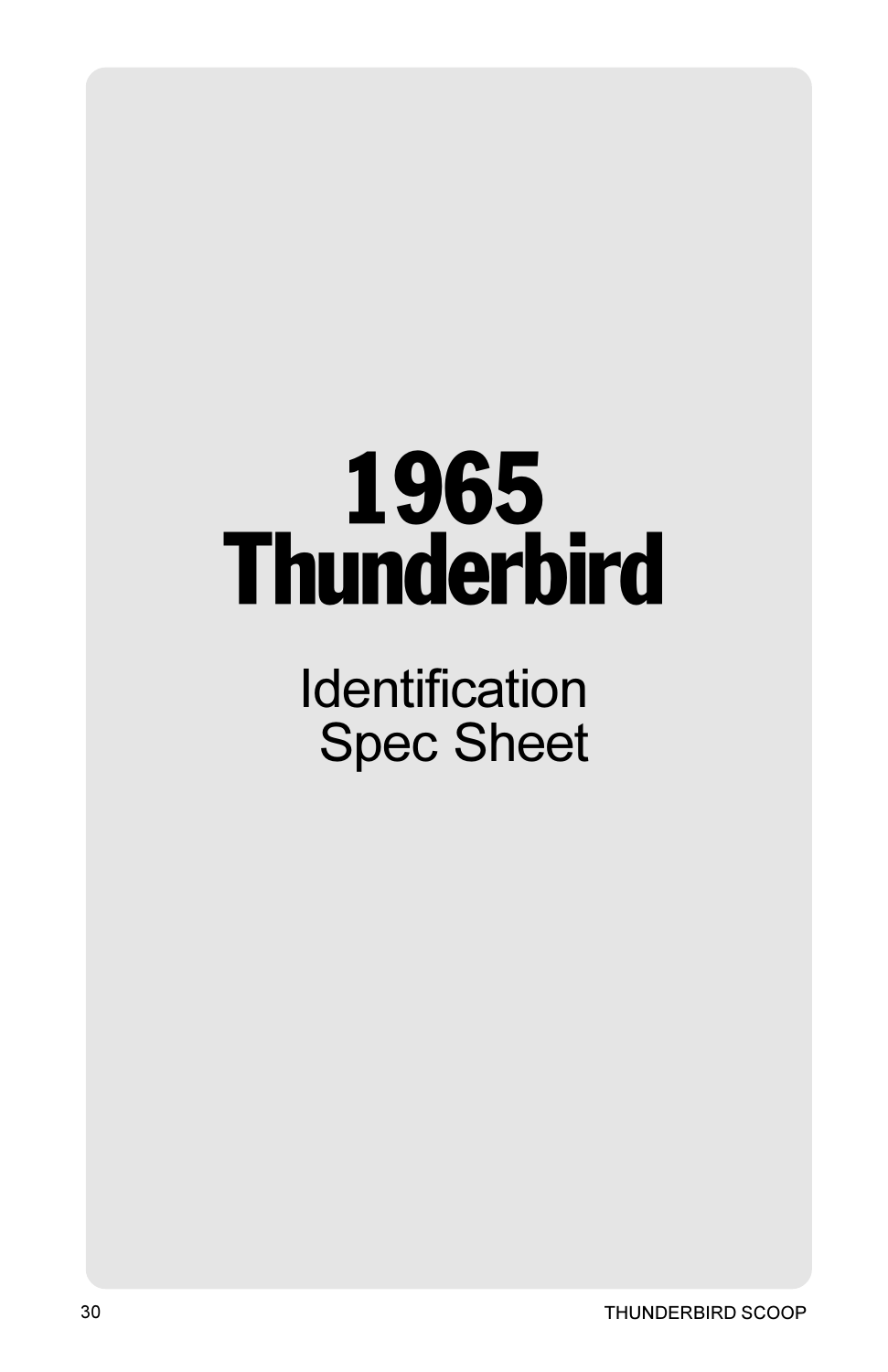## $\overline{5}$  Thunderbird Identification

## SERIAL NUMBER

| Example:  5Y83Z100001             |
|-----------------------------------|
| 5  1965 Model                     |
| Y  Wixom Assembly Plant           |
| 83  Tudor Hardtop                 |
| Z 8 Cyl. 390 ci Engine (4 barrel) |
| 100001  First Unit Built          |

#### MODEL YEAR

The number "5" designates 1965.

#### ASSEMBLY PLANT

#### Code Location

Y ............... Wixom Assembly Plant, Wixom, MI S ................ Pilot Plant, Dearborn, MI

(This is where prototype units were manufactured for testing and research; while these cars were not slated for sale to the public, some may have been used by Ford executives/employees, and later released to dealers for sale/dispersal.)

#### MODEL

- 83 .............. Tudor Hardtop
- 85 .............. Tudor Convertible
- 87 .............. Tudor Landau\*

\*Shop Manual incorrectly lists Special Landau as a separate code number (81); it was never used.

#### ENGINE

| Z 8-Cylinder 390 Cubic Inch (4-barrel)  |  |
|-----------------------------------------|--|
| 9  8-Cylinder 390 Cubic Inch (4-barrel) |  |
| (Low Compression Export, 84 Octane)     |  |

#### CONSECUTIVE UNIT NUMBER

The assembly plant, with each model year, begins with consecutive unit number 100001 and continues on for each unit built.

The highest estimated number is 174972, for 74,972 Thunderbirds of all models being produced in 1965.

## **BODY**

- 63A ........... Tudor Hardtop
- 63B ........... Tudor Landau\*
- 76A ........... Tudor Convertible

\*Shop Manual incorrectly lists Special Landau as a separate code number (63D); it was never used.

## ADDITIONAL INFORMATION

#### PRODUCTION FOR 1965

| Model | # Built % Of Production |
|-------|-------------------------|
|       |                         |
|       | Landau  20.974  27.98   |
|       |                         |
|       |                         |
|       | Total 74,972  100.00    |

## TRIM (INTERIOR CODES)

Deviation trim sets used existing trim codes plus a suffix. A trim code with a numerical suffix is not serviced, while a trim code with an alphabetical suffix is serviced.

#### CRINKLE VINYL & POMPEII PATTERN CLOTH

|                                        | $(10 Series)(w/o$ headrest) $(40 Series)(w/$ headrest) |
|----------------------------------------|--------------------------------------------------------|
|                                        | Crinkle Vinyl Pompeii Pattern                          |
|                                        | <b>Bolsters/Panels</b> Cloth Inserts                   |
| 12,12A/42,42A  Lt. Blue D/L  Med. Blue |                                                        |
| 16.16A, 46, 46A  Black  Black          |                                                        |
| 19/49  Med. Palomino Med. Palomino     |                                                        |

#### CRINKLE ALL VINYL

#### (20 Series)(w/o headrest) (50 Series)(w/ headrest) Seats/Panels/Accents

|                 | 20/50  White (not listed in '65 Soft Trim Catalog) |
|-----------------|----------------------------------------------------|
|                 | 21/51  Lt. Silver Mink Metallic                    |
|                 | 22/52  Lt. Blue Metallic                           |
| 23/53  Burgundy |                                                    |
|                 | 24/54  Lt. Beige Metallic                          |
| 25/55  Red      |                                                    |
| 26/56  Black    |                                                    |
|                 |                                                    |

27/57 ............. Lt. Turquoise Metallic

28/58 ............. Lt. Ivy Gold Metallic

THUNDERBIRD IDENTIFICATION 1958-1968 31 29/59 ............. Med. Palomino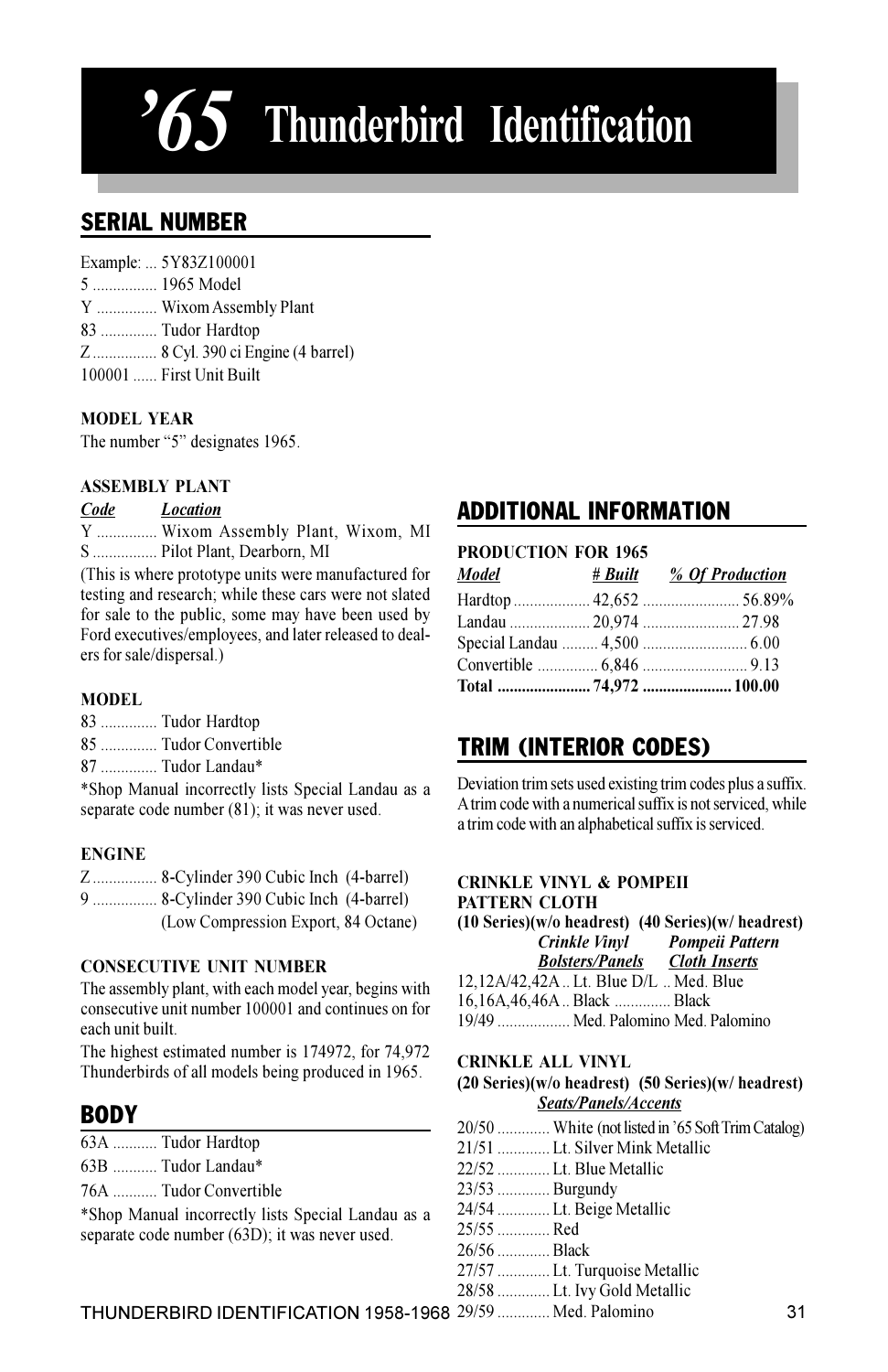#### CRINKLE ALL LEATHER

|                 | $(30$ Series)(w/o headrest) $(60$ Series)(w/ headrest) |
|-----------------|--------------------------------------------------------|
|                 | Seats/Panels/Accents                                   |
|                 | 30/60  White Pearl (not in '65 Soft Trim Catalog)      |
|                 | 32/62  Lt. Blue (Low Metallic)                         |
| 33/63  Burgundy |                                                        |
| $35/65$ Red     |                                                        |
| 36/66  Black    |                                                        |
|                 | 39/69  Medium Palomino (Leather Print)                 |
|                 |                                                        |

#### PARCHMENT CRINKLE ALL VINYL WITH EMBERGLO ACCENTS - D SERIES SPECIAL LANDAU (7D)(w/o headrest) (XD)(w/ headrest) Seat/Panels Accents

7D/XD ............... Parchment ...... Emberglo

#### WHITE PEARL CRINKLE ALL VINYL WITH COLOR-KEYED ACCENTS

|                     | G-Series (w/o headrest) P-Series (w/ headrest) |
|---------------------|------------------------------------------------|
|                     | Seat/Panels Accents                            |
| G2/P2  White  Blue  |                                                |
|                     | G3/P3  White  Burgundy                         |
| G4/P4  White  Beige |                                                |
| G5/P5  White  Red   |                                                |
|                     | G6/P6  White  Black and White                  |
| G7/P7  White  Aqua  |                                                |
|                     | G8/P8  White  Ivy Gold                         |
|                     | G9/P9  White  Palomino                         |

#### WHITE PEARL CRINKLE ALL LEATHER WITH COLOR-KEYED ACCENTS

|                    | H-Series (w/o headrest) O-Series (w/ headrest) |
|--------------------|------------------------------------------------|
| Seat/Panels        | <i>Accents</i>                                 |
| H2/Q2  White  Blue |                                                |

| H3/Q3  White  Burgundy |                               |
|------------------------|-------------------------------|
| H4/Q4  White  Beige    |                               |
| H5/Q5  White  Red      |                               |
|                        | H6/Q6  White  Black and White |
| H7/Q7  White  Aqua     |                               |
| H8/Q8  White  Ivy Gold |                               |
| H9/Q9  White  Palomino |                               |

## **DATE**

The code letters for the month are preceded by a numeral to show the day of the month when the Thunderbird was completed.

| Month       | Code Month                          | Code |
|-------------|-------------------------------------|------|
|             |                                     |      |
| February  B |                                     |      |
|             |                                     |      |
| April  D    | October $\dots \dots \dots \dots$ K |      |
|             |                                     |      |
|             |                                     |      |

## TRANS (TRANSMISSION)

| 4  3-Speed Cruise-O-Matic*                          |
|-----------------------------------------------------|
| C  (See Note 1 below)                               |
| 6  3-Speed Cruise-O-Matic*                          |
| NOTE: 1: Code 'C' found on submitted Member         |
| Survey. *The '65 Shop Manual incorrectly lists '6'. |
|                                                     |

## AXLE (DIFFERENTIAL)

| $1$ 3.00:1 |                                       | $4 \dots 3.25:1 \quad 5 \dots 3.50:1$ |  |
|------------|---------------------------------------|---------------------------------------|--|
| $6$ 2.80:1 |                                       |                                       |  |
|            | A  3.00:1 Equa Lock                   | $D \ldots 3.25:1$ Equa Lock           |  |
|            | E 3.50:1 Equa Lock F 2.80:1 Equa Lock |                                       |  |

### COLOR CHART

#### FORD MOTOR COMPANY COLORS

Listed below are colors used by Ford Motor Company for their entire line (Ford, Ford Truck, Lincoln and Mercury) during the model year.

## 1965 Exterior Paint Color Codes — SINGLE COLORS

| Code | M32J# | Color | <b>Sales Name</b> |
|------|-------|-------|-------------------|
|      |       |       |                   |
|      |       |       |                   |
|      |       |       |                   |
|      |       |       |                   |
|      |       |       |                   |
|      |       |       |                   |
|      |       |       |                   |
|      |       |       |                   |
|      |       |       |                   |
|      |       |       |                   |
|      |       |       |                   |
|      |       |       |                   |
|      |       |       |                   |
|      |       |       |                   |
|      |       |       |                   |

32 THUNDERBIRD SCOOP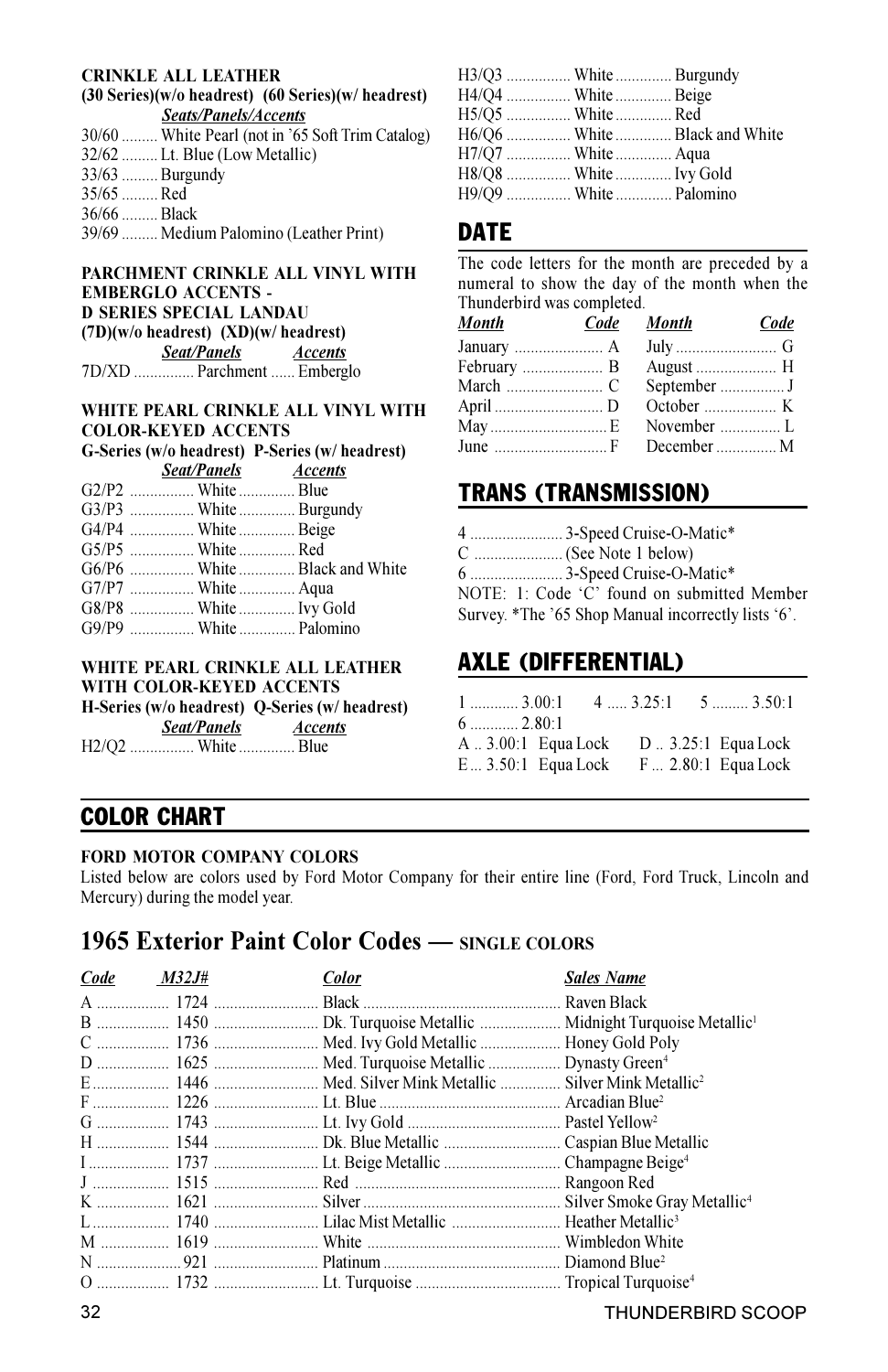## COLOR CHART... continued

<sup>1</sup> Thunderbird color only

<sup>2</sup> Thunderbird & Lincoln Continental color

<sup>3</sup> Lincoln Continental color, available on T-bird by special order

## 1965 Exterior Paint Color Codes

#### TWO-TONE COLORS

| <b>Code</b> Lower Color        | <b>Upper Color</b> |
|--------------------------------|--------------------|
|                                |                    |
| BM  Dk. Turquoise Met.  White  |                    |
| CM  Med. Ivy Gold Met.  White  |                    |
| EA  Lt. Gray Met.  Black       |                    |
| EM  Lt. Gray Met.  White       |                    |
| EN  Lt. Gray Met.  Platinum    |                    |
| FM  Med. Blue  White           |                    |
| GM  Lt. Ivy Gold  White        |                    |
| HM  Dk. Blue Met.  White       |                    |
|                                |                    |
|                                |                    |
|                                |                    |
| PM  Palomino Met.  White       |                    |
| OM  Med. Blue Met.  White      |                    |
| RM  Dk. Ivy Green Met.  White  |                    |
| SM  Dk. Gray Met.  White       |                    |
| TM  Lt. Beige  White           |                    |
| UM  Med. Turquoise Met.  White |                    |
| WA  Lt. Pink Met.  Black       |                    |
| WM  Lt. Pink Met.  White       |                    |
| XA  Maroon Met.  Black         |                    |
| XM  Maroon Met.  White         |                    |
| ZM  Med. Beige Met.  White     |                    |
| 4M  Lt. Aqua  White            |                    |
| 7A  Yellow  Black              |                    |
| 7M  Yellow  White              |                    |

- <sup>4</sup> Ford/Mercury color, not listed for Thunderbird
- <sup>5</sup> Thunderbird Special Landau & Mustang only
- <sup>6</sup> Mustang only
- <sup>7</sup> Falcon Station Bus and Club Wagon only: Truck color also.
- <sup>6</sup> Truck color only

TWO-TONE: If a car hardtop is two-toned, a twoletter code is used: the first letter being the Lower Color; the second letter is the Upper (Roof) Color. Available combinations are listed separately.

NOTE: 24 Two-Tone combinations were advertised in the 1965 Thunderbird sales brochure: all single colors were available with a White roof; Black roofs are included from data plate listings in VTCI files.

CONVERTIBLE TOPS - While the data plate does not indicate the color of convertible top installed, the car's ROT (Build) sheet does. Tops available for 1965 included:

- 1 Black
- 2 White
- 3 (Not Used)\*
- 4 Blue

\*Tan is listed in the 1965 Soft Trim Catalog

LANDAU VINYL TOPS - While the data plate does not indicate the color of top installed, the car's ROT (Build) sheet does. Colors available for 1965 included: A - Black

- B White
- 
- C Dk. Brown

H - Parchment (Special Landau only)

THUNDERBIRD IDENTIFICATION 1958-1968 33

D - Dk. Blue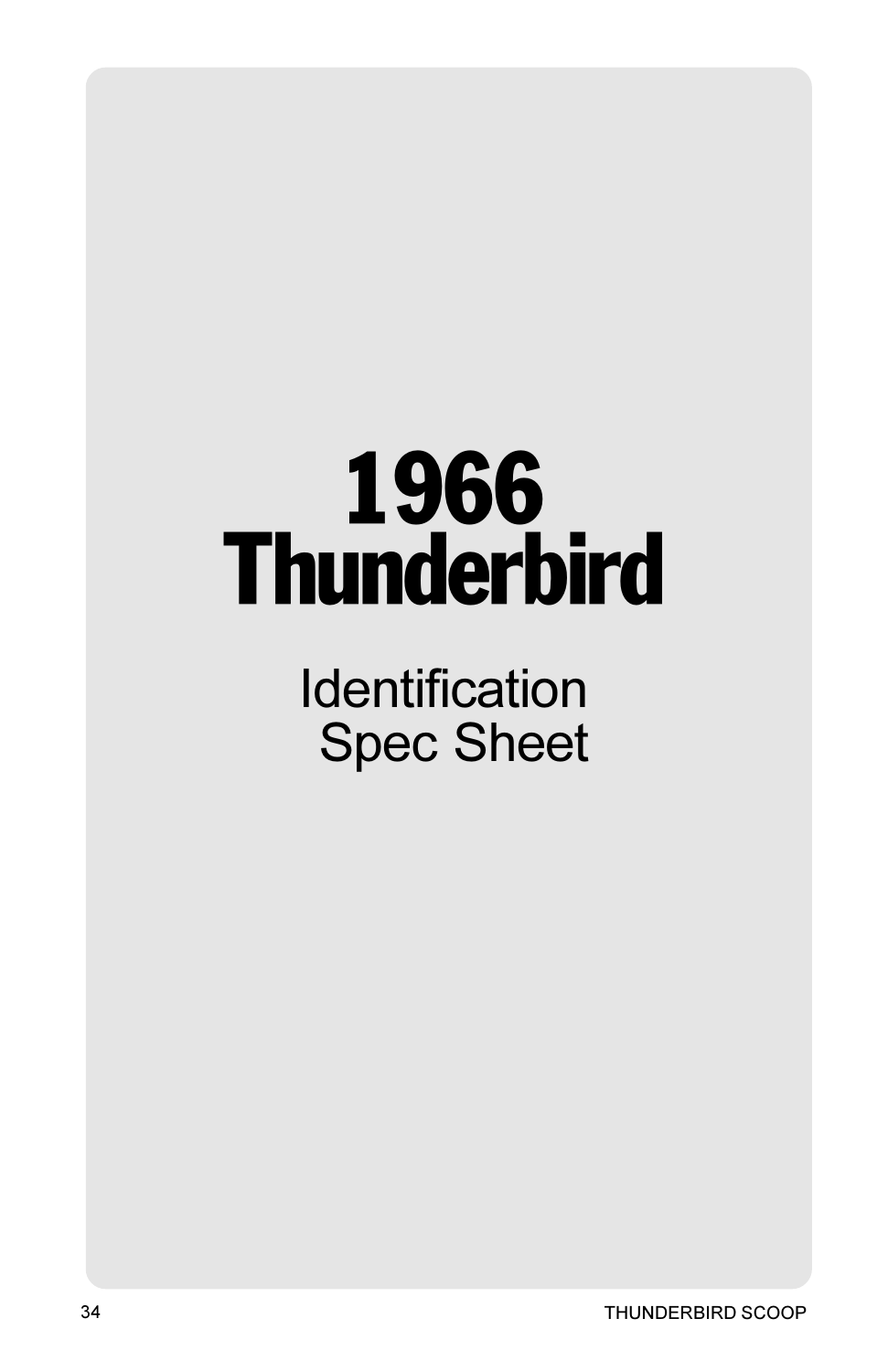## $66$  Thunderbird Identification

## SERIAL NUMBER

| Example:  6Y83Z100001             |
|-----------------------------------|
| 6  1966 Model                     |
| Y  Wixom Assembly Plant           |
| 83  Tudor Hardtop                 |
| Z 8 Cyl. 390 ci Engine (4 barrel) |
| 100001  First Unit Built          |

#### MODEL YEAR

The number "6" designates 1966.

#### ASSEMBLY PLANT

#### Code Location

Y ............... Wixom Assembly Plant, Wixom, MI S ................ Pilot Plant, Dearborn, MI

(This is where prototype units were manufactured for testing and research; while these cars were not slated for sale to the public, some may have been used by Ford executives/employees, and later released to dealers for sale/dispersal.)

#### MODEL

- 81 .............. Tudor Town Hardtop (Blind Qtr. Roof-Ptd.)
- 83 .............. Tudor Hardtop (Conventional Roof)
- 85 .............. Tudor Convertible
- 87 .............. Tudor Town Landau (Blind Qtr. Roof-Vinyl)

#### ENGINE

- Q ............... 8-Cylinder 428 Cubic Inch (4-barrel)
- Z ................ 8-Cylinder 390 Cubic Inch (4-barrel)
- 8 ................ 8-Cylinder 390 Cubic Inch (4-barrel) (Low Compression Export, 84 Octane)

#### CONSECUTIVE UNIT NUMBER

The assembly plant, with each model year, begins with consecutive unit number 100001 and continues on for each unit built.

The highest estimated number is 169176, for 69,176 Thunderbirds of all models being produced in 1966. However, VTCI has recorded higher numbers (169461): more research is needed to verify production figures given.

## **BODY**

|  |  |  | 63A  Tudor Hardtop (Conventional Roof) |  |
|--|--|--|----------------------------------------|--|
|--|--|--|----------------------------------------|--|

63C ........... Tudor Town Hardtop (Blind Qtr. Roof-Ptd)

63D ........... Tudor Town Landau (Blind Qtr. Roof-Vinyl)

76A ........... Tudor Convertible

## ADDITIONAL INFORMATION

#### PRODUCTION FOR 1966

| Model | <i># Built % Of Production</i> |
|-------|--------------------------------|
|       | Hardtop  13,389  19.35%        |
|       |                                |
|       | Town Landau  35,105  50.75     |
|       |                                |
|       | Total 69,176*  100.00          |

\*Production may have exceeded numbers shown, based on recorded Consecutive Unit Numbers higher than the Estimated Highest Serial Number: more research is required to verify.

NOTE: Breakdowns for the optional 'Q' 428/ "7 Litre" engine were not compiled by Ford. More research is needed to complile these figures. 'Q' production may have exceeded 15% of total production.

## TRIM (INTERIOR CODES)

Deviation trim sets used existing trim codes plus a suffix. A trim code with a numerical suffix is not serviced, while a trim code with an alphabetical suffix is serviced. Codes are listed for interiors with and without reclining passenger seat with headrest.

#### CRINKLE VINYL & CLOTH

10-Series (w/o headrest) 40-Series (w/ headrest) Crinkle Vinvl Bolsters/Panels Inserts

| 12/42  Dk. Blue D/L. Dk. Blue |  |
|-------------------------------|--|
| 16/46  Black  Black           |  |
| 17/46  Aqua  Aqua             |  |
| 1D/4D  Parchment  Parchment   |  |

#### CRINKLE ALL VINYL

20-Series (w/o headrest) 50-Series (w/ headrest) Seats/Panels/Accents

21/51 ............. Lt. Silver Mink Metallic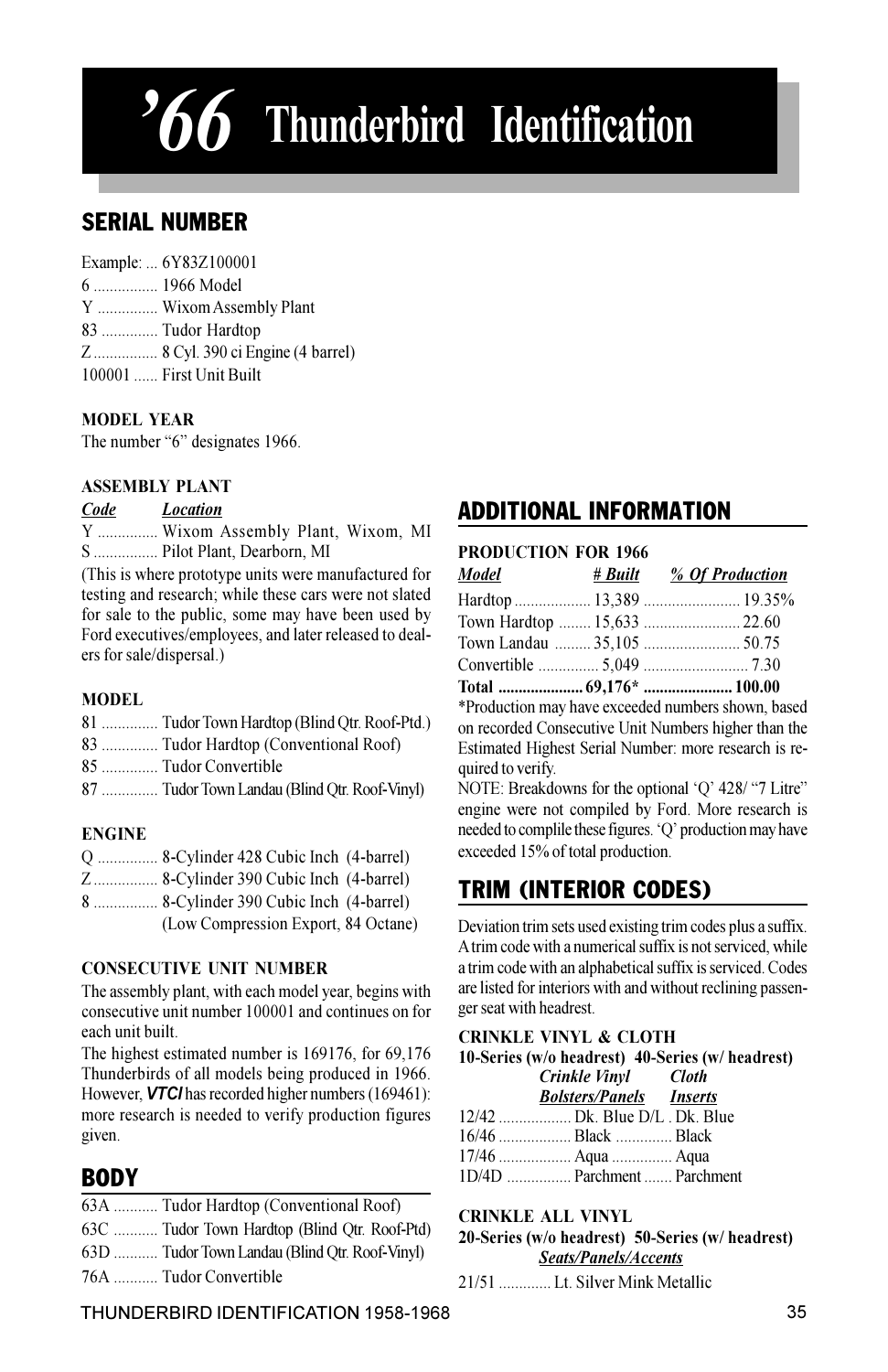|                 | 22/52  Dk. Blue Metallic     |
|-----------------|------------------------------|
| 23/53  Burgundy |                              |
| 24/54  Emberglo |                              |
| 25/55  Red      |                              |
| 26/56  Black    |                              |
|                 | 27/57  Aqua (Lt. Turquoise)  |
|                 | 28/58  Lt. Ivy Gold Metallic |

#### CRINKLE ALL LEATHER

#### 60-Series (w/ headrest)

| Seat/Panels/Accents |
|---------------------|
|                     |
| 65  Red             |
|                     |

#### PARCHMENT CRINKLE ALL VINYL WITH COLOR-KEYED ACCENTS

| <b>B-Series (w/o headrest)</b> K-Series (w/ headrest) |
|-------------------------------------------------------|
| Seat/Panels  Accents                                  |
| B2/K2  Parchment  Blue                                |
|                                                       |
| B4/K4  Parchment  Emberglo                            |
| B6/K6  Parchment  Black                               |
| B7/K7  Parchment  Turquoise                           |
| B8/K8  Parchment  Gold                                |
| B9/K9  Parchment  Palomino                            |
|                                                       |

#### WHITE PEARL CRINKLE ALL VINYL WITH COLOR-KEYED ACCENTS G-Series (w/o headrest) P-Series (w/ headrest)

|                         |                     | G-Series (W/0 neadrest) P-Series (W/ neadrest) |
|-------------------------|---------------------|------------------------------------------------|
|                         | Seat/Panels Accents |                                                |
|                         |                     | G1/P1  White  Silver Mink                      |
| G2/P2  White  Blue      |                     |                                                |
| G3/P3  White  Burgundy  |                     |                                                |
| G4/P4  White  Emberglo  |                     |                                                |
|                         |                     | G6/P6  White  Black and White                  |
| G7/P7  White  Turquoise |                     |                                                |
| G8/P8  White  Gold      |                     |                                                |
| G9/P9  White  Palomino  |                     |                                                |
|                         |                     |                                                |

#### ALL LEATHER WITH COLOR-KEYED ACCENTS

#### L-Series (w/ headrest)

| Seat/Panels <i>Accents</i> |  |
|----------------------------|--|
| L2  White  Blue            |  |
| L3  White  Burgundy        |  |
| L4  White  Emberglo        |  |
| L6  White  Black           |  |
| L7  White  Turquoise       |  |
| L8  White  Gold            |  |
| L9  White  Palomino        |  |
|                            |  |

## DATE

The code letters for the month are preceded by a numeral to show the day of the month when the Thunderbird was completed.

| <b>Month</b> | Code Month                          | Code |
|--------------|-------------------------------------|------|
|              |                                     |      |
|              |                                     |      |
|              | September  J                        |      |
|              | October $\dots \dots \dots \dots$ K |      |
|              | November  L                         |      |
|              |                                     |      |

## TRANS (TRANSMISSION)

| 4  3-Speed C6 Dual Range Automatic                |
|---------------------------------------------------|
|                                                   |
| NOTE: '66 Shop Manual has notation switched. Code |
| '8' dropped after beginning of November '65.      |

## AXLE (DIFFERENTIAL)

 $1$  ............ 3.00:1 3 ..... 3.20:1 6 ......... 2.80:1 A .. 3.00:1 Equa Lock F ... 2.80:1 Equa Lock NOTE: Additional two-digit codes appear on cars built before October 18, 1965 (18K); these include: 01 ..... 3.00:1 11 ...... 3.00:1 0A .. 3.00:1 Equa-Lock<br>1A3.00:1 Equa-Lock 6A .. 2.80:1 Equa-Lock 1A3.00:1 Equa-Lock 6A .. 2.80:1 Equa-Lock

## COLOR CHART

## 1966 Exterior Paint Color Codes — SINGLE COLORS

| $Code$ $M32J#$ | <b>Color</b> | <b>Sales Name</b>                                         |
|----------------|--------------|-----------------------------------------------------------|
|                |              |                                                           |
|                |              |                                                           |
|                |              |                                                           |
| $D$ (Not Used) |              |                                                           |
|                |              |                                                           |
|                |              |                                                           |
|                |              | G  1905  Medium Blue Metallic  Sapphire Blue <sup>1</sup> |
|                |              |                                                           |
| $I$ (Not Used) |              |                                                           |
| $J$ (Not Used) |              |                                                           |
|                |              |                                                           |
|                |              |                                                           |
|                |              |                                                           |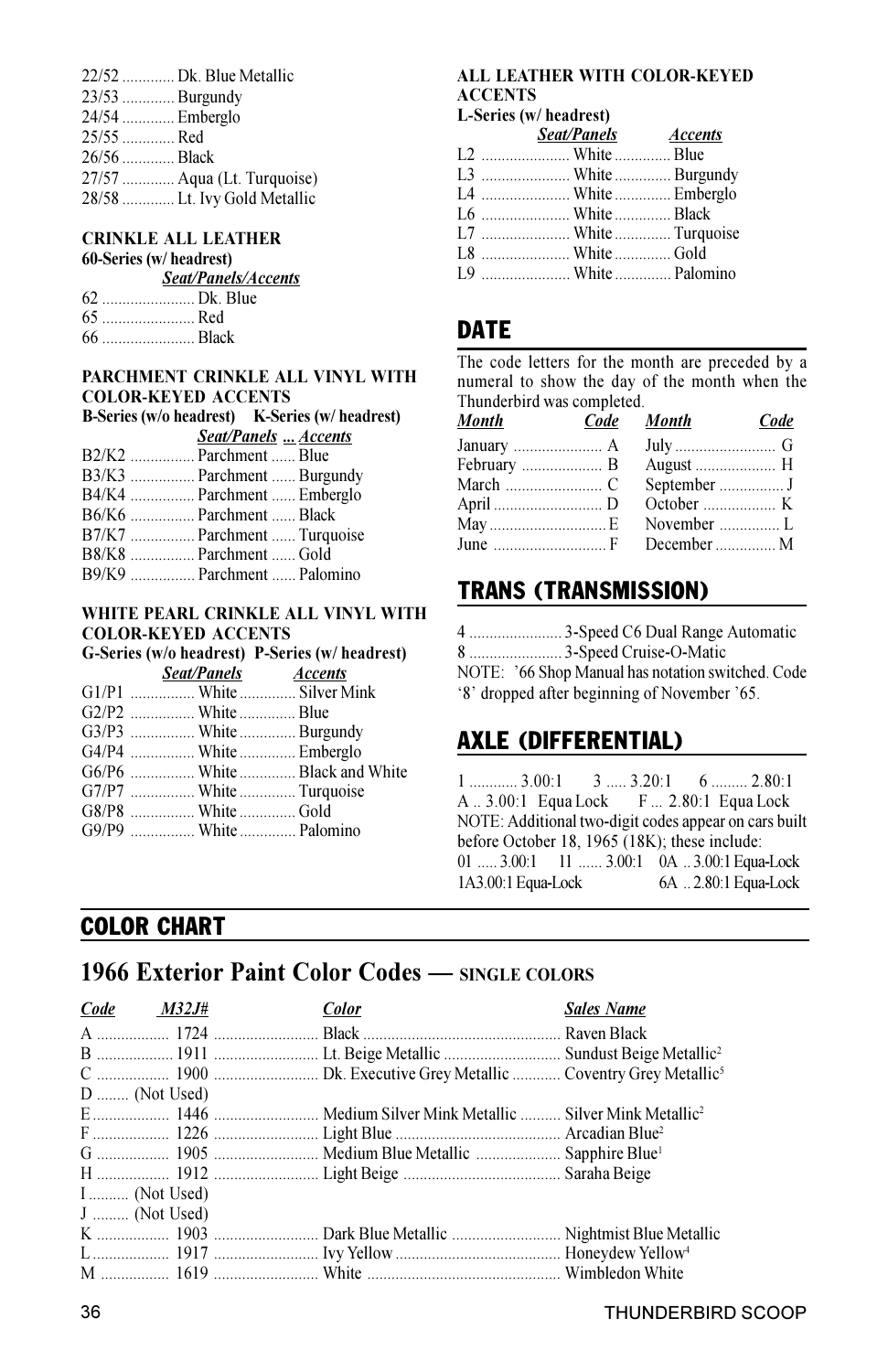## COLOR CHART... continued

| R  1879  Dark Green Metallic  Ivy Green Metallic                                |                               |                                                      |
|---------------------------------------------------------------------------------|-------------------------------|------------------------------------------------------|
|                                                                                 |                               |                                                      |
|                                                                                 |                               |                                                      |
|                                                                                 |                               |                                                      |
|                                                                                 |                               |                                                      |
| W  (Not Used)                                                                   |                               |                                                      |
|                                                                                 |                               |                                                      |
|                                                                                 |                               |                                                      |
|                                                                                 |                               |                                                      |
| $1$ (Note 1)                                                                    |                               |                                                      |
| 2  1907  Dark Turquoise Metallic  Mariner Turquoise <sup>2 (also Mercury)</sup> |                               |                                                      |
|                                                                                 |                               |                                                      |
|                                                                                 |                               |                                                      |
|                                                                                 |                               |                                                      |
|                                                                                 |                               |                                                      |
|                                                                                 |                               |                                                      |
|                                                                                 |                               |                                                      |
|                                                                                 |                               |                                                      |
|                                                                                 |                               |                                                      |
|                                                                                 |                               |                                                      |
|                                                                                 |                               |                                                      |
|                                                                                 |                               |                                                      |
|                                                                                 |                               |                                                      |
| <sup>1</sup> Thunderbird color only                                             | <sup>6</sup> Mustang only     |                                                      |
| <sup>2</sup> Thunderbird & Lincoln Continental color                            |                               | <sup>7</sup> Falcon Station Bus and Club Wagon only: |
| <sup>3</sup> Lincoln Continental color, available on T-bird by                  | Truck color also.             |                                                      |
| special order                                                                   | <sup>8</sup> Truck color only |                                                      |
| <sup>4</sup> Ford/Mercury color, not listed for Thunderbird                     |                               | (Note 1) The 1966 Thunderbird Shop Manual lists      |

<sup>5</sup> Mercury color, not listed for Thunderbird

## 1966 Exterior Paint Color Codes

#### TWO-TONE COLORS

| Code Lower Color                    | <b>Upper Color</b> |
|-------------------------------------|--------------------|
|                                     |                    |
|                                     |                    |
| BA  Light Beige Met.  Black         |                    |
| BM  Light Beige Met.  White         |                    |
| EA  Med. Silver Mink Met.  Black    |                    |
| EM  Med. Silver Mink Met.  White    |                    |
| EN  Med. Silver Mink Met.  Platinum |                    |
| FK  Lt. Blue  Dk. Blue Met.         |                    |
|                                     |                    |
| GM  Med. Blue Met.  White           |                    |
| HA  Lt. Beige  Black                |                    |
|                                     |                    |
| KF  Dk. Blue Met.  Lt. Blue         |                    |
| KM  Dk. Blue Met.  White            |                    |
| LA  Ivy Yellow  Black               |                    |
|                                     |                    |
| LR  Ivy Yellow  Dk. Green Met.      |                    |
| NM  Platinum  White                 |                    |
| OA  Rose Metallic  Black            |                    |

OM .... Rose Metallic ................. White PM ..... Med. Palomino Met. ...... White QF ...... Med. Blue Met. .............. Lt. Blue QK ..... Med. Blue Met. .............. Dk. Blue Met. QM .... Med. Blue Met. .............. White RM ..... Dk. Green Met. .............. White TA ...... Red ................................. Black TM ..... Red ................................. White UM .... Med. Turquoise Met. ..... White VM .... Emberglo Met. ............... White XA ..... Maroon Met. .................. Black XM .... Maroon Met. .................. White ZA ...... Med. Sage Gold Met. .... Black ZM ..... Med. Sage Gold Met. .... White ZR ...... Med. Sage Gold Met. .... Dk. Green Met. 2M ..... Dk. Turquoise Met. ....... White \*Indicates code found on VTCI Owner Survey not

Rose Metallic (#1920) as code '1': paint code charts

\*Indicates code found on VTCI Owners Surey not

list it as '0'.

listed in sales literature.

listed in sales literature.

Continued on Page 63.

THUNDERBIRD IDENTIFICATION 1958-1968 37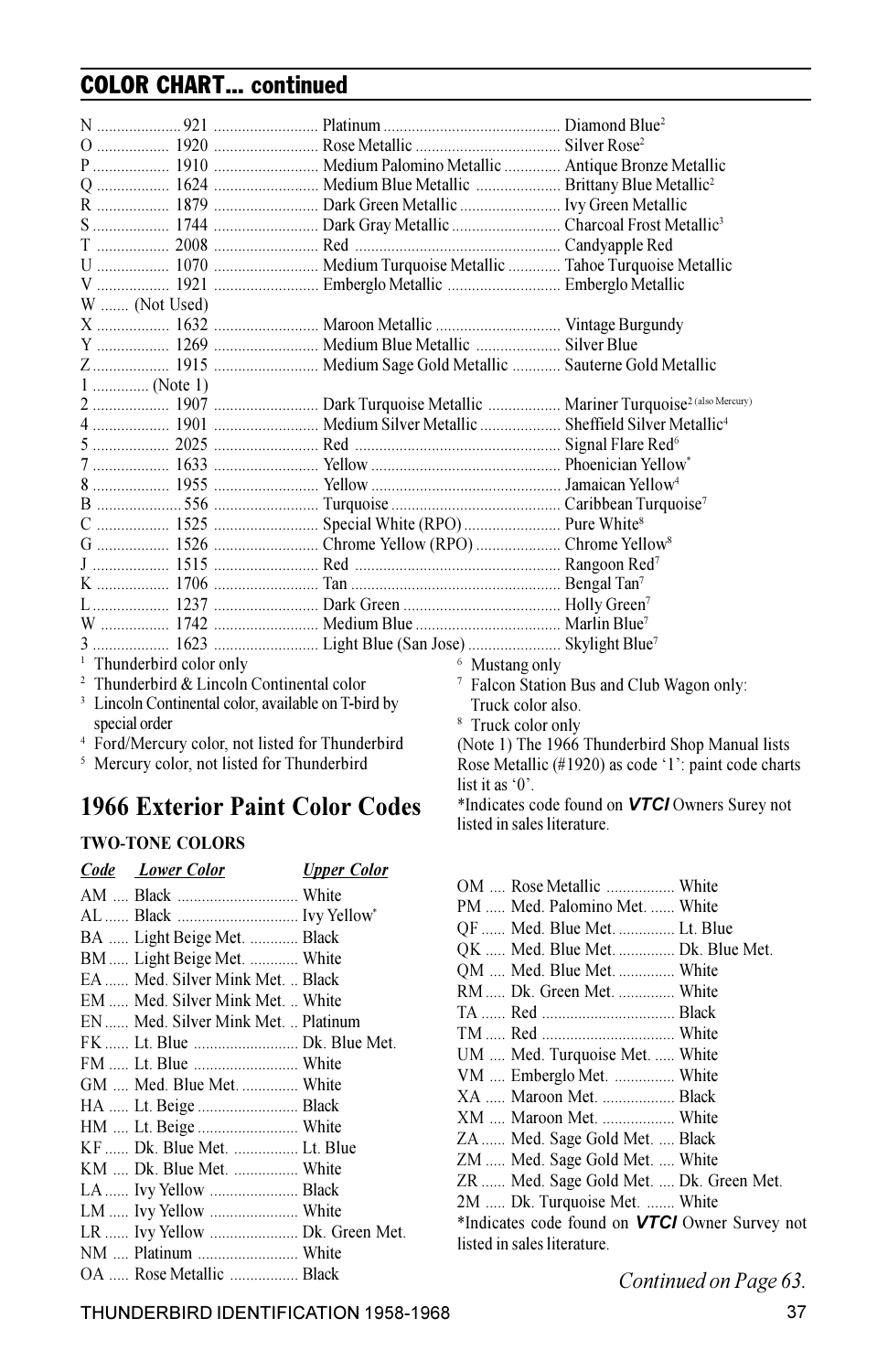TWO-TONE: If a car hardtop is two-toned, a twoletter code is used: the first letter being the Lower Color; the second letter is the Upper (Roof) Color. Available combinations are listed separately.

CONVERTIBLE TOPS - While the data plate does not indicate the color of convertible top installed, the car's ROT (Build) sheet does. Tops available for 1966 included:

- S Black
- T White
- U (Not Used)
- V Blue

LANDAU VINYL TOPS - While the data plate does not indicate the color of top installed, the car's ROT (Build) sheet does. Colors available for 1966 included:

- 1 (Not Used)
- 2 Black
- 3 White
- 4 6 (Not Used)
- 7 Sage Gold
- 8 Parchment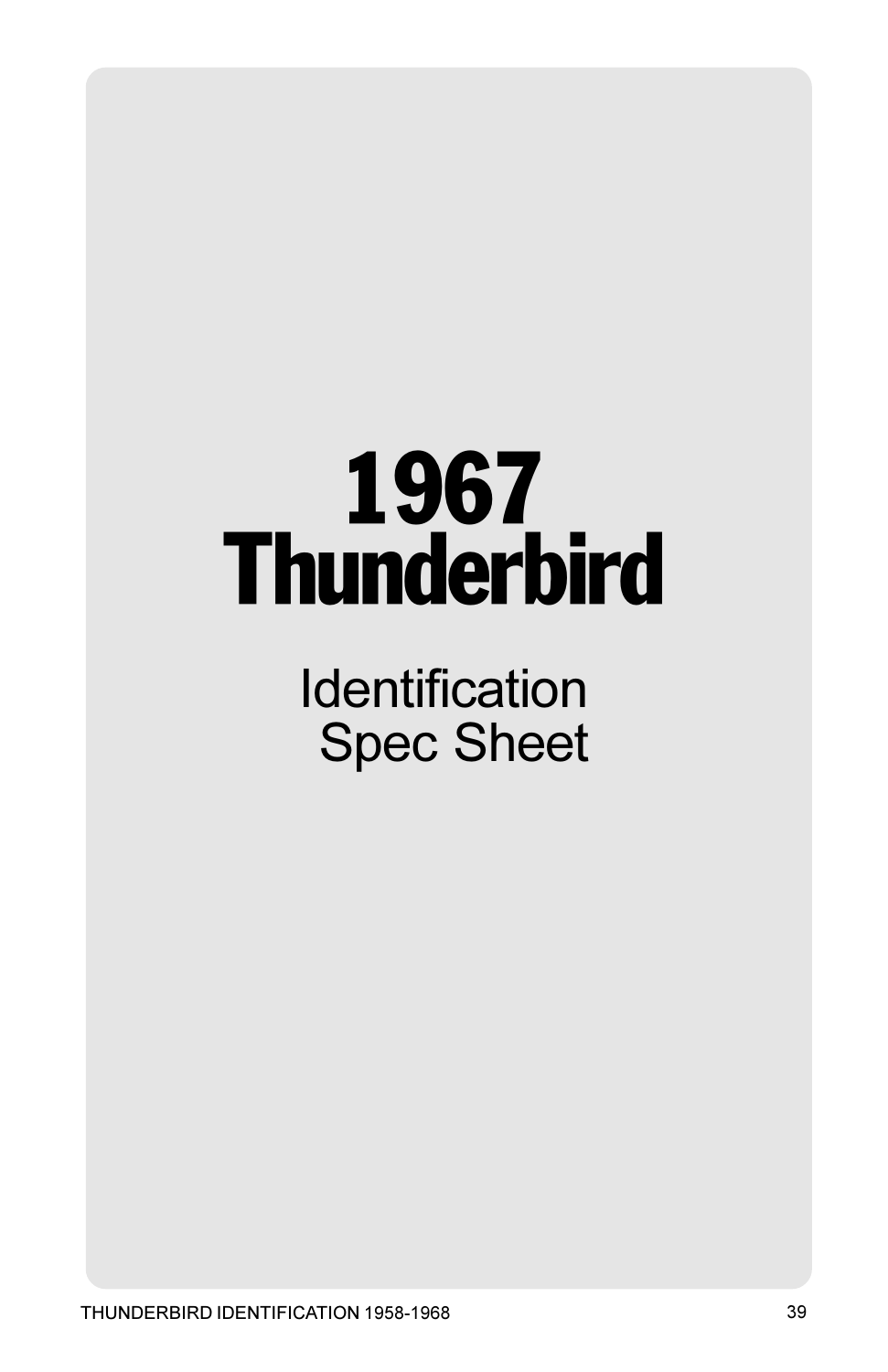## $67$  Thunderbird Identification

## SERIAL NUMBER

| Example:7Y81Z100001    |
|------------------------|
| 71967 Model            |
| YWixom Assembly Plant  |
| 81Tudor Hardtop        |
| Z8 Cyl. 390 ci Engine  |
| $(4\t-bar)$            |
| 100001First Unit Built |

#### MODEL YEAR

The number "7" designates 1967.

#### ASSEMBLY PLANT

Code Location Y.............Wixom Assembly Plant, MI

#### MODEL

81...........Tudor Hardtop (Painted Roof) 82............Tudor Hardtop Landau (Vinyl Roof) 84...........Fordor Landau Sedan

#### ENGINE

Z..........8-Cylinder 390 ci (4-barrel) Q..........8-Cylinder 428 ci (4-barrel)

#### CONSECUTIVE UNIT NUMBER

The assembly plant with each model year begins with consecutive unit number 100001 and continues on for each unit built.

The highest estimated number is 177956, for 77,956 Thunderbirds of all models produced in 1967.

### BODY

65A..........Tudor Hardtop (Painted Roof Coupe) 65B..........Tudor Hardtop Landau Coupe 57B..........Fordor Landau Sedan

## CHASSIS INFORMATION

The 1967 Thunderbird utilized a body on frame construction with coil springs used at both front and rear. The body was a stiff unit type mounted on a perimeter frame utilizing torque boxes.



'67 Thunderbird Data Plate

## ADDITIONAL INFORMATION

#### PRODUCTION FOR 1967 Model # Built % Of Production Tudor Hdtp.........15,567...............20 Tudor Landau.....37,422...............48 Fordor Sedan......24,967...............32

Some early 1967s had 1966 390 engines used as evidenced by the "flattop" squared valve covers. Mid-year 1967 models then went to a rounded "Powered by Ford" valve cover. The specifications of the engines however, remained the same. Obviously during the production changeover, the '66 engines with the square valve covers were simply placed in the then new body/chassis.

## REAR AXLE CODE

| Ratio | Locking | - Code |
|-------|---------|--------|
|       |         |        |
|       |         |        |

## TRANSMISSION CODE

| Type           | Code |
|----------------|------|
| Automatic (C6) |      |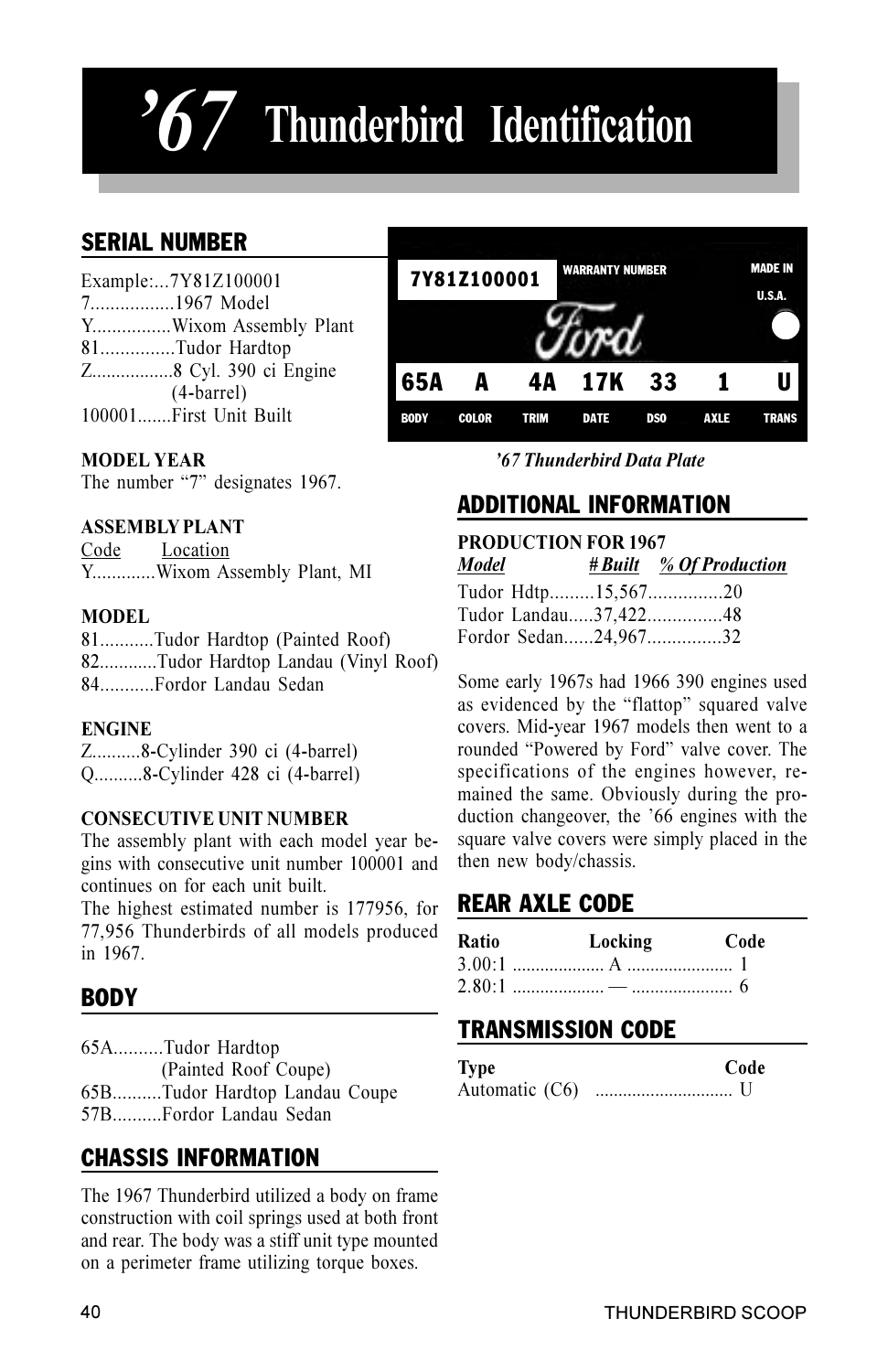## $57$  Thunderbird Identification

## TRIM (INTERIOR CODES)

| All Vinyl |  |
|-----------|--|
|           |  |
|           |  |
|           |  |
|           |  |
|           |  |
|           |  |
|           |  |
|           |  |

\*denotes trims for optional reclining seat.

#### Luxury Cloth and Vinyl

|  | Bolster/Panels Cloth Insert           |  |
|--|---------------------------------------|--|
|  | 8A, 4A*  Black  Black                 |  |
|  | 8B, 4B  Dark Blue  Dark Blue          |  |
|  | 8U, 4U*  Parchment  Parchment         |  |
|  | 8K, 4K*  Lt. Aqua  Lt. Aqua           |  |
|  | 8G, 4G  Lt. Ivy Gold  Lt. Ivy Gold    |  |
|  | 8D, 4D  Burgundy  Burgundy            |  |
|  | 8L, 4L*  Lt. Silver (4dr)  Lt. Silver |  |
|  |                                       |  |

#### Luxury All-Leather

HA, LA\* ................................................ Black

### 1967 EXTERIOR PAINT CODES - Solid Exterior

| Code | M-30-J<br>M-32-J | <b>Color</b>                                | Sales-Name |
|------|------------------|---------------------------------------------|------------|
|      |                  |                                             |            |
|      |                  |                                             |            |
|      |                  |                                             |            |
|      |                  |                                             |            |
|      |                  |                                             |            |
|      |                  |                                             |            |
|      |                  |                                             |            |
|      |                  |                                             |            |
|      |                  |                                             |            |
|      |                  |                                             |            |
|      |                  |                                             |            |
|      |                  |                                             |            |
|      |                  |                                             |            |
|      |                  |                                             |            |
|      |                  |                                             |            |
|      |                  |                                             |            |
|      |                  |                                             |            |
|      |                  |                                             |            |
|      |                  | 4  1901-A  Med. Gray Metallic  Silver Frost |            |
|      |                  | 6  1631-A  Lt. Beige  Pebble Beige          |            |

## TWO-TONE EXTERIOR COLORS

### Code Lower Color Upper Color

| CM Dk. Gray Met.  White   |  |
|---------------------------|--|
| 4M Med. Gray Met. White   |  |
| 4A  Med. Gray Met.  Black |  |

| KM Dk. Blue Met.  White         |  |
|---------------------------------|--|
| KF Dk. Blue Met. Lt. Blue       |  |
| OM Med. Blue Met.  White        |  |
| QF Med. Blue Met. Lt. Blue      |  |
| OK Med. Blue Met. Dk. Blue Met. |  |
| FM Lt. Blue  White              |  |
| NM Platinum  White              |  |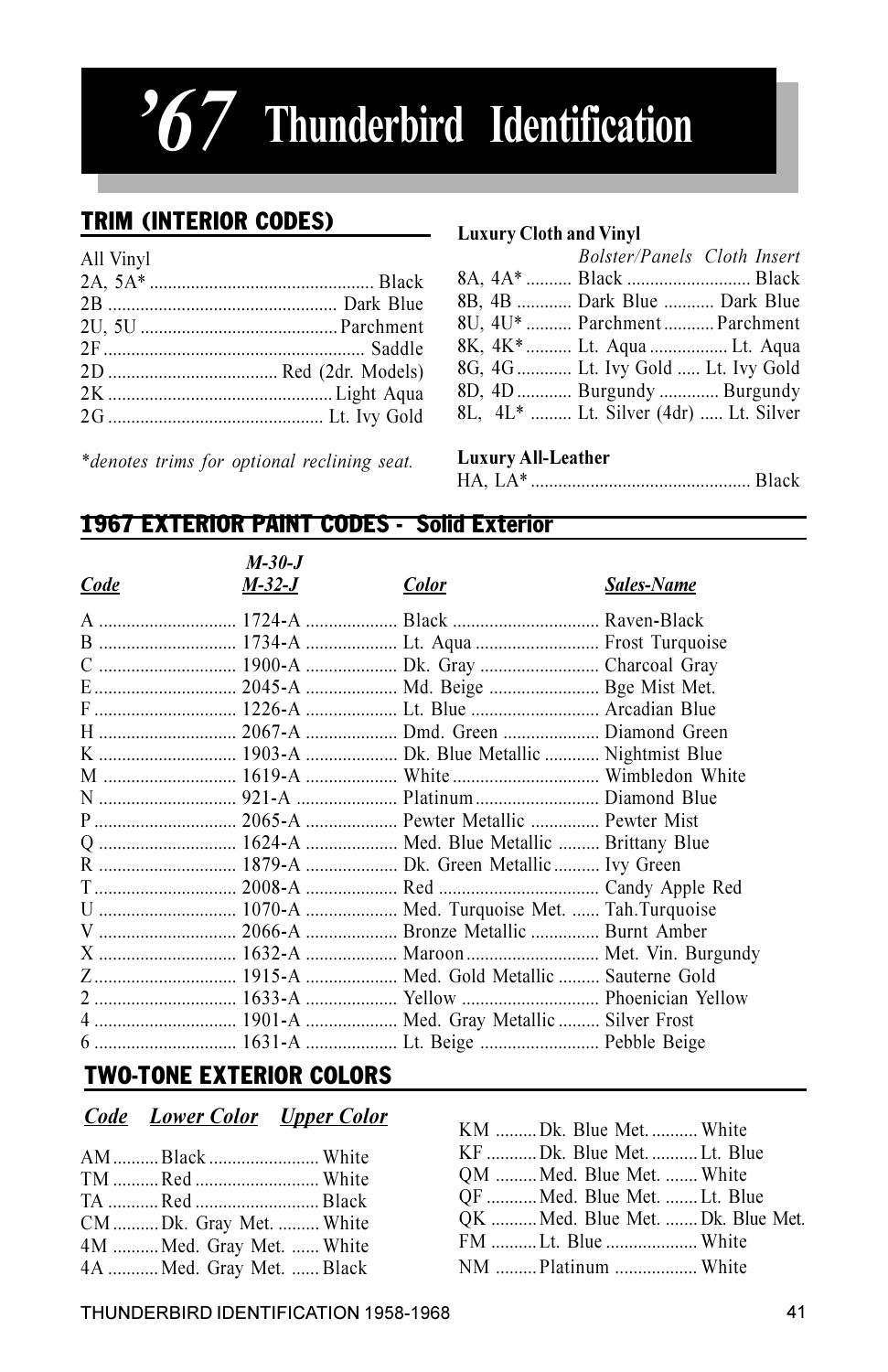## TWO-TONE EXTERIOR COLORS

### Code Lower Color Upper Color

| UM  Med. Turq. Met.  White        |  |
|-----------------------------------|--|
| UB  Med. Turq. Met. Lt. Aqua      |  |
| BM  Lt. Aqua  White               |  |
| RM  Dk. Green Met. White          |  |
| RH  Dk. Green Met. Dmd. Green     |  |
| RZ  Dk. Green Met.  Md. Gold Met. |  |
| ZM  Med. Gold Met.  White         |  |
| ZA  Med. Gold Met. Black          |  |
| HM  Dmd. Green  White             |  |
| 2M  Yellow  White                 |  |
|                                   |  |
| EM  Med. Beige Met.  White        |  |
| E6  Med. Beige Met. Lt. Beige     |  |
| EA  Med. Beige Met.  Black        |  |
| 6M  Lt. Beige  White              |  |
| 6A  Lt. Beige Black               |  |
| PM  Pewter Met.  White            |  |
| PA  Pewter Met. Black             |  |
| VM  Bronze Met.  White            |  |
| VA  Bronze Met. Black             |  |
| XM  Maroon Met White              |  |
| XA  Maroon Met. Black             |  |
|                                   |  |

#### DATE

A numeral will precede the letter code to indicate which day of the month the Thunderbird was built. A second year code was used if the model exceeds 12 months.

| Month - $Yr. 1$ Yr. 2 |
|-----------------------|
| July  G  U            |
| August  H  V          |
| September  J  W       |
| October  K  X         |
| November  L  Y        |
| December $M$ $Z$      |
|                       |

## DISTRICT CODES (DSO)

Units built on a Domestic Special Order, Foreign Special Order, or other special orders will have the complete order number in this space. The two-digit code number of the District which ordered the car. If the unit is a regular production unit, only the District Code will appear.

|    | Code District |    | Code District |
|----|---------------|----|---------------|
| 11 | <b>Boston</b> | 17 | Washington    |
| 13 | New York      | 21 | Atlanta       |
| 15 | Newark        | 22 | Charlotte     |
| 16 | Philadelphia  | 24 | Jacksonville  |

| Code | <b>District</b>    | Code  | District        |
|------|--------------------|-------|-----------------|
| 25   | Richmond           | 55    | St. Louis       |
| 27   | Cincinnati         | 61    | Dallas          |
| 28   | Louisville         | 62    | Houston         |
| 32   | Cleveland          | 63    | Memphis         |
| 33   | Detroit            | 64    | New Orleans     |
| 34   | Indianapolis       | 65    | Ok. City        |
| 35   | Lansing            | 71    | Los Angeles     |
| 37   | Buffalo            | 72    | San Jose        |
| 38   | Pittsburgh         | 73    | Salt Lk. Ctv.   |
| 41   | Chicago            | 74    | Seattle         |
| 42   | Fargo              | 75    | Phoenix         |
| 43   | Milwaukee          | 81    | Ford of Cnda.   |
| 44   | <b>Twin Cities</b> | 83    | Government      |
| 45   | Davenport          | 84    | Hm. Offe. Res.  |
| 51   | Denver             | 85    | Am. Rd. Cross   |
| 52   | Des Moines         | 89    | Trans. Services |
| 53   | Kansas Cty.        | 90-99 | Export          |
| 54   | Omaha              |       |                 |

## (RPO) REGULAR PRODUCTION **OPTIONS**

- Engines- 345 HP 428 CID 4-V
- Power Antenna- Retracting
- Power Deck Lid Release
- Power Seats- 6 way Driver Only
- Power Windows
- Battery, Heavy Duty (80 Amp)
- 390 Engine Only • Limited Slip Differential
- Air Conditioning- Select Aire
- Glass- Tinted with Windshield Band
- Highway Pilot Speed Control with Steering Wheel Controls
- Radio, AM, Stereosonic Tape System
- Radio, AM/FM- Dual Rear Speakers
- Radio, AM/FM Multiplex Stereo
- Reclining Passenger Seat w/headrest
- Convenience Control Panel- Includes: Door Warning Light; Speed Actuated Power Door Locks; Low Fuel Warning Light; Emergency Flashers and Seat Belt Light.
- Shoulder Harness- Front
- Dual Speakers- Rear Seat, AM only
- Accent Stripe, Body Stripe
- Paint, Two Tone
- Protection Group- Includes Color Keyed Mats, License Frames, and Door Edge Guards
- SL Interior- Unique Seat Trim, Woodgrain applique
- Deluxe Wheel Covers- Styled Steel
- Deluxe Wheel Covers- Spinner
- Tires; 8.15 x 15; White Sidewalls w/Red Bands
- Extra Heavy Cooling System (Std. w/AC)
- Suspension- Heavy Duty
- Exhaust Emission Control System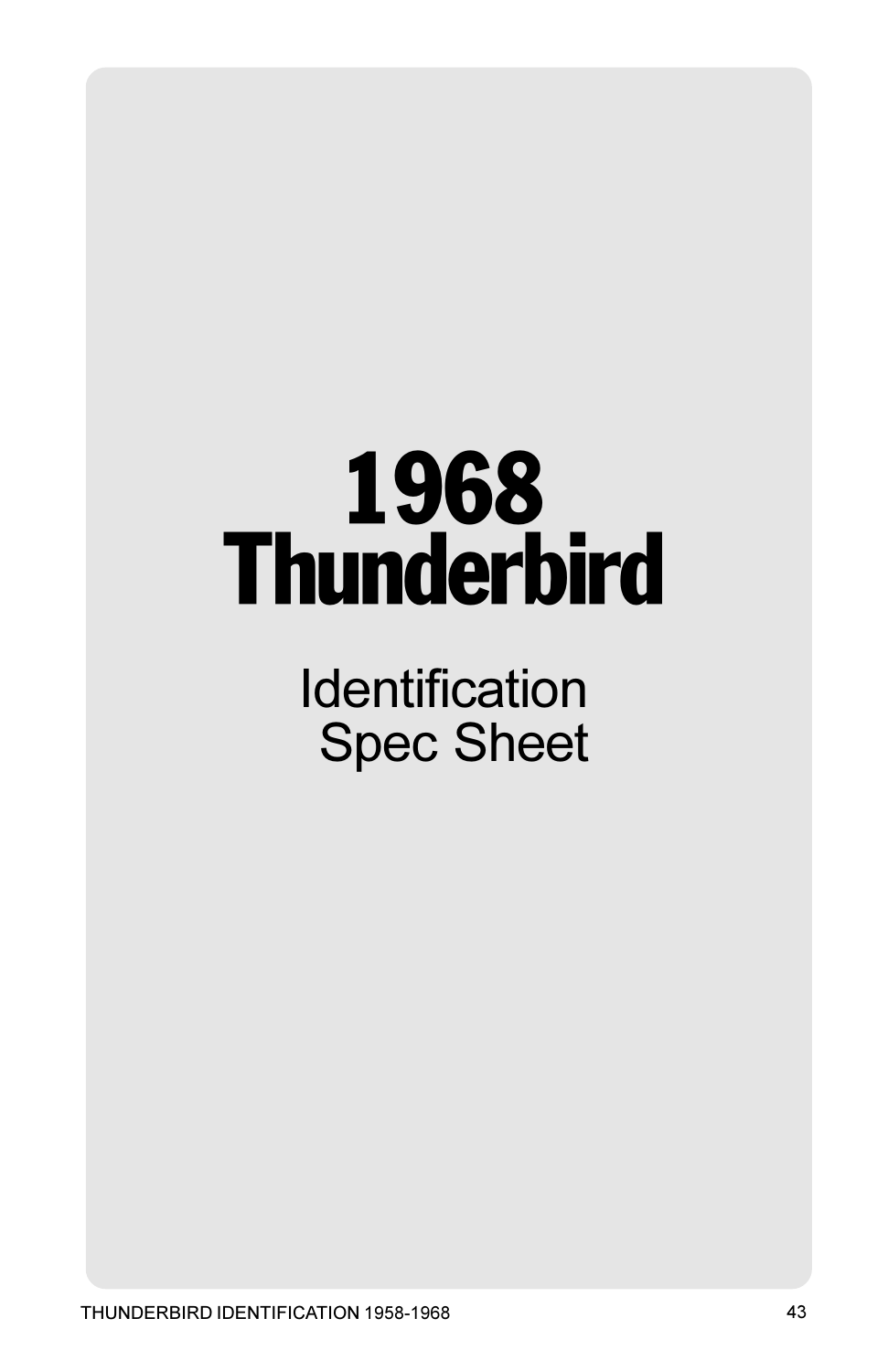## Thunderbird Identification

## SERIAL NUMBER

| Example:8Y83N100001    |
|------------------------|
| 81968 Model            |
| YWixom Assembly Plant  |
| 83Tudor Hardtop        |
|                        |
| 100001First Unit Built |

#### MODEL YEAR

The number "8" designates 1968.

#### ASSEMBLY PLANT

Code Location Y ............. Wixom Assembly Plant, MI J .............. Los Angeles, CA

#### MODEL.

83 ........... Tudor Hardtop (Painted Roof)

- 84 ........... Tudor Hardtop Landau (Vinyl Roof)
- 87 ........... Fordor Landau Sedan

#### ENGINE

- Z ............. 8-Cylinder 390 ci (4-barrel)
- N ............ 8-Cylinder 429 ci (4-barrel)
- Q ............ 8-Cylinder 428 ci (4-barrel)
- 8 ............. 8-Cylinder 428 Low Compression (4-barrel for export)

#### CONSECUTIVE UNIT NUMBER

The assembly plant with each model year begins with consecutive unit number 100001 and continues on for each unit built.

The highest estimated number is 164931, for 64931 Thunderbirds of all models produced in 1968.

## **BODY**

65C ........ Tudor Hardtop (Painted Roof Coupe) 65D ........ Tudor Hardtop Landau Coupe 57C ........ Fordor Landau Sedan

## CHASSIS INFORMATION

The 1968 Thunderbird continued the body on frame construction from the previous year.



'68 Thunderbird Data Plate

## ADDITIONAL INFORMATION

#### PRODUCTION FOR 1968

| Model | # Built % Of Production |
|-------|-------------------------|
|       | Tudor Hardtop9,97715.4  |
|       | Tudor Landau37,42250.8  |
|       | Fordor Sedan24,96733.8  |

While the 390 engine once again appeared as the standard Thunderbird engine, this would be its last appearance. While two 428 engines are listed, some very early '68's may have received what were essentially leftover '67 428's. The 429 made its debut and gave the Thunderbird a better edge against its competition in the late 60's.

## REAR AXLE CODE

| Ratio | Locking | Code |
|-------|---------|------|
|       |         |      |
|       |         |      |
|       |         |      |

## TRANSMISSION CODE

| Type           | Code |  |
|----------------|------|--|
| Automatic (C6) |      |  |

## **MISCELLANEOUS**

For the first time in it's history, the Thunderbird was also assmbled at a plant in Los Angeles, California.

Until this time, all Thunderbirds were assembled in Wixom, MI. The LA plant is designated by a "J" rather than a "Y".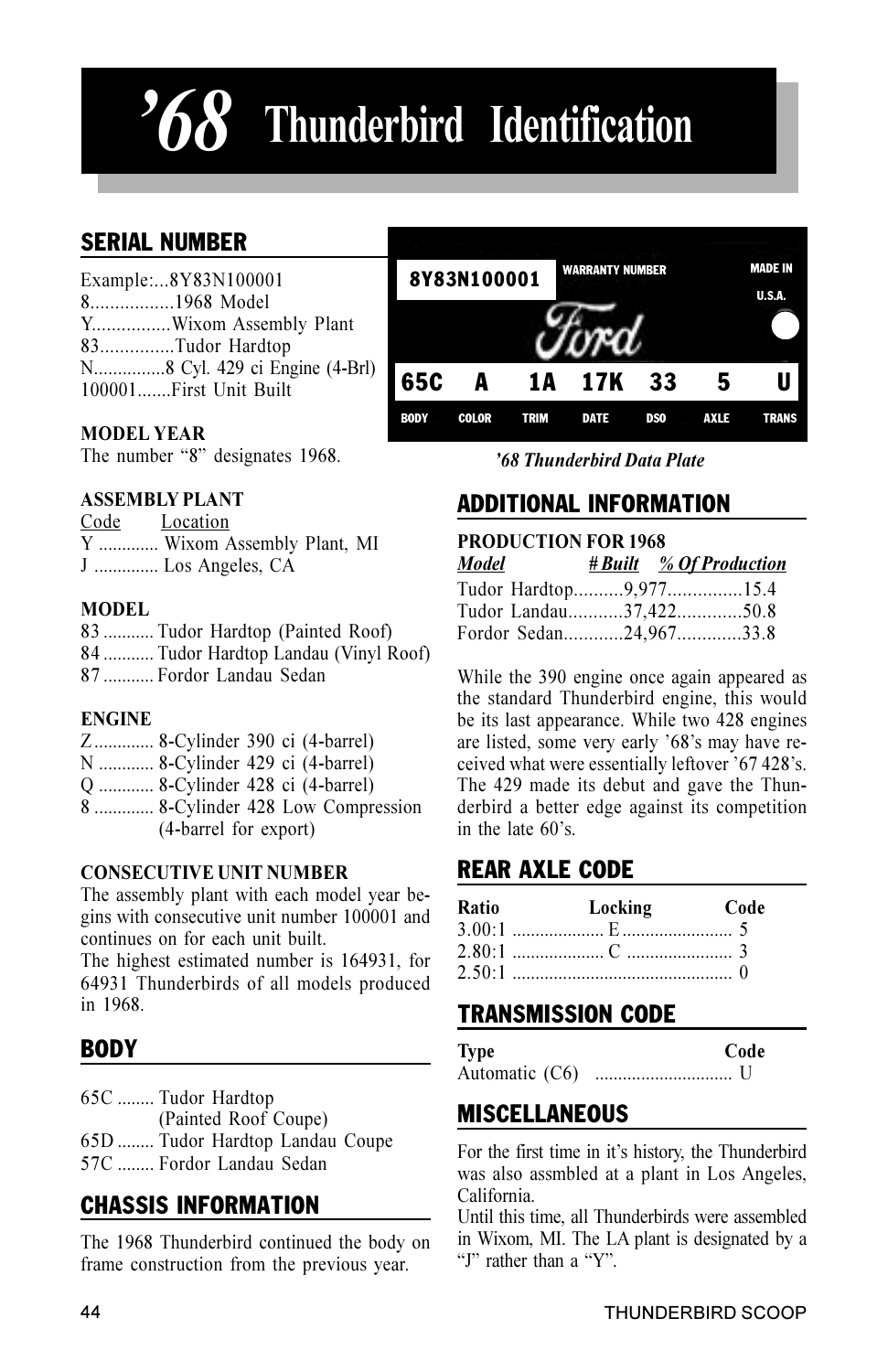## $8$  Thunderbird Identification

## TRIM (INTERIOR CODES)

| All Vinyl |  |
|-----------|--|
|           |  |
|           |  |
|           |  |
|           |  |
|           |  |
|           |  |
|           |  |
|           |  |
|           |  |

#### Luxury Cloth and Vinyl

| Bolster/Panels Cloth Insert        |  |
|------------------------------------|--|
| 1A, 3A*  Black  Black              |  |
| 2B, 4B*  Dark Blue  Dark Blue      |  |
| 2U, 4U*  Parchment  Parchment      |  |
| 1K, 3K*  Lt. Aqua  Lt. Aqua        |  |
| 1G, 3G  Lt. Ivy Gold  Lt. Ivy Gold |  |
| 8D, 4D  Burgundy  Burgundy         |  |
| 1Y, 3Y  Nugget Gold  Nugget Gold   |  |

\*denotes trims for optional reclining seat.

#### Luxury All-Leather

| 8A        |        |
|-----------|--------|
| <b>8F</b> | Saddle |

## 1968 EXTERIOR PAINT CODES - Solid Exterior

|      | $M-30-J$ |                                          |            |
|------|----------|------------------------------------------|------------|
| Code | M-32-J   | <b>Color</b>                             | Sales-Name |
|      |          |                                          |            |
|      |          | B  1734-A  Maroon  Royal Maroon          |            |
|      |          |                                          |            |
|      |          |                                          |            |
|      |          |                                          |            |
|      |          |                                          |            |
|      |          |                                          |            |
|      |          |                                          |            |
|      |          | R  1879-A  Dk. Green Metallic  Ivy Green |            |
|      |          |                                          |            |
|      |          |                                          |            |
|      |          |                                          |            |
|      |          |                                          |            |
|      |          |                                          |            |
|      |          |                                          |            |

## TWO-TONE EXTERIOR COLORS

#### Code Lower Color Upper Color

| OM  Med. Blue Met.  White    |  |
|------------------------------|--|
| QF  Med. Blue Met.  Lt. Blue |  |
| NM Platinum  White           |  |
| UM  Med. Turq. Met.  White   |  |
| RM Dk. Green Met. Dmd. Grn/  |  |

| RH Dk. Green Met. Dmd. Green |  |
|------------------------------|--|
| HM Dmd. Green  White         |  |
| WM  Yellow  White            |  |
| WA  Yellow  Black            |  |
| EM  Med. Bge. Met.  White    |  |
| E6  Med. Bge. Met  Lt. Bge.  |  |
| EA  Md. Bge. Met.  Black     |  |
| 6M Lt. Bge.  White           |  |
|                              |  |